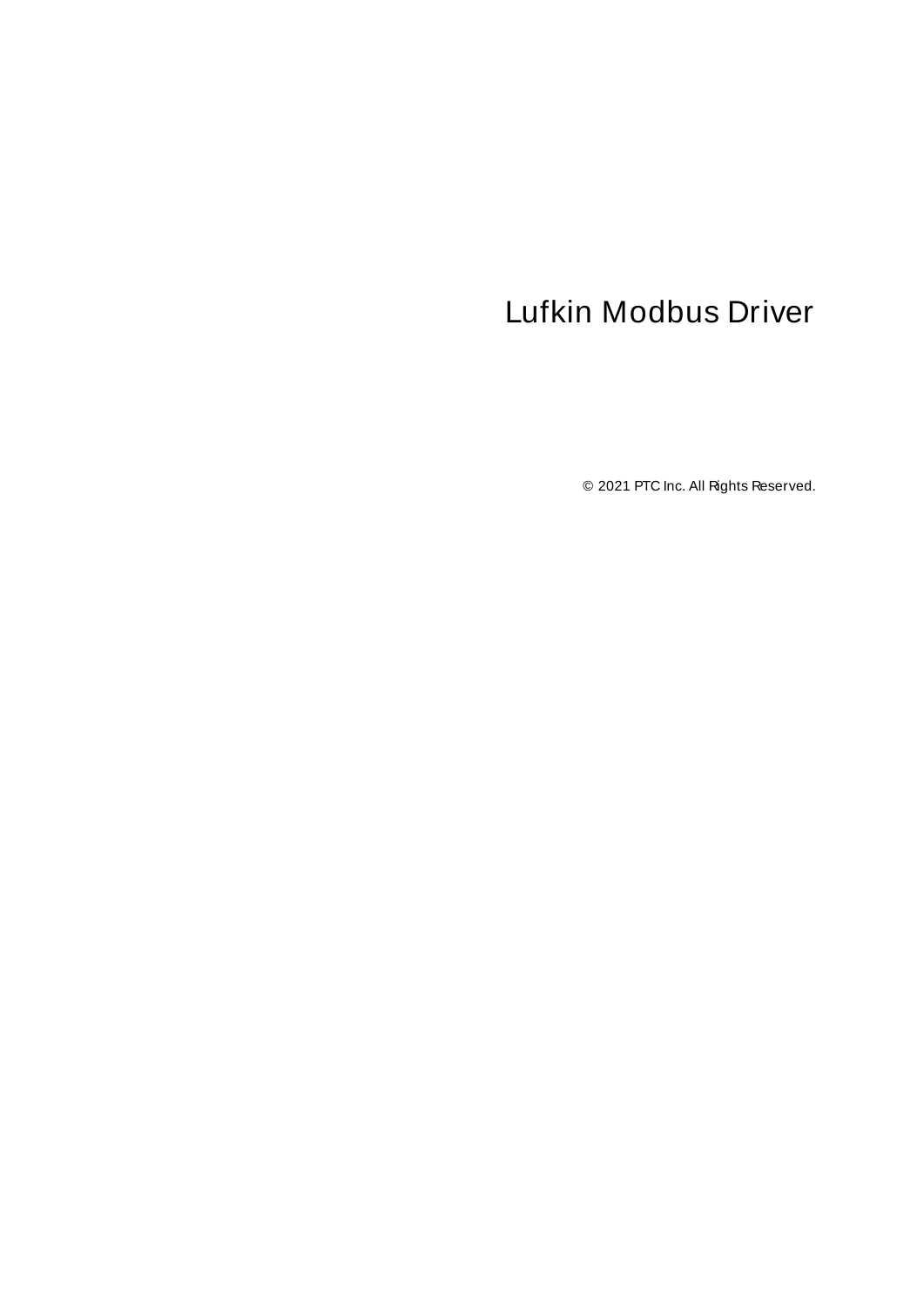# <span id="page-1-0"></span>Table of Contents

| Data Types Description manufacture and the USA of Data Types Description manufacture and the USA of Data Types |  |
|----------------------------------------------------------------------------------------------------------------|--|
|                                                                                                                |  |
|                                                                                                                |  |
|                                                                                                                |  |
|                                                                                                                |  |
| Address <address> is out of range for the specified device or register. 31</address>                           |  |
|                                                                                                                |  |
|                                                                                                                |  |
|                                                                                                                |  |
|                                                                                                                |  |
| Device address <address> is not supported by model <model name="">. 32</model></address>                       |  |
|                                                                                                                |  |
|                                                                                                                |  |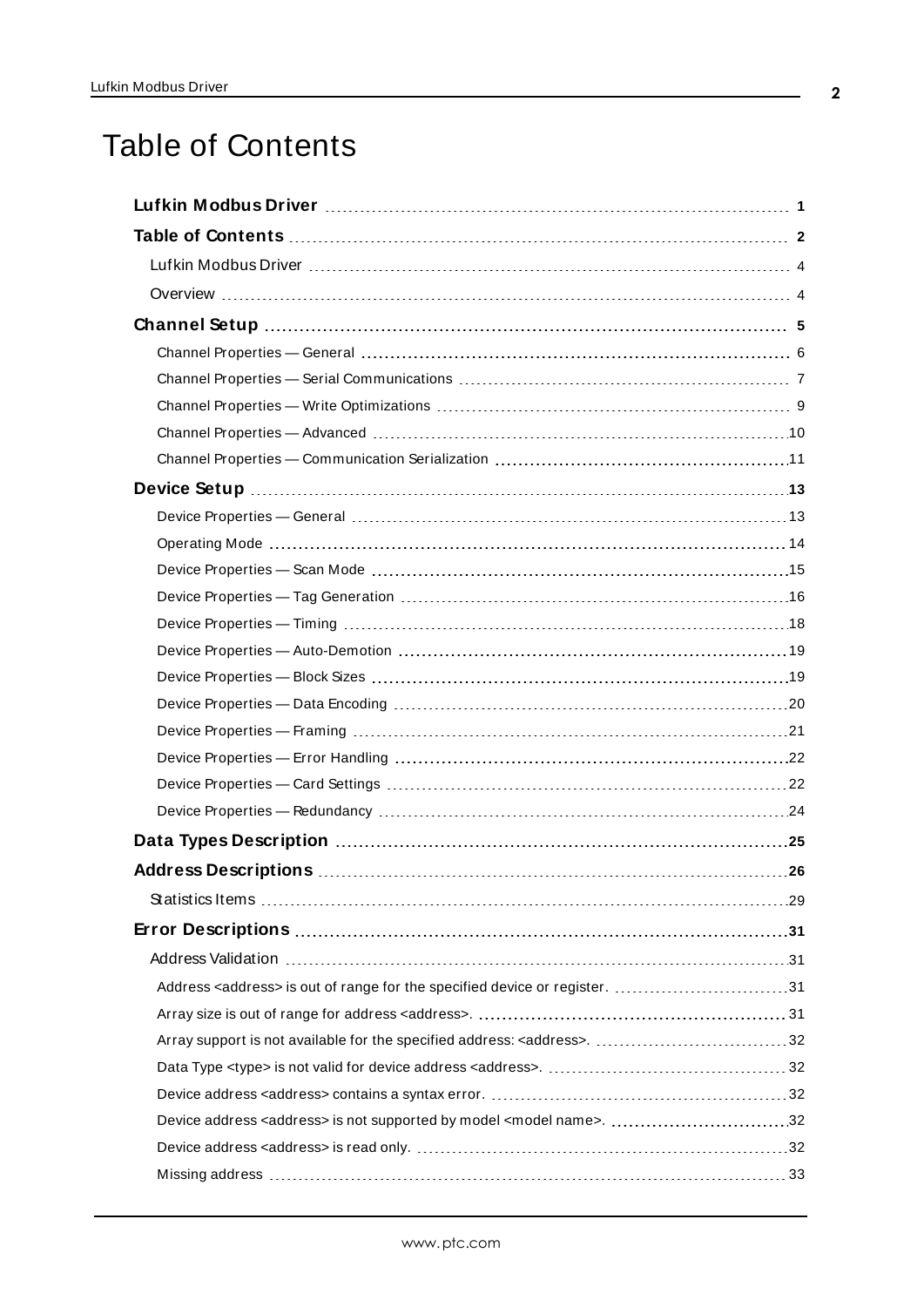| Serial communications error on channel <channel name=""> [<error mask="">]. 34</error></channel>                      |  |
|-----------------------------------------------------------------------------------------------------------------------|--|
| Unable to set comm parameters on COMn [OS Error == < OS Error ID>]. 34                                                |  |
|                                                                                                                       |  |
|                                                                                                                       |  |
|                                                                                                                       |  |
| Unable to write to address <address> on device <device>: Device responded with exception code</device></address>      |  |
|                                                                                                                       |  |
| Write failed for <tag name=""> on device <device name="">. Maximum path length of <number></number></device></tag>    |  |
|                                                                                                                       |  |
|                                                                                                                       |  |
| Bad address in block [ <start address=""> to <end address="">] on device <device name="">.  36</device></end></start> |  |
| Bad array spanning [ <address> to <address>] on device <device>. 37</device></address></address>                      |  |
|                                                                                                                       |  |
|                                                                                                                       |  |
|                                                                                                                       |  |

<u> 1989 - Johann Stoff, fransk politik (</u>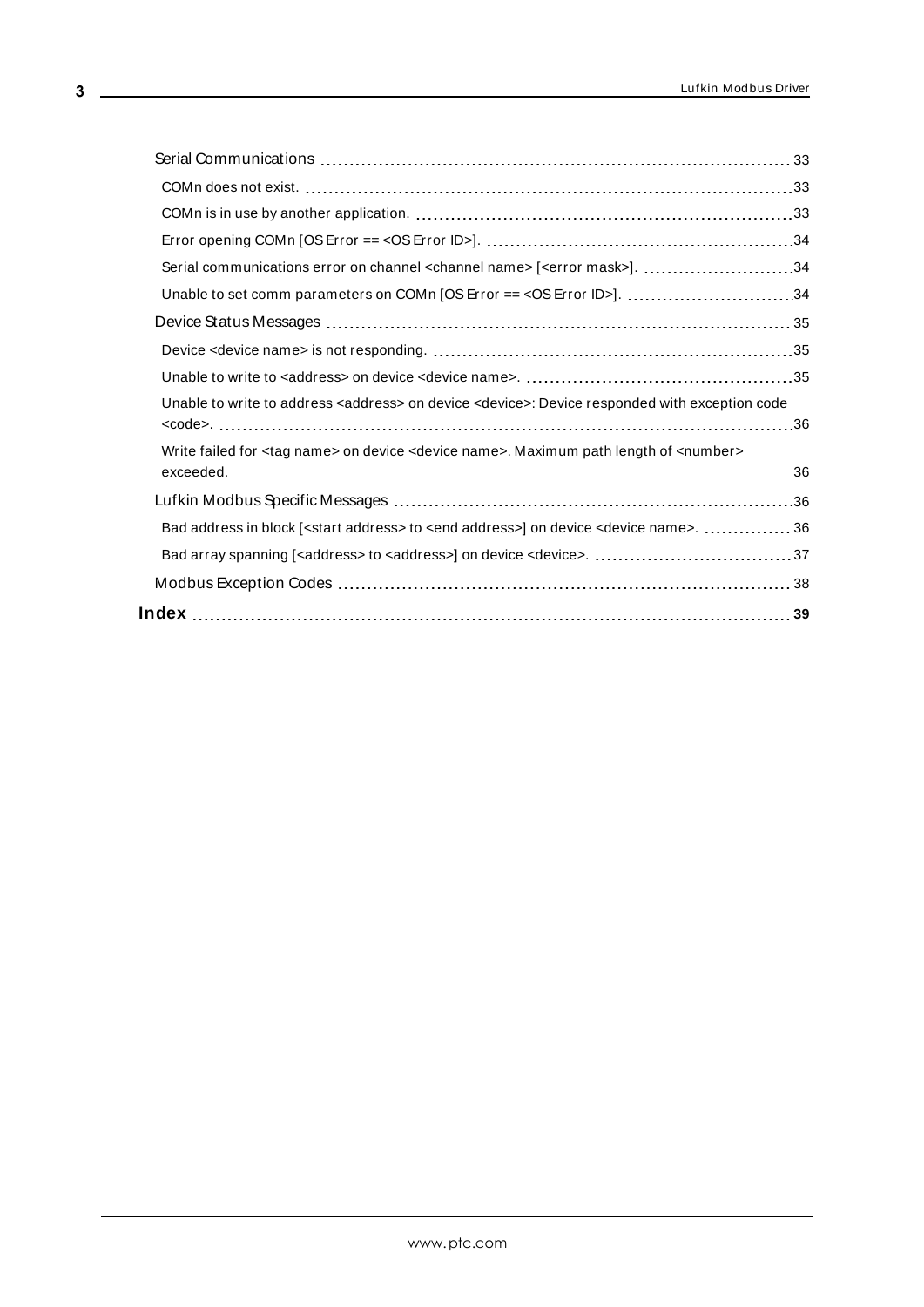## <span id="page-3-0"></span>**Lufkin Modbus Driver**

Help version 1.033

#### **CONTENTS**

#### **[Overview](#page-3-1)**

What is the Lufkin Modbus Driver?

#### **[Channel](#page-4-0) Setup**

How do I configure channels for use with this driver?

#### **[Device](#page-12-0) Setup**

How do I configure a device for use with this driver?

### **Data Types [Description](#page-24-0)** What data types does this driver support?

**Address [Descriptions](#page-25-0)**

#### How do I address a data location on a Lufkin Modbus device?

#### **Error [Descriptions](#page-30-0)**

<span id="page-3-1"></span>What error messages are produced by the Lufkin Modbus Driver?

### **Overview**

The Lufkin Modbus Driver provides a reliable way to connect Lufkin Modbus devices to OPC client applications; including HMI, SCADA, Historian, MES, ERP, and countless custom applications. It intended for use with serial devices that support the Extended Lufkin Automation Modbus (ELAM) protocol and the Standard MODBUS protocol.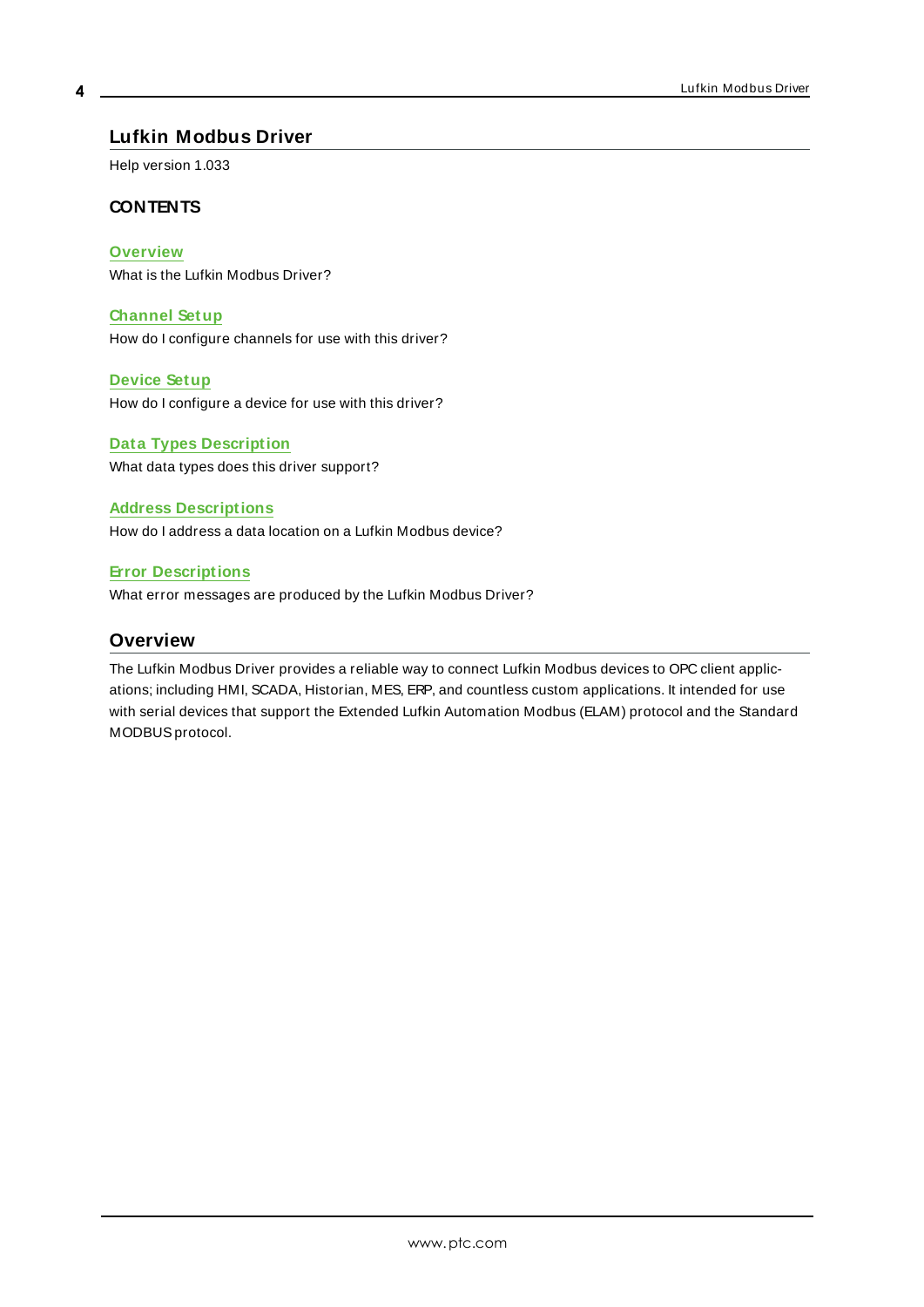## <span id="page-4-0"></span>**Channel Setup**

This driver supports multiple channel properties. For more information, refer to "What is a Channel?" in the server help file.

#### **Channel and Device Limits**

The maximum number of channels supported by this driver is 1024. The maximum number of devices supported by this driver is 2296 per channel.

#### **Communication Protocol**

Extended Lufkin Automation Modbus (ELAM) Standard Modbus

#### **Supported Communication Properties**

Baud Rate: All major Baud rates. Parity: Odd, Even, and None. Data Bits: 5, 6, 7 and 8. Stop Bits: 1 and 2.

**Note:** Not all of the listed configurations may be supported in every device.

#### **Flow Control**

When using an RS232/RS485 converter, the type of flow control that is required depends on the converter's needs. Some do not require any flow control whereas others require RTSflow. Consult the converter's documentation to determine its flow requirements. An RS485 converter that provides automatic flow control is recommended.

**Note:** When using the manufacturer's supplied communications cable, it is sometimes necessary to choose a flow control setting of **RTS**or **RTS Always** in Channel Properties.

#### **Manual Flow Control**

The Lufkin Modbus Driver supports RTS Manual flow control, which is used to configure the driver for operation with radio modems that require special RTStiming characteristics. For more information, refer to the server's help documentation.

#### <span id="page-4-1"></span>**Ethernet Encapsulation**

This driver supports Ethernet Encapsulation, which allows the driver to communicate with serial devices attached to an Ethernet network using a terminal server. It may be enabled for the channel through the Serial Communications properties in Channel Properties. For more information, refer to the server help file.

#### **Communication Serialization**

The Lufkin Modbus Driver supports Communication Serialization, which specifies whether data transmissions should be limited to one channel at a time. For more information, refer to "Channel Properties — Advanced" in the server help file.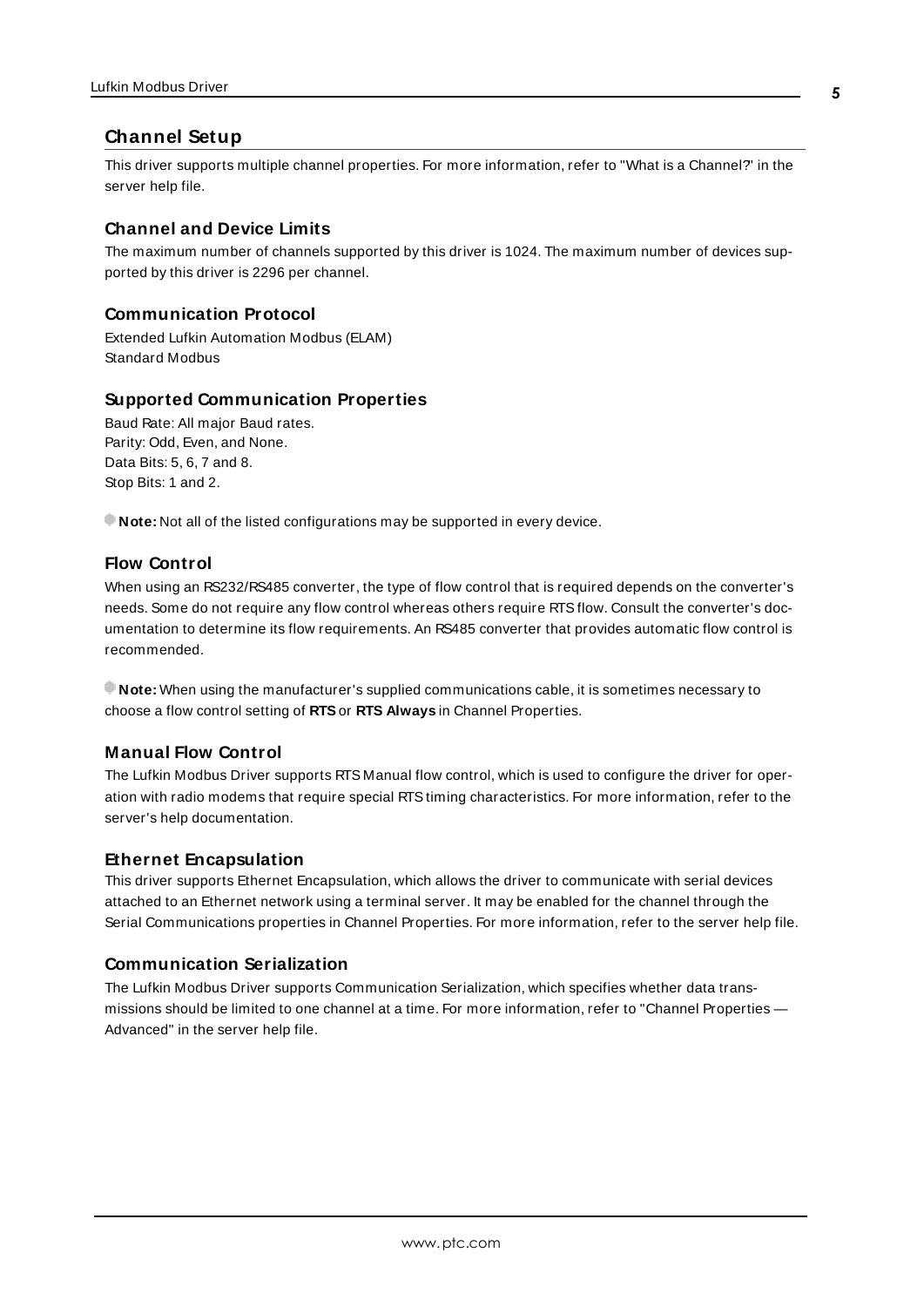# <span id="page-5-0"></span>**Channel Properties — General**

This server supports the use of multiple simultaneous communications drivers. Each protocol or driver used in a server project is called a channel. A server project may consist of many channels with the same communications driver or with unique communications drivers. A channel acts as the basic building block of an OPC link. This group is used to specify general channel properties, such as the identification attributes and operating mode.

| <b>Property Groups</b>                     | <b>Identification</b><br>-1             |                |
|--------------------------------------------|-----------------------------------------|----------------|
| General<br>Write Optimizations<br>Advanced | Name                                    |                |
|                                            | Description                             |                |
|                                            | Driver                                  |                |
|                                            | Diagnostics<br>$\overline{\phantom{a}}$ |                |
|                                            | <b>Diagnostics Capture</b>              | <b>Disable</b> |

### **Identification**

**Name**: Specify the user-defined identity of this channel. In each server project, each channel name must be unique. Although names can be up to 256 characters, some client applications have a limited display window when browsing the OPC server's tag space. The channel name is part of the OPC browser information. The property is required for creating a channel.

For information on reserved characters, refer to "How To... Properly Name a Channel, Device, Tag, and Tag Group" in the server help.

**Description**: Specify user-defined information about this channel.

Many of these properties, including Description, have an associated system tag.

**Driver**: Specify the protocol / driver for this channel. This property specifies the device driver that was selected during channel creation. It is a disabled setting in the channel properties. The property is required for creating a channel.

**Note**: With the server's online full-time operation, these properties can be changed at any time. This includes changing the channel name to prevent clients from registering data with the server. If a client has already acquired an item from the server before the channel name is changed, the items are unaffected. If, after the channel name has been changed, the client application releases the item and attempts to reacquire using the old channel name, the item is not accepted. Changes to the properties should not be made once a large client application has been developed. Utilize proper user role and privilege management to prevent operators from changing properties or accessing server features.

#### **Diagnostics**

**Diagnostics Capture**: When enabled, this option makes the channel's diagnostic information available to OPC applications allows the usage of statistics tags that provide feedback to client applications regarding the operation of the channel. Because the server's diagnostic features require a minimal amount of overhead processing, it is recommended that they be utilized when needed and disabled when not. The default is disabled.

**Note:** This property is not available if the driver does not support diagnostics.

**• For more information, refer to "Communication Diagnostics" and "Statistics Tags" in the server help.**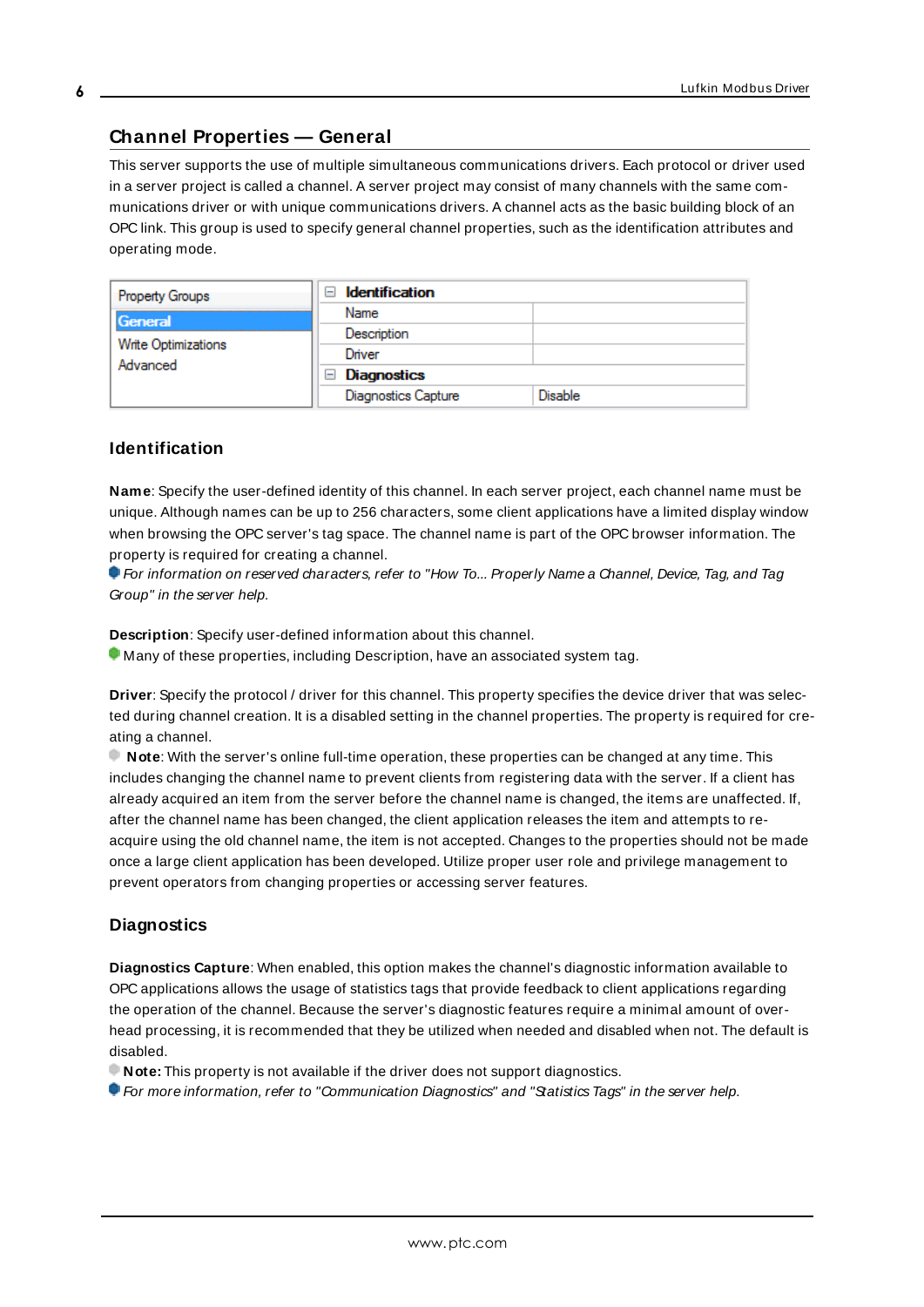# <span id="page-6-0"></span>**Channel Properties — Serial Communications**

Serial communication properties are available to serial drivers and vary depending on the driver, connection type, and options selected. Below is a superset of the possible properties. Click to jump to one of the sections: **[Connection](#page-6-1) Type**, **Serial Port [Settings](#page-6-2)** or **[Ethernet](#page-7-0) Settings**, and **[Operational](#page-7-1) Behavior**.

**Note**: With the server's online full-time operation, these properties can be changed at any time. Utilize proper user role and privilege management to prevent operators from changing properties or accessing server features.

| Property Groups              | <b>Connection Type</b><br>$\equiv$ |                   |
|------------------------------|------------------------------------|-------------------|
| General                      | Physical Medium                    | <b>COM Port</b>   |
| <b>Serial Communications</b> | <b>Serial Port Settings</b><br>$=$ |                   |
| Write Optimizations          | COM ID                             | 39                |
| Advanced                     | <b>Baud Rate</b>                   | 19200             |
|                              | Data Bits                          | 8                 |
|                              | Parity                             | None              |
|                              | Stop Bits                          |                   |
|                              | <b>Flow Control</b>                | <b>RTS Always</b> |
|                              | <b>Operational Behavior</b><br>н   |                   |
|                              | <b>Report Communication Errors</b> | Enable            |
|                              | Close Idle Connection              | Enable            |
|                              | Idle Time to Close (s)             | 15.               |

#### <span id="page-6-1"></span>**Connection Type**

**Physical Medium**: Choose the type of hardware device for data communications. Options include COM Port, None, Modem, and Ethernet Encapsulation. The default is COM Port.

- <sup>l</sup> **None**: Select None to indicate there is no physical connection, which displays the **[Operation](#page-8-1) with no [Communications](#page-8-1)** section.
- <sup>l</sup> **COM Port**: Select Com Port to display and configure the **Serial Port [Settings](#page-6-2)** section.
- **Modem**: Select Modem if phone lines are used for communications, which are configured in the **Modem [Settings](#page-8-2)** section.
- **Ethernet Encap.**: Select if Ethernet Encapsulation is used for communications, which displays the **[Ethernet](#page-7-0) Settings** section.
- **Shared**: Verify the connection is correctly identified as sharing the current configuration with another channel. This is a read-only property.

#### <span id="page-6-2"></span>**Serial Port Settings**

**COM ID**: Specify the Communications ID to be used when communicating with devices assigned to the channel. The valid range is 1 to 9991 to 16. The default is 1.

**Baud Rate**: Specify the baud rate to be used to configure the selected communications port.

**Data Bits**: Specify the number of data bits per data word. Options include 5, 6, 7, or 8.

**Parity**: Specify the type of parity for the data. Options include Odd, Even, or None.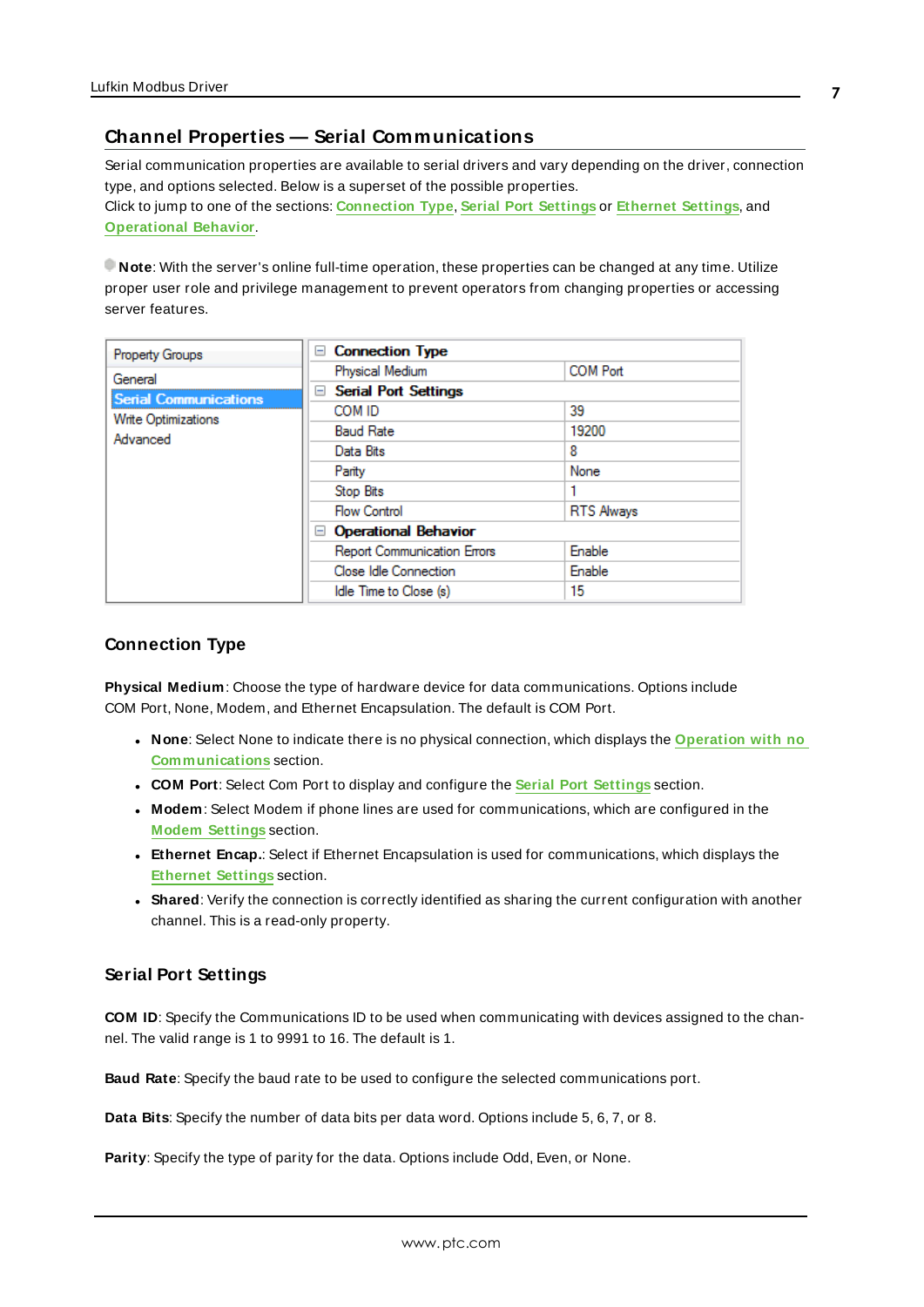**Stop Bits**: Specify the number of stop bits per data word. Options include 1 or 2.

**Flow Control**: Select how the RTSand DTRcontrol lines are utilized. Flow control is required to communicate with some serial devices. Options are:

- **None:** This option does not toggle or assert control lines.
- **DTR:** This option asserts the DTR line when the communications port is opened and remains on.
- **RTS:** This option specifies that the RTS line is high if bytes are available for transmission. After all buffered bytes have been sent, the RTSline is low. This is normally used with RS232/RS485 converter hardware.
- **RTS, DTR:** This option is a combination of DTR and RTS.
- <sup>l</sup> **RTS Always**: This option asserts the RTSline when the communication port is opened and remains on.
- <sup>l</sup> **RTS Manual**: This option asserts the RTSline based on the timing properties entered for RTSLine Control. It is only available when the driver supports manual RTSline control (or when the properties are shared and at least one of the channels belongs to a driver that provides this support). RTS Manual adds an **RTS Line Control** property with options as follows:
	- **Raise**: This property specifies the amount of time that the RTS line is raised prior to data transmission. The valid range is 0 to 9999 milliseconds. The default is 10 milliseconds.
	- **Drop**: This property specifies the amount of time that the RTS line remains high after data transmission. The valid range is 0 to 9999 milliseconds. The default is 10 milliseconds.
	- **Poll Delay**: This property specifies the amount of time that polling for communications is delayed. The valid range is 0 to 9999. The default is 10 milliseconds.

**Tip**: When using two-wire RS-485, "echoes" may occur on the communication lines. Since this communication does not support echo suppression, it is recommended that echoes be disabled or a RS-485 converter be used.

#### <span id="page-7-1"></span>**Operational Behavior**

- <sup>l</sup> **Report Communication Errors**: Enable or disable reporting of low-level communications errors. When enabled, low-level errors are posted to the Event Log as they occur. When disabled, these same errors are not posted even though normal request failures are. The default is Enable.
- <sup>l</sup> **Close Idle Connection**: Choose to close the connection when there are no longer any tags being referenced by a client on the channel. The default is Enable.
- <sup>l</sup> **Idle Time to Close**: Specify the amount of time that the server waits once all tags have been removed before closing the COM port. The default is 15 seconds.

#### <span id="page-7-0"></span>**Ethernet Settings**

**Note**: Not all serial drivers support Ethernet Encapsulation. If this group does not appear, the functionality is not supported.

Ethernet Encapsulation provides communication with serial devices connected to terminal servers on the Ethernet network. A terminal server is essentially a virtual serial port that converts TCP/IP messages on the Ethernet network to serial data. Once the message has been converted, users can connect standard devices that support serial communications to the terminal server. The terminal server's serial port must be properly configured to match the requirements of the serial device to which it is attached. For more information, refer to "Using Ethernet Encapsulation" in the server help.

**· Network Adapter**: Indicate a network adapter to bind for Ethernet devices in this channel. Choose a network adapter to bind to or allow the OSto select the default.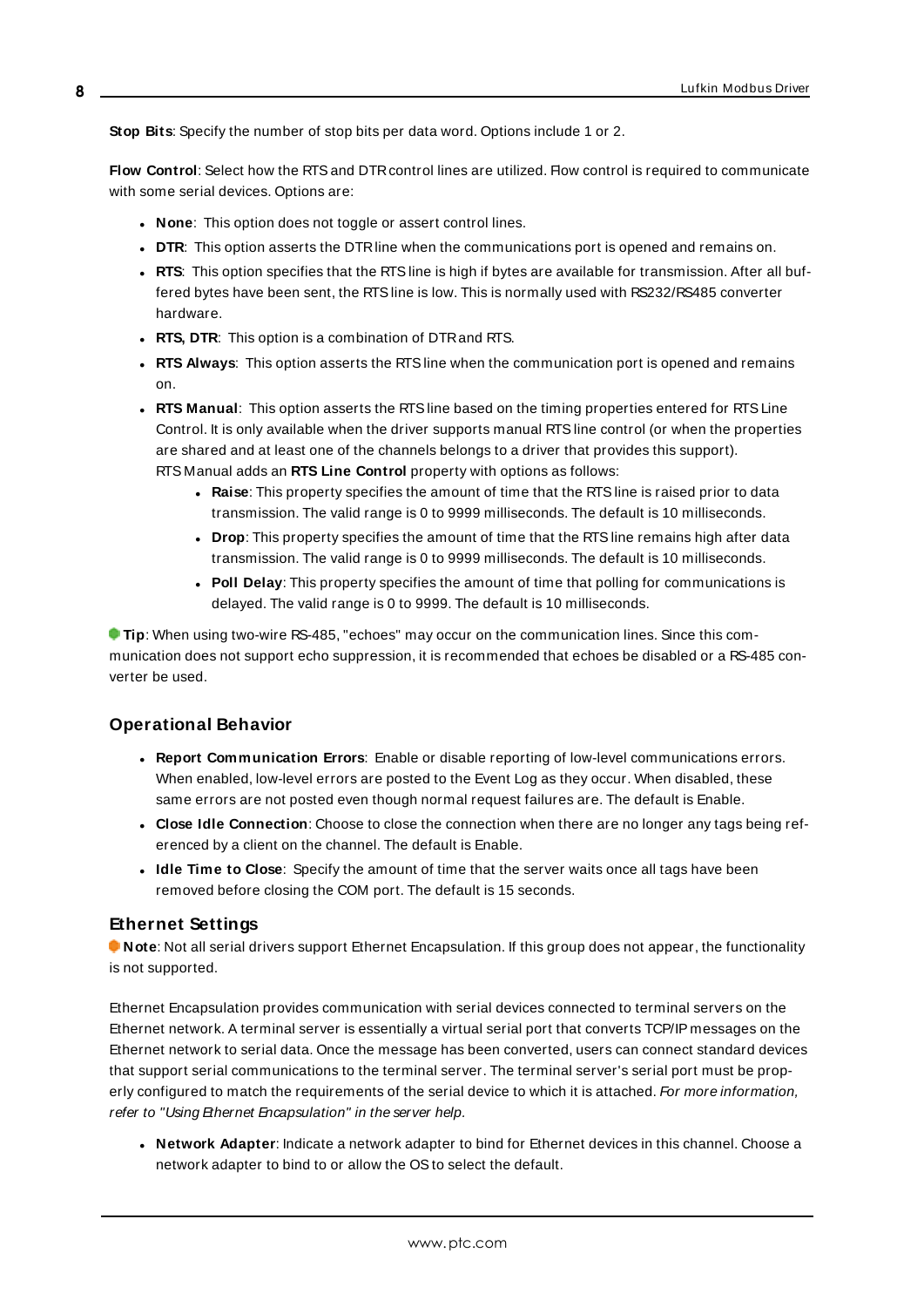Specific drivers may display additional Ethernet Encapsulation properties. For more information, refer to **Channel Properties — Ethernet Encapsulation**.

#### <span id="page-8-2"></span>**Modem Settings**

- **Modem**: Specify the installed modem to be used for communications.
- **Connect Timeout**: Specify the amount of time to wait for connections to be established before failing a read or write. The default is 60 seconds.
- <sup>l</sup> **Modem Properties**: Configure the modem hardware. When clicked, it opens vendor-specific modem properties.
- **Auto-Dial**: Enables the automatic dialing of entries in the Phonebook. The default is Disable. For more information, refer to "Modem Auto-Dial" in the server help.
- <sup>l</sup> **Report Communication Errors**: Enable or disable reporting of low-level communications errors. When enabled, low-level errors are posted to the Event Log as they occur. When disabled, these same errors are not posted even though normal request failures are. The default is Enable.
- **Close Idle Connection**: Choose to close the modem connection when there are no longer any tags being referenced by a client on the channel. The default is Enable.
- **.** Idle Time to Close: Specify the amount of time that the server waits once all tags have been removed before closing the modem connection. The default is 15 seconds.

#### <span id="page-8-1"></span>**Operation with no Communications**

**Read Processing**: Select the action to be taken when an explicit device read is requested. Options include Ignore and Fail. Ignore does nothing; Fail provides the client with an update that indicates failure. The default setting is Ignore.

#### <span id="page-8-0"></span>**Channel Properties — Write Optimizations**

The server must ensure that the data written from the client application gets to the device on time. Given this goal, the server provides optimization properties to meet specific needs or improve application responsiveness.

| <b>Property Groups</b>     | $\Box$ Write Optimizations |                                      |
|----------------------------|----------------------------|--------------------------------------|
| General                    | Optimization Method        | Write Only Latest Value for All Tags |
|                            | Duty Cycle                 |                                      |
| <b>Write Optimizations</b> |                            |                                      |

#### **Write Optimizations**

**Optimization Method**: Controls how write data is passed to the underlying communications driver. The options are:

- <sup>l</sup> **Write All Values for All Tags**: This option forces the server to attempt to write every value to the controller. In this mode, the server continues to gather write requests and add them to the server's internal write queue. The server processes the write queue and attempts to empty it by writing data to the device as quickly as possible. This mode ensures that everything written from the client applications is sent to the target device. This mode should be selected if the write operation order or the write item's content must uniquely be seen at the target device.
- <sup>l</sup> **Write Only Latest Value for Non-Boolean Tags**: Many consecutive writes to the same value can accumulate in the write queue due to the time required to actually send the data to the device. If the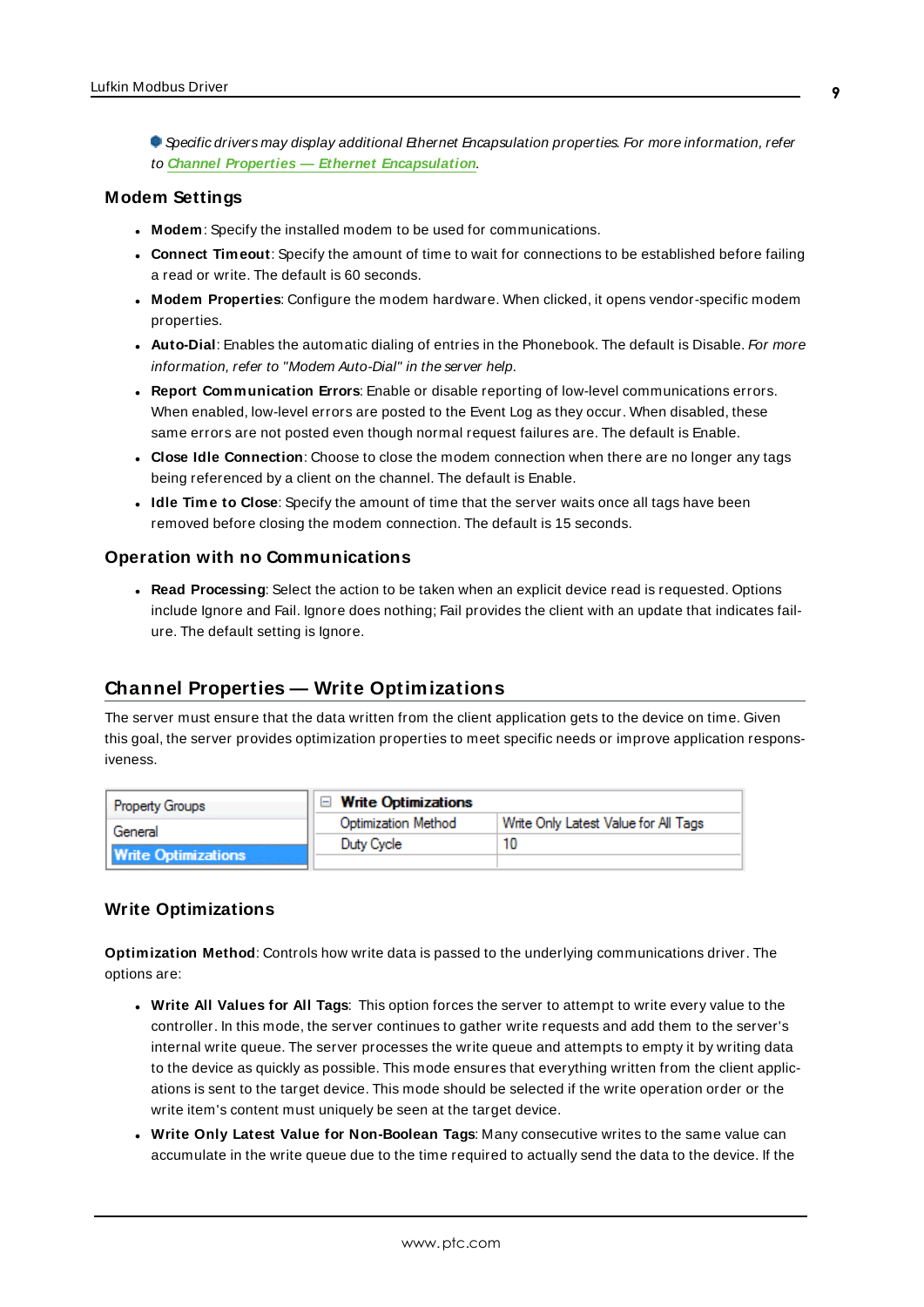server updates a write value that has already been placed in the write queue, far fewer writes are needed to reach the same final output value. In this way, no extra writes accumulate in the server's queue. When the user stops moving the slide switch, the value in the device is at the correct value at virtually the same time. As the mode states, any value that is not a Boolean value is updated in the server's internal write queue and sent to the device at the next possible opportunity. This can greatly improve the application performance.

**Note**: This option does not attempt to optimize writes to Boolean values. It allows users to optimize the operation of HMI data without causing problems with Boolean operations, such as a momentary push button.

<sup>l</sup> **Write Only Latest Value for All Tags**: This option takes the theory behind the second optimization mode and applies it to all tags. It is especially useful if the application only needs to send the latest value to the device. This mode optimizes all writes by updating the tags currently in the write queue before they are sent. This is the default mode.

**Duty Cycle**: is used to control the ratio of write to read operations. The ratio is always based on one read for every one to ten writes. The duty cycle is set to ten by default, meaning that ten writes occur for each read operation. Although the application is performing a large number of continuous writes, it must be ensured that read data is still given time to process. A setting of one results in one read operation for every write operation. If there are no write operations to perform, reads are processed continuously. This allows optimization for applications with continuous writes versus a more balanced back and forth data flow. **Note**: It is recommended that the application be characterized for compatibility with the write optimization enhancements before being used in a production environment.

# <span id="page-9-0"></span>**Channel Properties — Advanced**

This group is used to specify advanced channel properties. Not all drivers support all properties; so the Advanced group does not appear for those devices.

| Property Groups     | $\Box$ Non-Normalized Float Handling |                   |
|---------------------|--------------------------------------|-------------------|
| General             | <b>Floating-Point Values</b>         | Replace with Zero |
| Write Optimizations | <b>Inter-Device Delay</b>            |                   |
| Advanced            | Inter-Device Delay (ms)              |                   |
|                     |                                      |                   |

**Non-Normalized Float Handling**: A non-normalized value is defined as Infinity, Not-a-Number (NaN), or as a Denormalized Number. The default is Replace with Zero. Drivers that have native float handling may default to Unmodified. Non-normalized float handling allows users to specify how a driver handles non-normalized IEEE-754 floating point data. Descriptions of the options are as follows:

- <sup>l</sup> **Replace with Zero**: This option allows a driver to replace non-normalized IEEE-754 floating point values with zero before being transferred to clients.
- <sup>l</sup> **Unmodified**: This option allows a driver to transfer IEEE-754 denormalized, normalized, non-number, and infinity values to clients without any conversion or changes.

**Note:** This property is not available if the driver does not support floating-point values or if it only supports the option that is displayed. According to the channel's float normalization setting, only real-time driver tags (such as values and arrays) are subject to float normalization. For example, EFM data is not affected by this setting.

For more information on the floating-point values, refer to "How To ... Work with Non-Normalized Floating-Point Values" in the server help.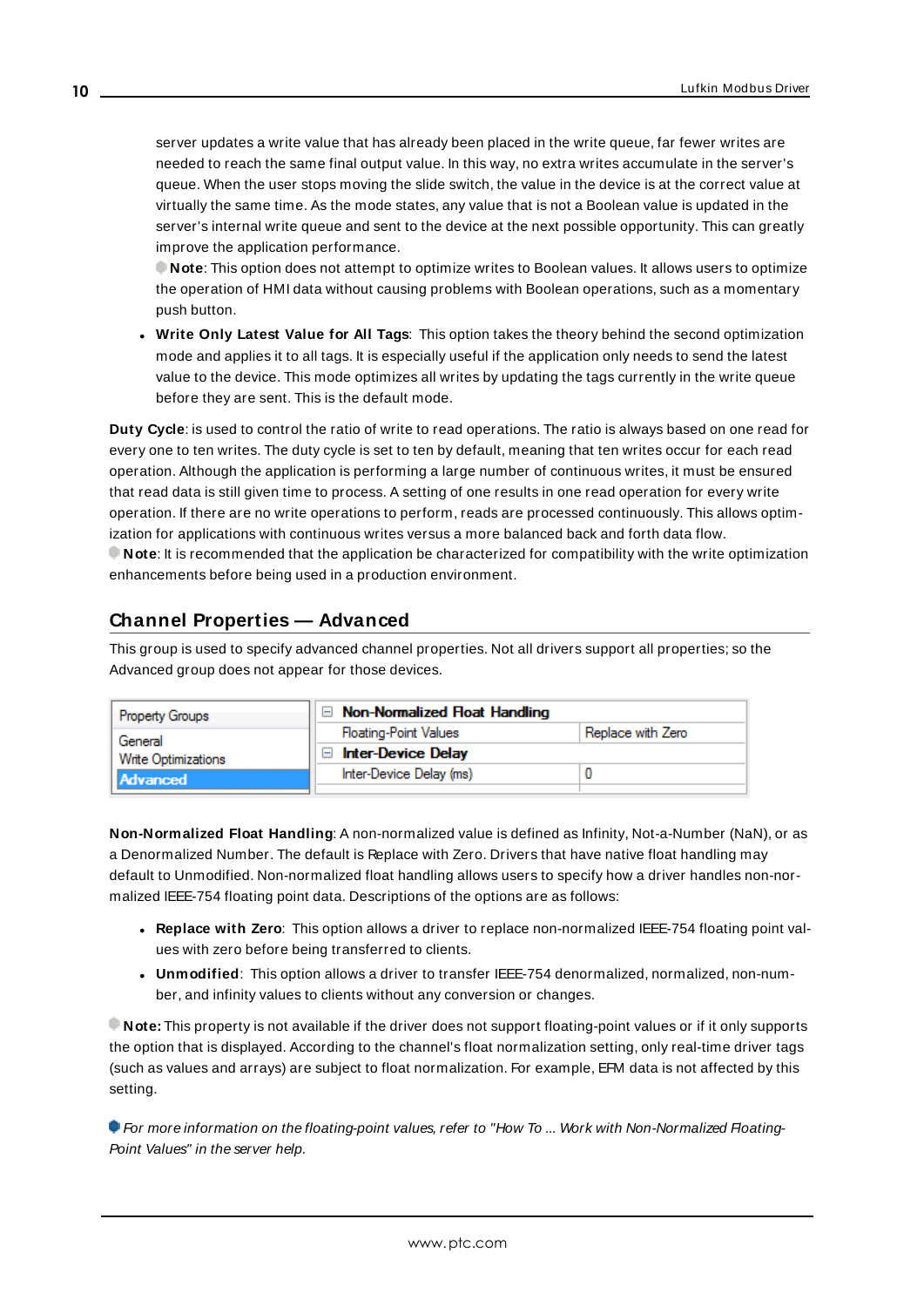**Inter-Device Delay**: Specify the amount of time the communications channel waits to send new requests to the next device after data is received from the current device on the same channel. Zero (0) disables the delay.

<span id="page-10-0"></span>**Note:** This property is not available for all drivers, models, and dependent settings.

## **Channel Properties — Communication Serialization**

The server's multi-threading architecture allows channels to communicate with devices in parallel. Although this is efficient, communication can be serialized in cases with physical network restrictions (such as Ethernet radios). Communication serialization limits communication to one channel at a time within a virtual network.

The term "virtual network" describes a collection of channels and associated devices that use the same pipeline for communications. For example, the pipeline of an Ethernet radio is the client radio. All channels using the same client radio associate with the same virtual network. Channels are allowed to communicate each in turn, in a "round-robin" manner. By default, a channel can process one transaction before handing communications off to another channel. A transaction can include one or more tags. If the controlling channel contains a device that is not responding to a request, the channel cannot release control until the transaction times out. This results in data update delays for the other channels in the virtual network.

| <b>Property Groups</b>             | $\Box$ Channel-Level Settings    |               |
|------------------------------------|----------------------------------|---------------|
|                                    | Virtual Network                  | None          |
| General                            | Transactions per Cycle           |               |
| Serial Communications              | <b>Global Settings</b><br>$\Box$ |               |
| <b>Communication Serialization</b> | Network Mode                     | Load Balanced |

#### **Channel-Level Settings**

**Virtual Network**: Specify the channel's mode of communication serialization. Options include None and Network 1 - Network 500. The default is None. Descriptions of the options are as follows:

- **None:** This option disables communication serialization for the channel.
- <sup>l</sup> **Network 1 - Network 500**: This option specifies the virtual network to which the channel is assigned.

**Transactions per Cycle**: Specify the number of single blocked/non-blocked read/write transactions that can occur on the channel. When a channel is given the opportunity to communicate, this is the number of transactions attempted. The valid range is 1 to 99. The default is 1.

#### **Global Settings**

**Network Mode**: This property is used to control how channel communication is delegated. In **Load Balanced** mode, each channel is given the opportunity to communicate in turn, one at a time. In **Priority** mode, channels are given the opportunity to communicate according to the following rules (highest to lowest priority):

- 1. Channels with pending writes have the highest priority.
- 2. Channels with pending explicit reads (through internal plug-ins or external client interfaces) are prioritized based on the read's priority.
- 3. Scanned reads and other periodic events (driver specific).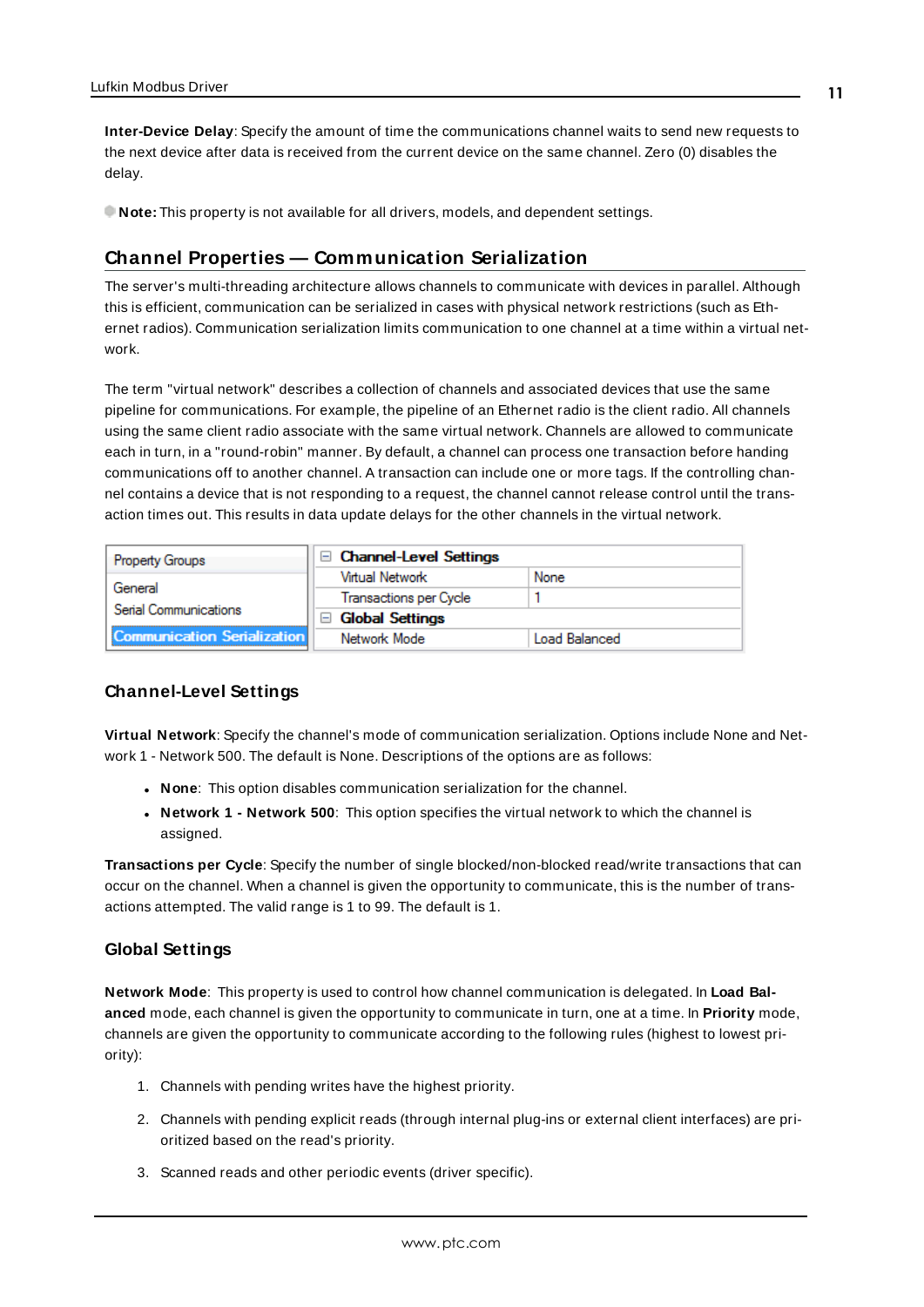The default is Load Balanced and affects all virtual networks and channels.

 Devices that rely on unsolicited responses should not be placed in a virtual network. In situations where communications must be serialized, it is recommended that Auto-Demotion be enabled.

Due to differences in the way that drivers read and write data (such as in single, blocked, or non-blocked transactions); the application's Transactions per cycle property may need to be adjusted. When doing so, consider the following factors:

- How many tags must be read from each channel?
- How often is data written to each channel?
- Is the channel using a serial or Ethernet driver?
- Does the driver read tags in separate requests, or are multiple tags read in a block?
- Have the device's Timing properties (such as Request timeout and Fail after  $x$  successive timeouts) been optimized for the virtual network's communication medium?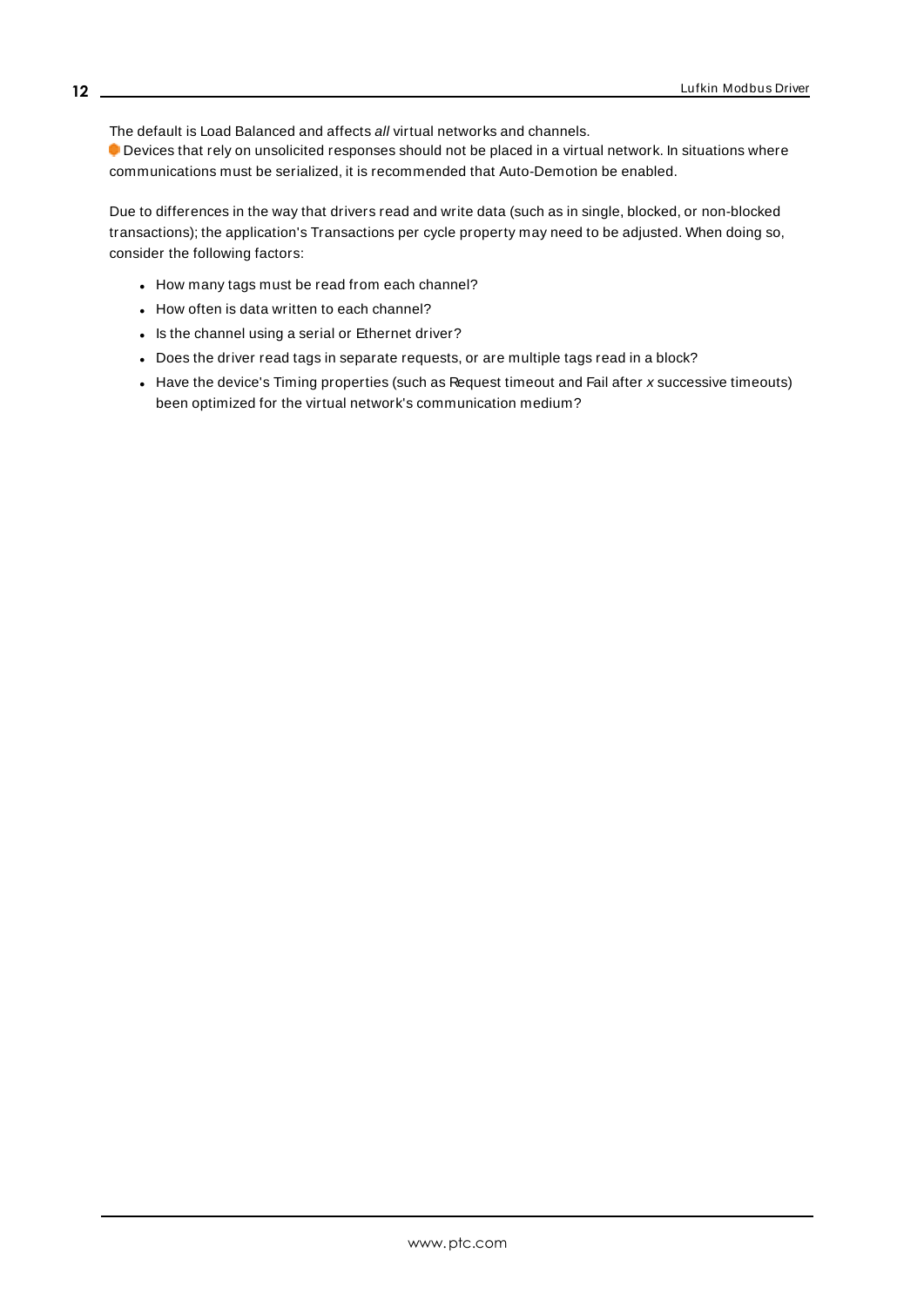# <span id="page-12-0"></span>**Device Setup**

#### **Supported Devices**

Injection Well Controller (IWC) Progressive Cavity Pump (PCP) Rod Pump Controller (RPC) Variable Speed Drive (VSD)

# **Channel and Device Limits**

The maximum number of channels supported by this driver is 1024. The maximum number of devices supported by this driver is 2296 per channel.

# <span id="page-12-2"></span>**IDs (PLC Network Address)**

Lufkin Modbus devices are assigned device IDs in the range 0 to 2295 (decimal). When using Modbus ID 0, the driver will send only broadcast Write messages to remote stations. When configuring a device under the channel, setting the ID to 0 will place that device in broadcast mode. Only Writes will occur from this device. Reads from the broadcast device will always return zero. All other IDs will read and write data to and from the remote Lufkin Modbus device.

### **ID Format**

Numeric format used for the device ID. Available options are Octal, Decimal, and Hex. The default setting is Decimal.

### **Automatic Tag Generation**

Automatic Tag Generation is supported for the RPC and VSD device models. For more information on the Card Tags that will be created, refer to **Card [Settings](#page-21-1)**.

# <span id="page-12-1"></span>**Device Properties — General**

A device represents a single target on a communications channel. If the driver supports multiple controllers, users must enter a device ID for each controller.

| Property Groups | <b>Identification</b><br>$=$ |         |
|-----------------|------------------------------|---------|
| General         | Name                         |         |
| Scan Mode       | Description                  |         |
|                 | Channel Assignment           |         |
|                 | Driver                       |         |
|                 | Model                        |         |
|                 | <b>ID</b> Format             | Decimal |
|                 | ID                           | 2       |

# <span id="page-12-3"></span>**Identification**

**Name**: Specify the name of the device. It is a logical user-defined name that can be up to 256 characters long and may be used on multiple channels.

**Note**: Although descriptive names are generally a good idea, some OPC client applications may have a limited display window when browsing the OPC server's tag space. The device name and channel name become part of the browse tree information as well. Within an OPC client, the combination of channel name and device name would appear as "ChannelName.DeviceName".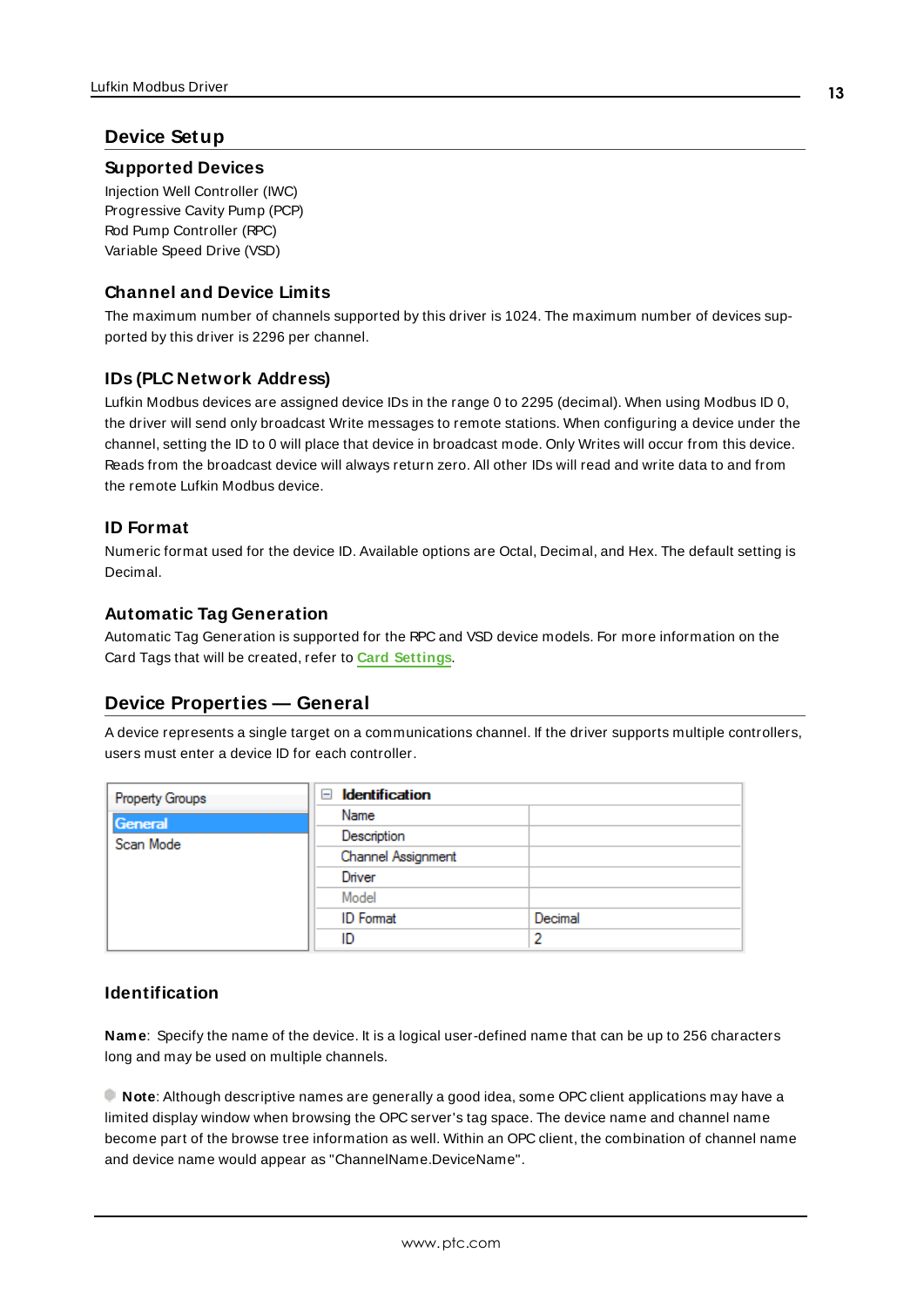For more information, refer to "How To... Properly Name a Channel, Device, Tag, and Tag Group" in server help.

**Description**: Specify the user-defined information about this device. **Many of these properties, including Description, have an associated system tag.** 

<span id="page-13-3"></span><span id="page-13-1"></span>**Channel Assignment**: Specify the user-defined name of the channel to which this device currently belongs.

<span id="page-13-5"></span>**Driver**: Selected protocol driver for this device.

**Model**: Specify the type of device that is associated with this ID. The contents of the drop-down menu depend on the type of communications driver being used. Models that are not supported by a driver are disabled. If the communications driver supports multiple device models, the model selection can only be changed when there are no client applications connected to the device.

**Note:** If the communication driver supports multiple models, users should try to match the model selection to the physical device. If the device is not represented in the drop-down menu, select a model that conforms closest to the target device. Some drivers support a model selection called "Open," which allows users to communicate without knowing the specific details of the target device. For more information, refer to the driver help documentation.

<span id="page-13-4"></span>**ID**: Specify the device's driver-specific station or node. The type of ID entered depends on the communications driver being used. For many communication drivers, the ID is a numeric value. Drivers that support a Numeric ID provide users with the option to enter a numeric value whose format can be changed to suit the needs of the application or the characteristics of the selected communications driver. The format is set by the driver by default. Options include Decimal, Octal, and Hexadecimal.

**Note**: If the driver is Ethernet-based or supports an unconventional station or node name, the device's TCP/IPaddress may be used as the device ID. TCP/IPaddresses consist of four values that are separated by periods, with each value in the range of 0 to 255. Some device IDs are string based. There may be additional properties to configure within the ID field, depending on the driver. For more information, refer to the driver's help documentation.

#### <span id="page-13-0"></span>**Operating Mode**

| Property Groups             | Identification                                                         |        |
|-----------------------------|------------------------------------------------------------------------|--------|
| <b>Seneral</b><br>Scan Mode | <b>Operating Mode</b><br>$\mathord{\hspace{1pt}\text{--}\hspace{1pt}}$ |        |
|                             | Data Collection                                                        | Enable |
|                             | Simulated                                                              | No     |

<span id="page-13-2"></span>**Data Collection**: This property controls the device's active state. Although device communications are enabled by default, this property can be used to disable a physical device. Communications are not attempted when a device is disabled. From a client standpoint, the data is marked as invalid and write operations are not accepted. This property can be changed at any time through this property or the device system tags.

<span id="page-13-6"></span>**Simulated**: Place the device into or out of Simulation Mode. In this mode, the driver does not attempt to communicate with the physical device, but the server continues to return valid OPC data. Simulated stops physical communications with the device, but allows OPC data to be returned to the OPC client as valid data. While in Simulation Mode, the server treats all device data as reflective: whatever is written to the simulated device is read back and each OPC item is treated individually. The item's memory map is based on the group Update Rate. The data is not saved if the server removes the item (such as when the server is reinitialized). The default is No.

**Notes:**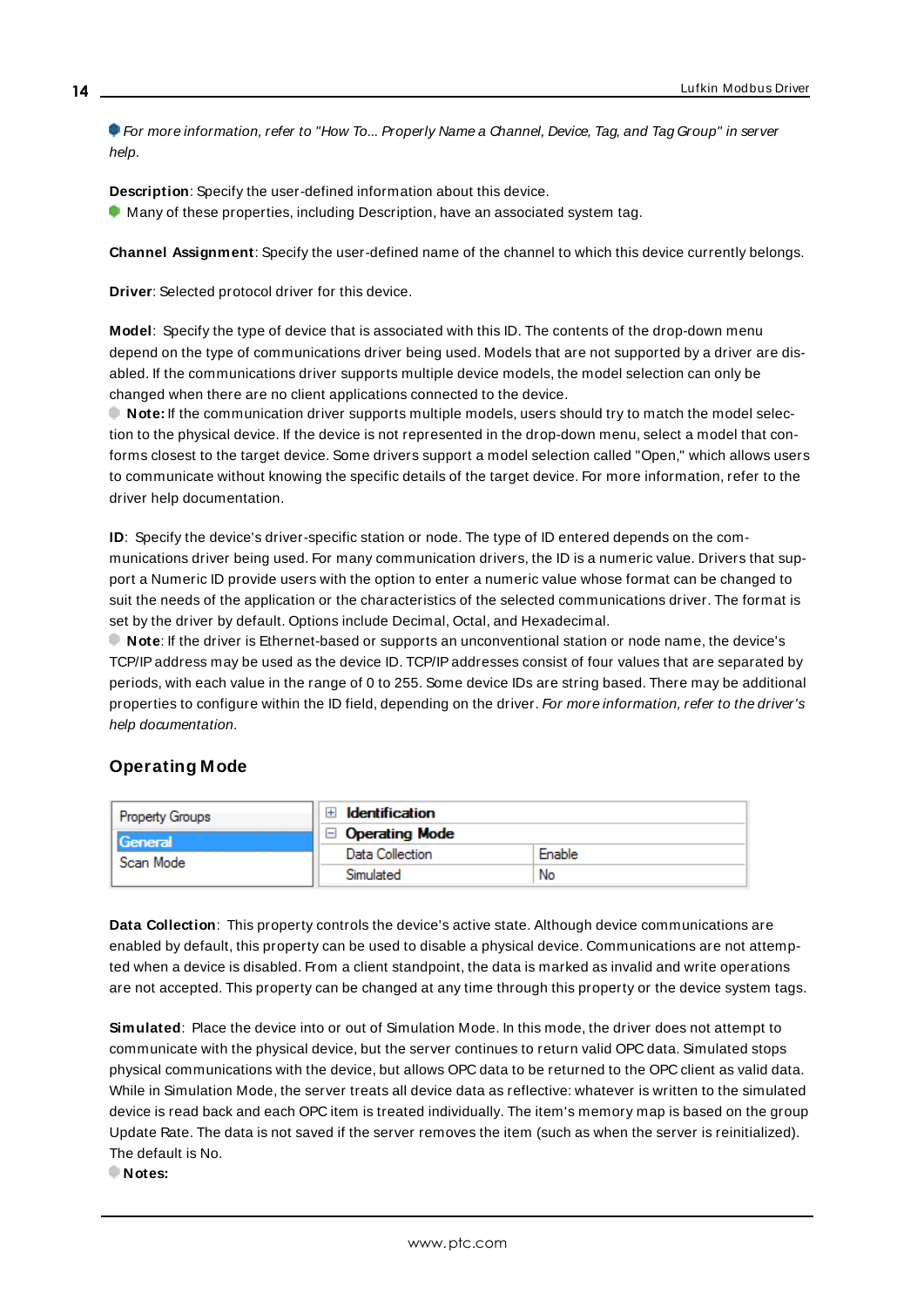- 1. This System tag (\_Simulated) is read only and cannot be written to for runtime protection. The System tag allows this property to be monitored from the client.
- 2. In Simulation mode, the item's memory map is based on client update rate(s) (Group Update Rate for OPC clients or Scan Rate for native and DDEinterfaces). This means that two clients that reference the same item with different update rates return different data.

 Simulation Mode is for test and simulation purposes only. It should never be used in a production environment.

# <span id="page-14-0"></span>**Device Properties — Scan Mode**

The Scan Mode specifies the subscribed-client requested scan rate for tags that require device communications. Synchronous and asynchronous device reads and writes are processed as soon as possible; unaffected by the Scan Mode properties.

| <b>Property Groups</b> | $\Box$ Scan Mode           |                                    |
|------------------------|----------------------------|------------------------------------|
| General                | Scan Mode                  | Respect Client-Specified Scan Rate |
| Il Scan Mode           | Initial Updates from Cache | Disable                            |
|                        |                            |                                    |

<span id="page-14-4"></span>**Scan Mode**: Specify how tags in the device are scanned for updates sent to subscribing clients. Descriptions of the options are:

- <sup>l</sup> **Respect Client-Specified Scan Rate**: This mode uses the scan rate requested by the client.
- <sup>l</sup> **Request Data No Faster than Scan Rate**: This mode specifies the value set as the maximum scan rate. The valid range is 10 to 99999990 milliseconds. The default is 1000 milliseconds. **Note**: When the server has an active client and items for the device and the scan rate value is increased, the changes take effect immediately. When the scan rate value is decreased, the changes do not take effect until all client applications have been disconnected.
- <sup>l</sup> **Request All Data at Scan Rate**: This mode forces tags to be scanned at the specified rate for subscribed clients. The valid range is 10 to 99999990 milliseconds. The default is 1000 milliseconds.
- <span id="page-14-1"></span><sup>l</sup> **Do Not Scan, Demand Poll Only**: This mode does not periodically poll tags that belong to the device nor perform a read to get an item's initial value once it becomes active. It is the OPC client's responsibility to poll for updates, either by writing to the \_DemandPoll tag or by issuing explicit device reads for individual items. For more information, refer to "Device Demand Poll" in server help.
- <span id="page-14-3"></span><sup>l</sup> **Respect Tag-Specified Scan Rate**: This mode forces static tags to be scanned at the rate specified in their static configuration tag properties. Dynamic tags are scanned at the client-specified scan rate.

<span id="page-14-2"></span>**Initial Updates from Cache**: When enabled, this option allows the server to provide the first updates for newly activated tag references from stored (cached) data. Cache updates can only be provided when the new item reference shares the same address, scan rate, data type, client access, and scaling properties. A device read is used for the initial update for the first client reference only. The default is disabled; any time a client activates a tag reference the server attempts to read the initial value from the device.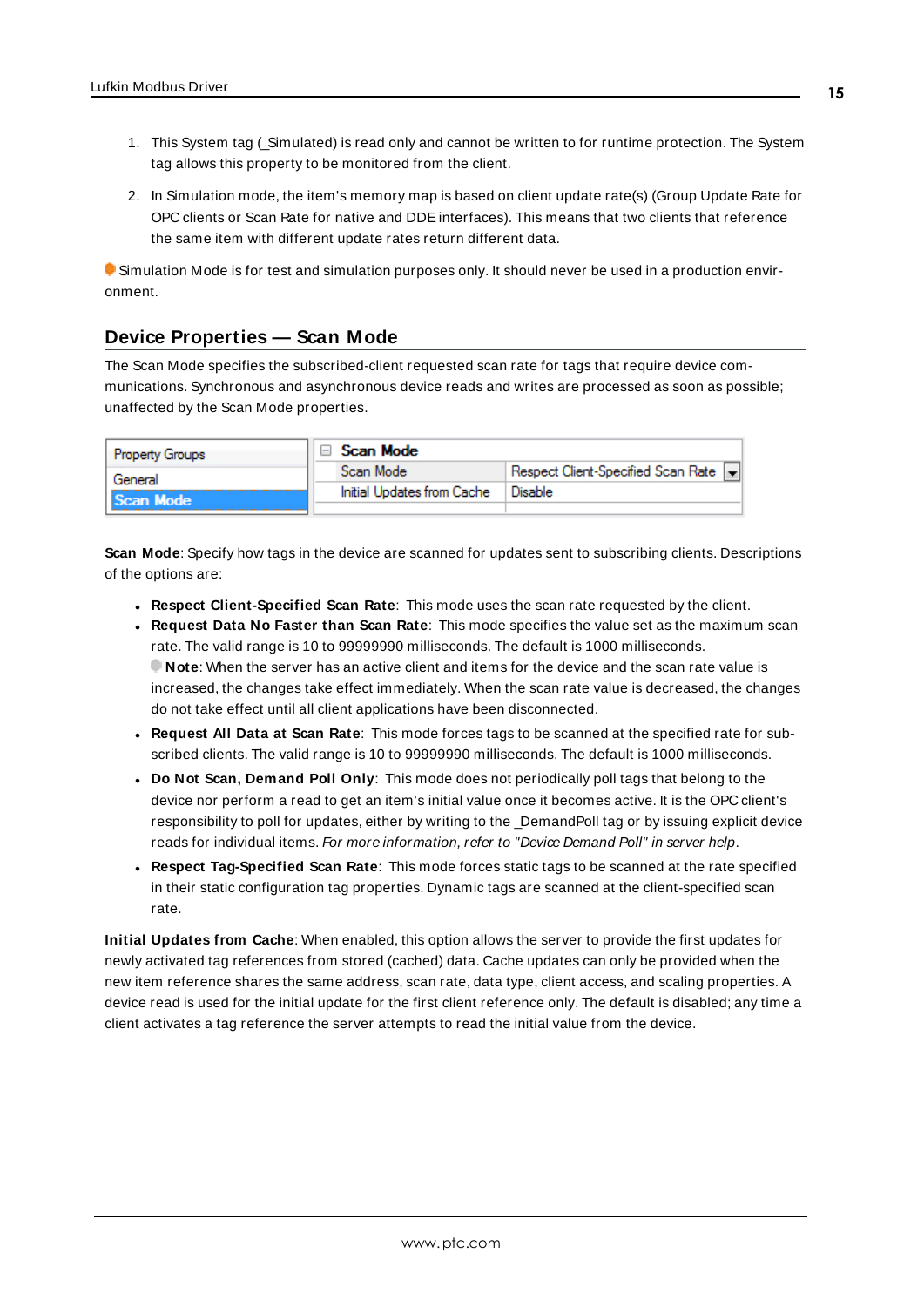# <span id="page-15-0"></span>**Device Properties — Tag Generation**

The automatic tag database generation features make setting up an application a plug-and-play operation. Select communications drivers can be configured to automatically build a list of tags that correspond to device-specific data. These automatically generated tags (which depend on the nature of the supporting driver) can be browsed from the clients.

Not all devices and drivers support full automatic tag database generation and not all support the same data types. Consult the data types descriptions or the supported data type lists for each driver for specifics.

If the target device supports its own local tag database, the driver reads the device's tag information and uses the data to generate tags within the server. If the device does not natively support named tags, the driver creates a list of tags based on driver-specific information. An example of these two conditions is as follows:

- 1. If a data acquisition system supports its own local tag database, the communications driver uses the tag names found in the device to build the server's tags.
- 2. If an Ethernet I/O system supports detection of its own available I/O module types, the communications driver automatically generates tags in the server that are based on the types of I/O modules plugged into the Ethernet I/O rack.

**Note**: Automatic tag database generation's mode of operation is completely configurable. For more information, refer to the property descriptions below.

| Property Groups       | <b>Tag Generation</b><br>н              |                            |
|-----------------------|-----------------------------------------|----------------------------|
| General               | On Property Change                      | Yes                        |
| Scan Mode             | On Device Startup                       | Do Not Generate on Startup |
| Timina                | On Duplicate Tag                        | Delete on Create           |
| Auto-Demotion         | Parent Group                            |                            |
| <b>Tag Generation</b> | Allow Automatically Generated Subgroups | <b>Enable</b>              |
|                       | Create                                  | Create tags                |
| Redundancy            |                                         |                            |

<span id="page-15-3"></span>**On Property Change**: If the device supports automatic tag generation when certain properties change, the **On Property Change** option is shown. It is set to **Yes** by default, but it can be set to **No** to control over when tag generation is performed. In this case, the **Create tags** action must be manually invoked to perform tag generation. To invoke via the Configuration API service, access /config/v1/project/channels/{name}/devices/ {name}/services/TagGeneration.

<span id="page-15-2"></span>**On Device Startup**: Specify when OPC tags are automatically generated. Descriptions of the options are as follows:

- <span id="page-15-1"></span><sup>l</sup> **Do Not Generate on Startup**: This option prevents the driver from adding any OPC tags to the tag space of the server. This is the default setting.
- <sup>l</sup> **Always Generate on Startup**: This option causes the driver to evaluate the device for tag information. It also adds tags to the tag space of the server every time the server is launched.
- <sup>l</sup> **Generate on First Startup**: This option causes the driver to evaluate the target device for tag information the first time the project is run. It also adds any OPC tags to the server tag space as needed.

**Note**: When the option to automatically generate OPC tags is selected, any tags that are added to the server's tag space must be saved with the project. Users can configure the project to automatically save from the **Tools** | **Options** menu.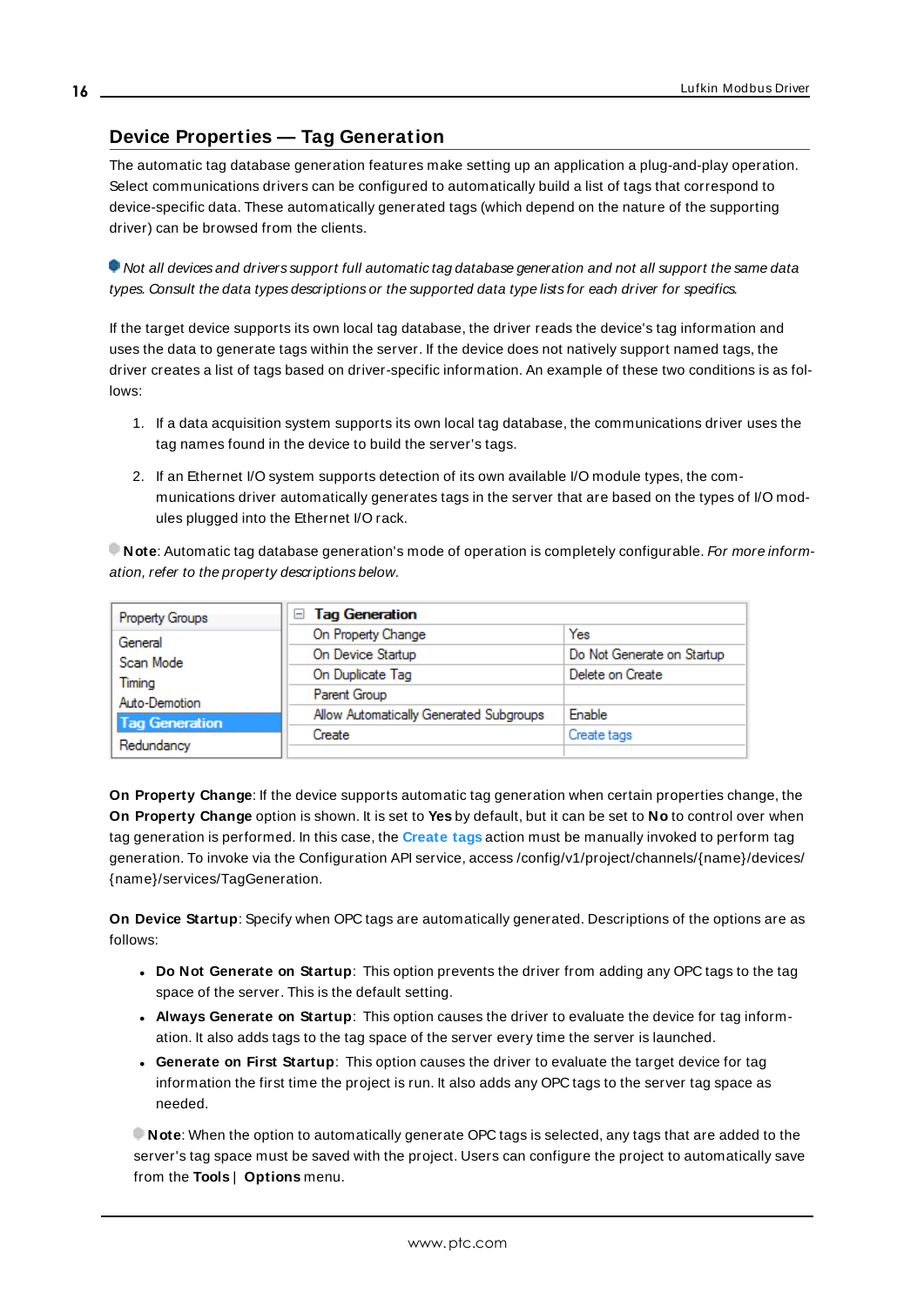<span id="page-16-3"></span>**On Duplicate Tag**: When automatic tag database generation is enabled, the server needs to know what to do with the tags that it may have previously added or with tags that have been added or modified after the communications driver since their original creation. This setting controls how the server handles OPC tags that were automatically generated and currently exist in the project. It also prevents automatically generated tags from accumulating in the server.

For example, if a user changes the I/O modules in the rack with the server configured to **Always Generate on Startup**, new tags would be added to the server every time the communications driver detected a new I/O module. If the old tags were not removed, many unused tags could accumulate in the server's tag space. The options are:

- <span id="page-16-2"></span>**.** Delete on Create: This option deletes any tags that were previously added to the tag space before any new tags are added. This is the default setting.
- <span id="page-16-4"></span><sup>l</sup> **Overwrite as Necessary**: This option instructs the server to only remove the tags that the communications driver is replacing with new tags. Any tags that are not being overwritten remain in the server's tag space.
- **.** Do not Overwrite: This option prevents the server from removing any tags that were previously generated or already existed in the server. The communications driver can only add tags that are completely new.
- <sup>l</sup> **Do not Overwrite, Log Error**: This option has the same effect as the prior option, and also posts an error message to the server's Event Log when a tag overwrite would have occurred.

**Note:** Removing OPC tags affects tags that have been automatically generated by the communications driver as well as any tags that have been added using names that match generated tags. Users should avoid adding tags to the server using names that may match tags that are automatically generated by the driver.

<span id="page-16-5"></span>**Parent Group**: This property keeps automatically generated tags from mixing with tags that have been entered manually by specifying a group to be used for automatically generated tags. The name of the group can be up to 256 characters. This parent group provides a root branch to which all automatically generated tags are added.

<span id="page-16-0"></span>**Allow Automatically Generated Subgroups**: This property controls whether the server automatically creates subgroups for the automatically generated tags. This is the default setting. If disabled, the server generates the device's tags in a flat list without any grouping. In the server project, the resulting tags are named with the address value. For example, the tag names are not retained during the generation process. **Note**: If, as the server is generating tags, a tag is assigned the same name as an existing tag, the system automatically increments to the next highest number so that the tag name is not duplicated. For example, if the generation process creates a tag named "AI22" that already exists, it creates the tag as "AI23" instead.

<span id="page-16-1"></span>**Create**: Initiates the creation of automatically generated OPC tags. If the device's configuration has been modified, **Create tags** forces the driver to reevaluate the device for possible tag changes. Its ability to be accessed from the System tags allows a client application to initiate tag database creation. **Note**: **Create tags** is disabled if the Configuration edits a project offline.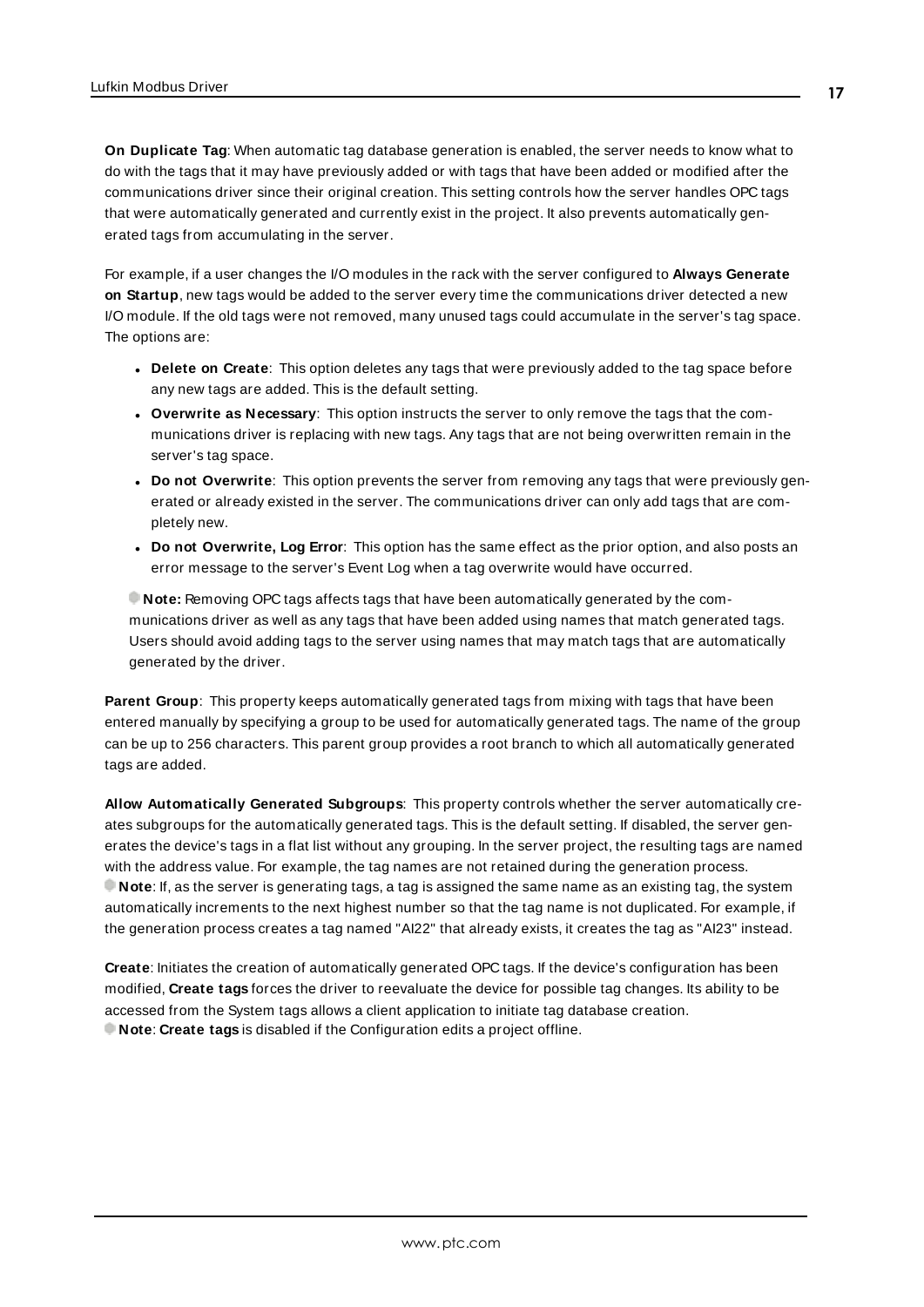# <span id="page-17-0"></span>**Device Properties — Timing**

The device Timing properties allow the driver's response to error conditions to be tailored to fit the application's needs. In many cases, the environment requires changes to these properties for optimum performance. Factors such as electrically generated noise, modem delays, and poor physical connections can influence how many errors or timeouts a communications driver encounters. Timing properties are specific to each configured device.

| <b>Property Groups</b>       | <b>Communication Timeouts</b><br>$-1$ |      |
|------------------------------|---------------------------------------|------|
| General                      | Connect Timeout (s)                   |      |
| Scan Mode                    | Connect Attempts                      | ء    |
| <b>Ethemet Encapsulation</b> | Request Timeout (ms)                  | 1000 |
| <b>Timing</b>                | Attempts Before Timeout               | ۰    |
| Auto-Demotion                | <b>Timing</b>                         |      |
| <b>Tag Generation</b>        | Inter-Request Delay (ms)              |      |
|                              |                                       |      |

# <span id="page-17-3"></span>**Communications Timeouts**

**Connect Timeout**: This property (which is used primarily by Ethernet based drivers) controls the amount of time required to establish a socket connection to a remote device. The device's connection time often takes longer than normal communications requests to that same device. The valid range is 1 to 30 seconds. The default is typically 3 seconds, but can vary depending on the driver's specific nature. If this setting is not supported by the driver, it is disabled.

**Note:** Due to the nature of UDP connections, the connection timeout setting is not applicable when communicating via UDP.

<span id="page-17-2"></span>**Connect Attempts**: This property (which is used primarily by some Ethernet Encapsulation based drivers) limits the number of times a connection between the driver and the target device can be attempted. If the limit is reached, the connection request has failed. The Connect Timeout property specifies the time interval between connection attempts. The valid range is 1 to 10 attempts. The default is 3 attempts. If this setting is not supported by the driver, it is disabled.

<span id="page-17-5"></span>**Request Timeout**: This property specifies an interval used by all drivers to determine how long the driver waits for a response from the target device to complete. The valid range is 50 to 9,999,999 milliseconds (167.6667 minutes). The default is usually 1000 milliseconds, but can vary depending on the driver. The default timeout for most serial drivers is based on a baud rate of 9600 baud or better. When using a driver at lower baud rates, increase the timeout to compensate for the increased time required to acquire data.

<span id="page-17-1"></span>**Attempts Before Timeout**: This property specifies how many times the driver issues a communications request before considering the request to have failed and the device to be in error. The valid range is 1 to 10. The default is typically 3, but can vary depending on the driver's specific nature. The number of attempts configured for an application depends largely on the communications environment. This property applies to both connection attempts and request attempts.

# <span id="page-17-4"></span>**Timing**

**Inter-Request Delay**: This property specifies how long the driver waits before sending the next request to the target device. It overrides the normal polling frequency of tags associated with the device, as well as one-time reads and writes. This delay can be useful when dealing with devices with slow turnaround times and in cases where network load is a concern. Configuring a delay for a device affects communications with all other devices on the channel. It is recommended that users separate any device that requires an inter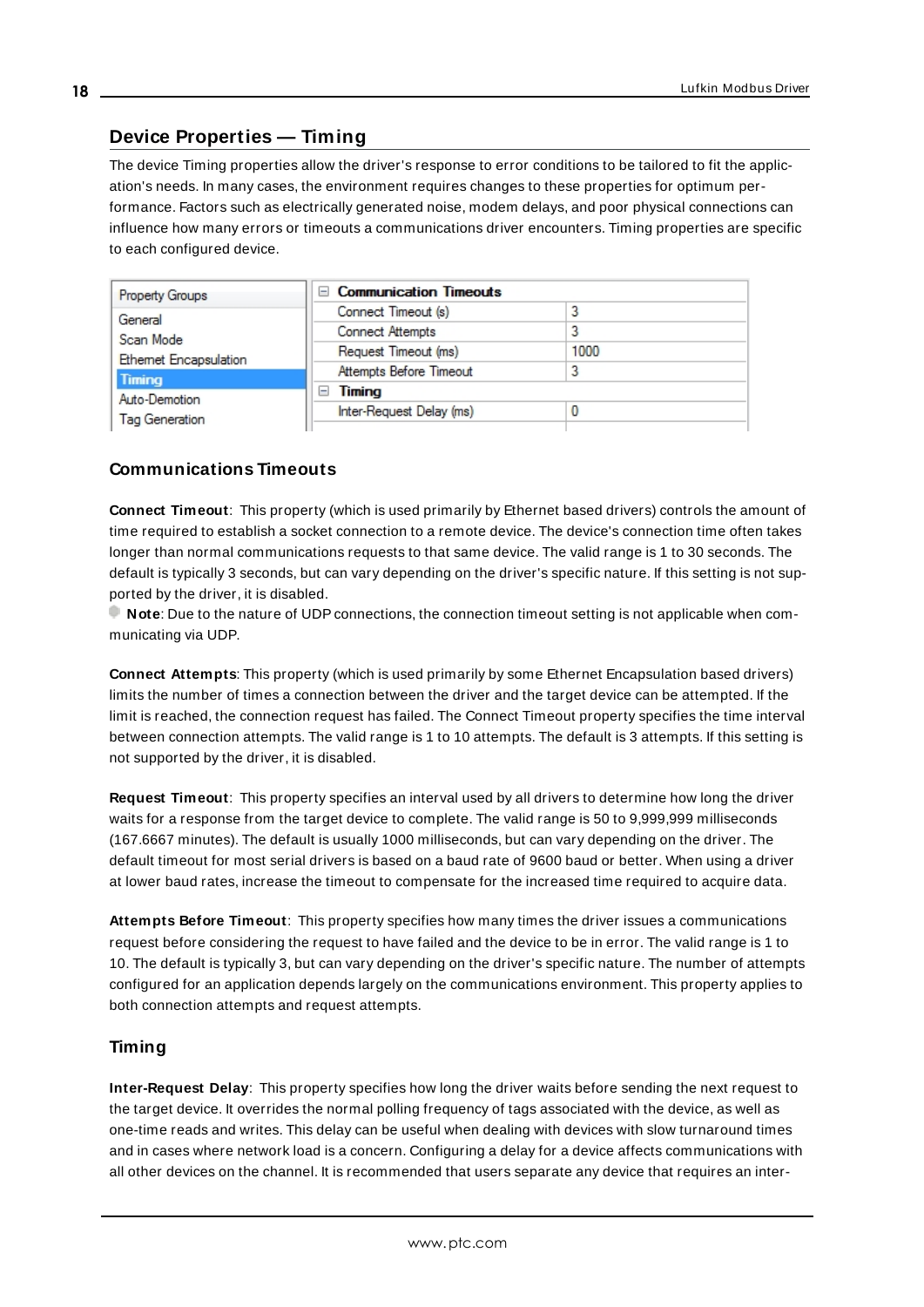request delay to a separate channel if possible. Other communications properties (such as communication serialization) can extend this delay. The valid range is 0 to 300,000 milliseconds; however, some drivers may limit the maximum value due to a function of their particular design. The default is 0, which indicates no delay between requests with the target device.

**Note**: Not all drivers support Inter-Request Delay. This setting does not appear if it is not available.

# <span id="page-18-0"></span>**Device Properties — Auto-Demotion**

The Auto-Demotion properties can temporarily place a device off-scan in the event that a device is not responding. By placing a non-responsive device offline for a specific time period, the driver can continue to optimize its communications with other devices on the same channel. After the time period has been reached, the driver re-attempts to communicate with the non-responsive device. If the device is responsive, the device is placed on-scan; otherwise, it restarts its off-scan time period.

| <b>Property Groups</b> | <b>Auto-Demotion</b>                    |               |  |
|------------------------|-----------------------------------------|---------------|--|
| General                | Demote on Failure                       | <b>Enable</b> |  |
| Scan Mode              | Timeouts to Demote                      | 3             |  |
| Timina                 | Demotion Period (ms)                    | 10000         |  |
| <b>Auto-Demotion</b>   | Discard Requests when Demoted   Disable |               |  |
|                        |                                         |               |  |

<span id="page-18-2"></span>**Demote on Failure**: When enabled, the device is automatically taken off-scan until it is responding again. **Tip**: Determine when a device is off-scan by monitoring its demoted state using the \_AutoDemoted system tag.

<span id="page-18-5"></span>**Timeouts to Demote**: Specify how many successive cycles of request timeouts and retries occur before the device is placed off-scan. The valid range is 1 to 30 successive failures. The default is 3.

<span id="page-18-3"></span>**Demotion Period**: Indicate how long the device should be placed off-scan when the timeouts value is reached. During this period, no read requests are sent to the device and all data associated with the read requests are set to bad quality. When this period expires, the driver places the device on-scan and allows for another attempt at communications. The valid range is 100 to 3600000 milliseconds. The default is 10000 milliseconds.

<span id="page-18-4"></span>**Discard Requests when Demoted**: Select whether or not write requests should be attempted during the off-scan period. Disable to always send write requests regardless of the demotion period. Enable to discard writes; the server automatically fails any write request received from a client and does not post a message to the Event Log.

#### <span id="page-18-1"></span>**Device Properties — Block Sizes**

| <b>Property Groups</b> | $\Box$ Coils              |                |
|------------------------|---------------------------|----------------|
| General                | Output Coils              | 32             |
| Scan Mode              | <b>Input Coils</b>        | 32             |
| Timing                 | $\Box$ Registers          |                |
| Auto-Demotion          | <b>Internal Registers</b> | 32             |
| <b>Block Sizes</b>     | <b>Holding Registers</b>  | 32             |
| Data Encoding          | <b>□ Block Sizes</b>      |                |
| Framing                | Perform Block Reads       | <b>Disable</b> |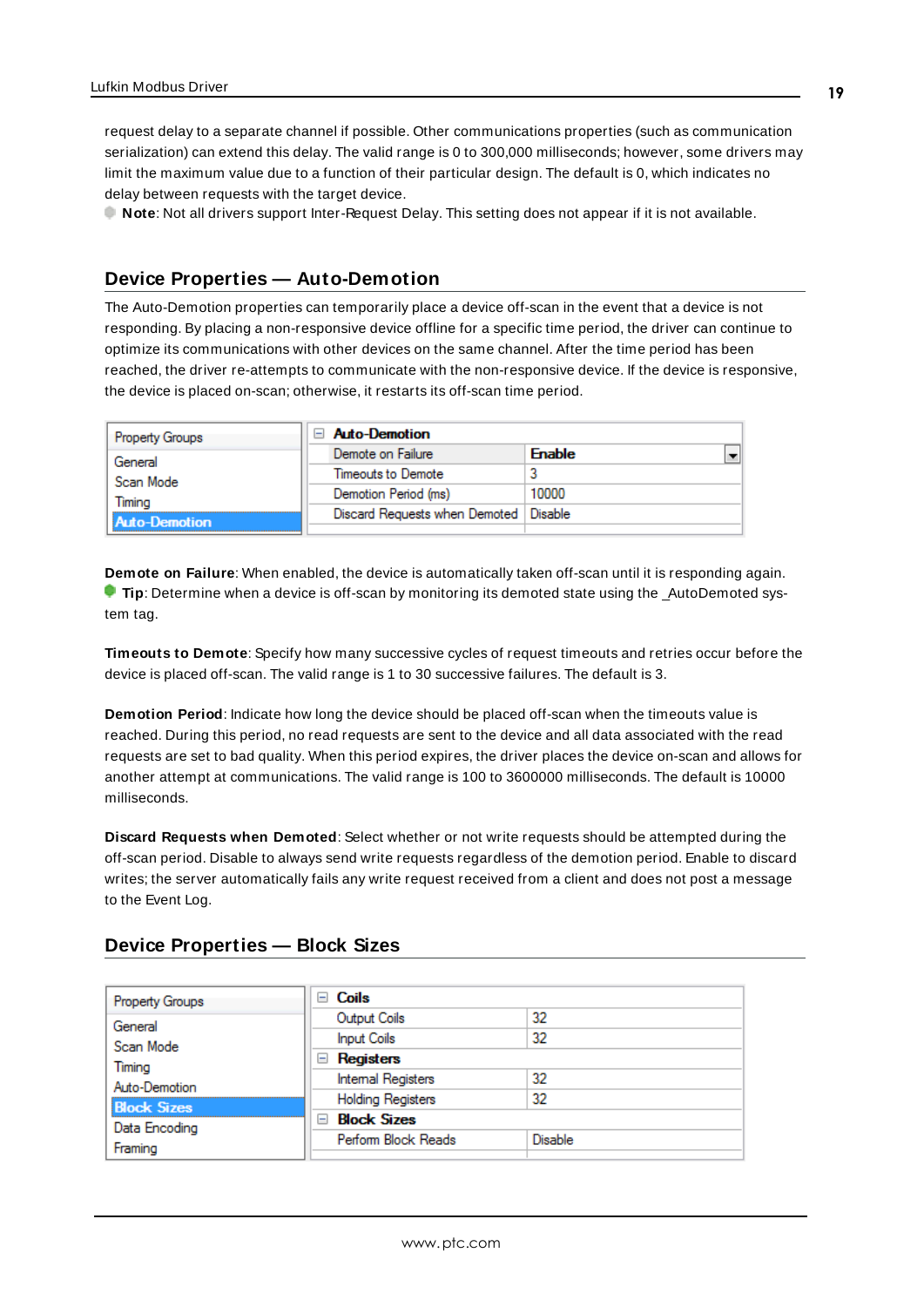**Coils (8-2000 in multiples of 8):** These properties specify the output and input coils. Coils can be read from 8 to 2000 points (bits) at a time. A higher block size means more points will be read from the device in a single request. The block size can be reduced to read data from non-contiguous locations within the device. The default setting is 32.

Certain firmware versions for Lufkin devices may not support requests for blocks of coils greater than 1992. It is recommended that users with projects requiring the coil block size to be set above this value contact the vendor.

**Registers (1-2500):** These properties specify the internal and holding registers. The minimum block size is 1. The maximum block size depends on the ID. If the ID is 0 to 247, the configurable block size range is 1 to 125. If the ID is 248 to 2295, the configurable block size range is 1 to 2500. A higher block size means more register values will be read from the device in a single request. The block size can be reduced to read data from non-contiguous locations within the device. The default setting is 32.

**Note**: Array data is read from a device in pieces no greater than the block size that was configured for the associated function code. For example, with a configured holding register block size of 100, the tag "40001 [250]" would be read from a device in three transactions of 100, 100, and 50 respectively.

**Perform block read on strings:** When enabled, this option will block read string tags (which are normally read individually). String tags will also be grouped together depending on the selected block size. Block reads can only be performed for Modbus model string tags. The default setting is disabled.

# <span id="page-19-0"></span>**Device Properties — Data Encoding**

Two consecutive registers' addresses are used for 32-bit data types. The Data Encoding properties are used to specify whether the driver should assume the first word is the low or high word of the 32-bit value.

| <b>Property Groups</b> | Data Encoding  |        |
|------------------------|----------------|--------|
| <b>Block Sizes</b>     | First Word Low | Fnable |
| Data Encoding          |                |        |

**First Word Low**: When enabled, the driver will use first word low in 32-bit data types and data type arrays (such as Float, DWord, Long, and LBCD). The default setting is enabled.

**Note**: This property does not apply to the Word, Short, BCD, or Double data types.

To determine the correct Data Encoding setting, refer to both the table below and the device's documentation. For most devices, the default setting is acceptable.

| Data Encoding setting | <b>High Word</b> | <b>Low Word</b> |
|-----------------------|------------------|-----------------|
| Enabled               | (3116)           | (15.0)          |
| Disabled              | (15.0)           | (3116)          |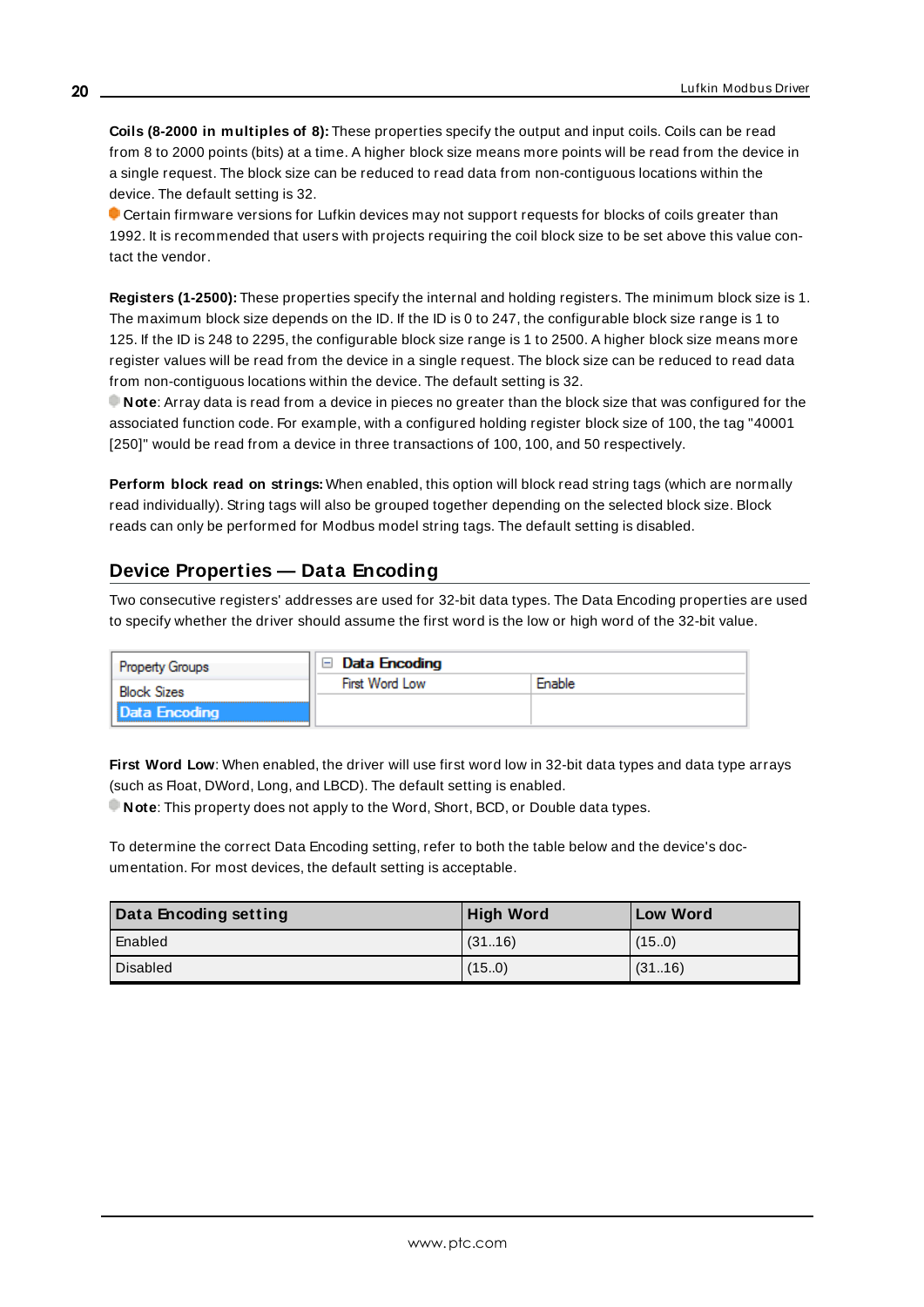# <span id="page-20-0"></span>**Device Properties — Framing**

Some terminal server devices add additional data to Modbus frames; as such, the Framing properties can be used to configure the driver to ignore the additional bytes in response messages.

| <b>Property Groups</b> | Framing<br>$\overline{ }$ |         |               |
|------------------------|---------------------------|---------|---------------|
| General                | Modbus TCP Framing        | Disable | $\frac{1}{2}$ |
| Data Encoding          | Leading Bytes             |         |               |
| Framing                | <b>Trailing Bytes</b>     |         |               |
|                        |                           |         |               |

Descriptions of the properties are as follows:

- <sup>l</sup> **Modbus TCP Framing:** When enabled, this property is used to communicate with native Modbus TCP devices using Ethernet Encapsulation. This option will be disabled when the device's ID is in the extended range (ID > 247).
- **Leading Bytes:** This property is used to specify the number of bytes to be attached to the beginning of Modbus responses. Values may range from 0 to 8.
- <sup>l</sup> **Trailing Bytes:** This property is used to specify the number of bytes to be attached to the end of Modbus responses. Values may range from 0 to 8.

#### **Using Ethernet Encapsulation**

Ethernet Encapsulation must be enabled for Framing to be available; otherwise, **Modbus TCP Framing** is disabled. To enable Ethernet Encapsulation:

- 1. To start, open the device's **Channel Properties**.
- 2. In the **Serial Communications** property group, select **Ethernet Encapsulation** as a Physical Medium. This will enable Ethernet Encapsulation for the channel.
- 3. Next, open the device's **Device Properties**, and select the **Ethernet Encapsulation** properties group. Descriptions of the properties are as follows:
	- **IP** Address: This property specifies the device's IP address. The default setting is blank.
	- **Port:** This property specifies the port number. The default setting is 2101.
	- **Protocol:** This property specifies the protocol. The default setting is TCP/IP.

| <b>Property Groups</b>                     | <b>□ Ethernet Settings</b> |        |
|--------------------------------------------|----------------------------|--------|
| General                                    | <b>IP</b> Address          |        |
| Scan Mode<br><b>Ethernet Encapsulation</b> | Port                       | 2101   |
|                                            | Protocol                   | ТСР/ІР |
|                                            |                            |        |

**See Also: [Device](#page-12-0) Setup**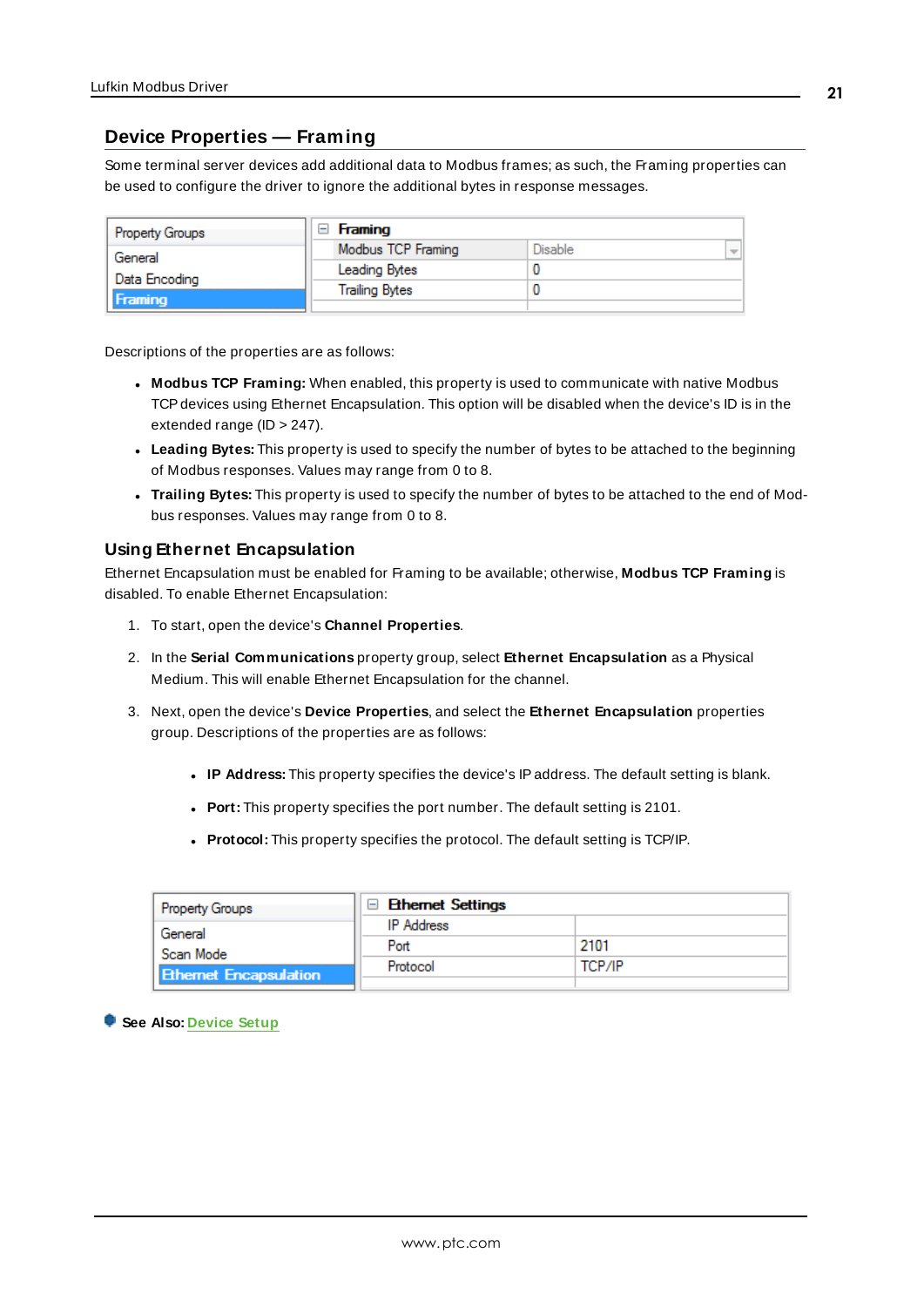# <span id="page-21-0"></span>**Device Properties — Error Handling**

The Error Handling properties determine how to deal with errors from the device.

| Property Groups       | <b>Error Handling</b>              |                |
|-----------------------|------------------------------------|----------------|
| General               | Deactivate Tags on Illegal Address | Enable         |
| <b>Error Handling</b> | Reject Repeated Messages           | <b>Disable</b> |
|                       |                                    |                |

**Deactivate Tags on Illegal Address:** When enabled, the driver will stop polling for a block of data if the device returns Modbus exception code 2 (illegal address) or 3 (illegal data, such as number of points) in response to a read of that block. To read addresses that are accessible dynamically in the device, disable this option. The default setting is enabled.

**Reject Repeated Messages:** When enabled, the driver will expect repeated messages. When disabled, the driver will interpret a repeated message as an invalid response and will retry the request. The default setting is disabled.

<span id="page-21-1"></span>**Note:** Some message-relay equipment will echo Modbus requests back to the driver.

# **Device Properties — Card Settings**

Card items are tags that facilitate the reading of dynagraph card data from a Lufkin device. When a client reads a card item tag, the server writes to an address on the device that initiates the loading of dynagraph card data into a memory buffer located on that same device. The server then reads the data from the device's buffer, which completes the card item read.

The Card Settings property group specifies the address that the server will write to, as well as the buffer address and length that the server will read for a particular card item.

**Note**: The Card Settings properties are only available for the RPC and VSD device models.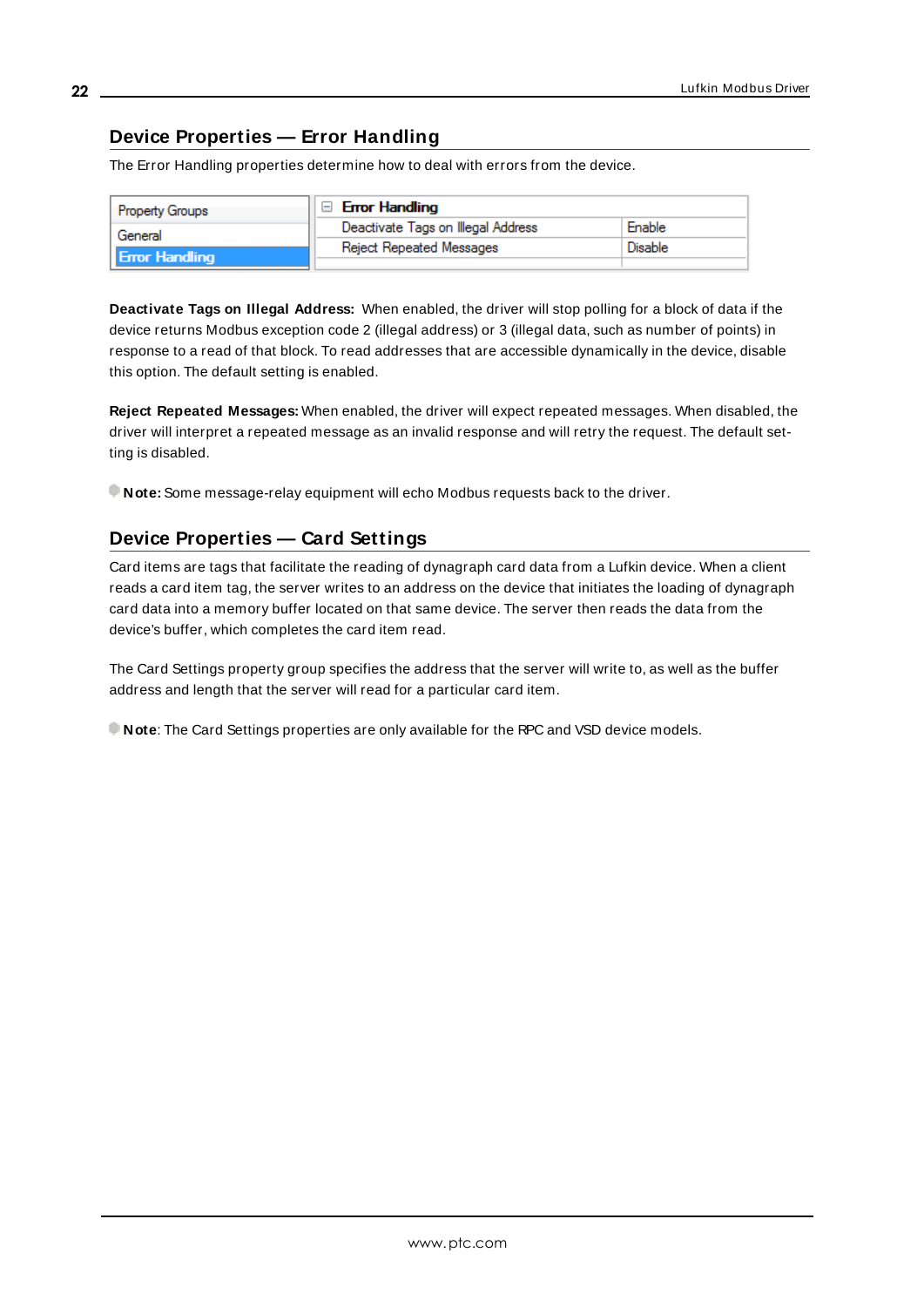| Property Groups                                          | □ Coil Address Configuration                  |       |
|----------------------------------------------------------|-----------------------------------------------|-------|
| General                                                  | <b>Load Stored Card Address</b>               | 103   |
| Scan Mode                                                | Load Shutdown 1 Card Address                  | 104   |
| Timing                                                   | Load Shutdown2 Card Address                   | 105   |
| Auto-Demotion                                            | <b>Load Standard Card Address</b>             | 106   |
| <b>Tag Generation</b>                                    | <b>Load Start Card Address</b>                | 107   |
| <b>Block Sizes</b>                                       | Load Pump-Up Card Address                     | 108   |
| Data Encoding                                            | Load Last-Stroke Card Address                 | 109   |
|                                                          | Load Reference Valve Check Address            | 110   |
| Framing                                                  | Load Working Valve Check Address              | 111   |
| Error Handling                                           | Single-Pump Card Buffer Configuration<br>E.   |       |
| <b>Card Settings</b>                                     | Single-Pump Card Start Address                | 36156 |
| Tag Import                                               | Single-Pump Card Length                       | 209   |
| Redundancy<br>□ Single-Surface Card Buffer Configuration |                                               |       |
|                                                          | Single-Surface Card Start Address             | 35749 |
|                                                          | Single-Surface Card Length                    | 407   |
|                                                          | Five-Pump Card Buffer Configuration           |       |
|                                                          | Five-Pump Card Start Address                  | 34704 |
|                                                          | Five-Pump Card Length                         | 1047  |
|                                                          | $\Box$ Five-Surface Card Buffer Configuration |       |
|                                                          | <b>Five-Surface Card Start Address</b>        | 32669 |
|                                                          | Five-Surface Card Length                      | 2035  |
|                                                          | □ Valve Check Buffer Configuration            |       |
|                                                          | Valve Check Start Address                     | 45001 |
|                                                          | Valve Check Length                            | 2428  |
|                                                          | Timing<br>Ξ                                   |       |
|                                                          | Card Read Delay (ms)                          | 0     |
|                                                          |                                               |       |

**Coil Address Configuration**: This group contains the coil addresses to which the server writes to initiate a buffer load on a device. The addresses' default settings are device-specific and configured when the device is first created.

**Buffer Configuration**: These five groups contain the memory buffers. Each memory buffer has a starting address and length property that the server uses when reading the dynagraph card data. The memory buffers' default starting addresses and lengths are device-specific and configured when the device is first created.

# **Timing**

**Card Read Delay (ms)**: Specify the amount of time, in milliseconds, to pause for the device to load the correct data into the buffer before reading it. For devices that are slow or have a lot of data to load, it is possible that loading the data can take some time. Setting this to a non-zero value can allow a device to load the data before it is read.

**Note**: During the delay, no other tags for that device are read. This can lead to failed reads (depending on client and the device settings).

# **Card Item Tag to Coil Address / Memory Buffer Mapping**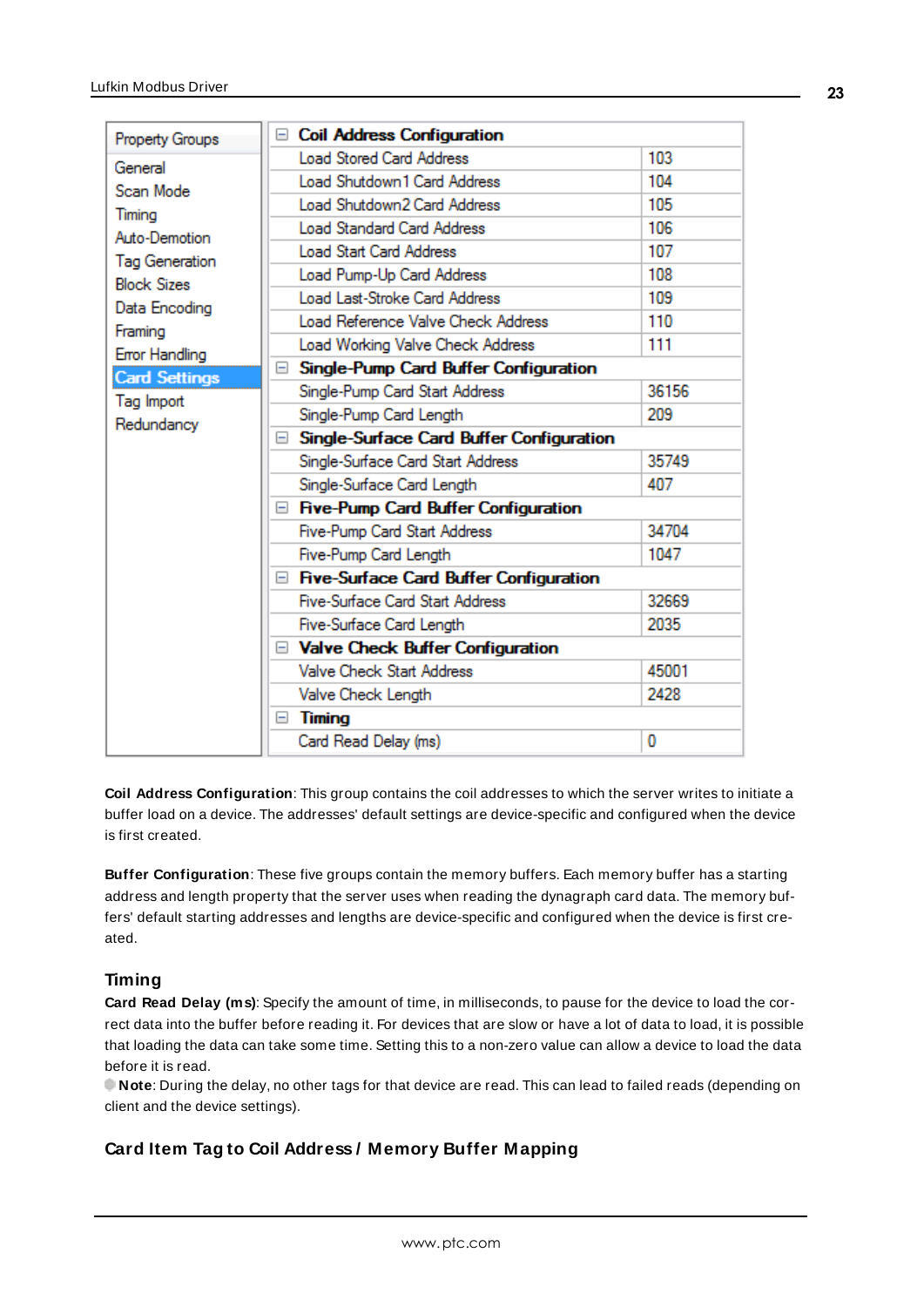| The table below provides a mapping between card items and their corresponding coil address, memory buf- |  |
|---------------------------------------------------------------------------------------------------------|--|
| fer address, and length. To change these properties, click in the second column.                        |  |

| <b>Card Item</b>         | <b>Coil Address</b>                | <b>Memory Buffer</b>            |
|--------------------------|------------------------------------|---------------------------------|
| Stored SurfaceCard       | <b>Load Stored Card Address</b>    | <b>Five-Surface Card Buffer</b> |
| Stored_PumpCard          | <b>Load Stored Card Address</b>    | Five-Pump Card Buffer           |
| Shutdown1 SurfaceCard    | Load Shutdown1 Card Address        | Five-Surface Card Buffer        |
| Shutdown1_PumpCard       | Load Shutdown1 Card Address        | Five-Pump Card Buffer           |
| Shutdown2 SurfaceCard    | Load Shutdown2 Card Address        | Five-Surface Card Buffer        |
| Shutdown2_PumpCard       | Load Shutdown2 Card Address        | Five-Pump Card Buffer           |
| Standard SurfaceCard     | Load Standard Card Address         | Single-Surface Card Buffer      |
| Standard PumpCard        | Load Standard Card Address         | Single-Pump Card Buffer         |
| Start SurfaceCard        | Load Start Card Address            | Single-Surface Card Buffer      |
| Start_PumpCard           | <b>Load Start Card Address</b>     | Single-Pump Card Buffer         |
| PumpUp_SurfaceCard       | Load Pump-Up Card Address          | Single-Surface Card Buffer      |
| PumpUp_PumpCard          | Load Pump-Up Card Address          | Single-Pump Card Buffer         |
| LastStroke_SurfaceCard   | Load Last-Stroke Card Address      | Single-Surface Card Buffer      |
| LastStroke_PumpCard      | Load Last-Stroke Card Address      | Single-Pump Card Buffer         |
| LastShutdown_SurfaceCard | Load Shutdown1 Card Address        | Five-Surface Card Buffer        |
| LastShutdown_PumpCard    | Load Shutdown1 Card Address        | Five-Surface Card Buffer        |
| Reference ValveCheck     | Load Reference Valve Check Address | <b>Valve Check Buffer</b>       |
| Working_ValveCheck       | Load Working Valve Check Address   | <b>Valve Check Buffer</b>       |

# <span id="page-23-0"></span>**Device Properties — Redundancy**

| <b>Property Groups</b>     | Redundancy<br>$=$      |                                    |
|----------------------------|------------------------|------------------------------------|
| General                    | Secondary Path         | <b>Channel Device1</b><br>$\cdots$ |
| Scan Mode                  | Operating Mode         | Switch On Failure                  |
| Timing                     | Monitor Item           |                                    |
| Auto-Demotion              | Monitor Interval (s)   | 300                                |
| <b>Tag Generation</b>      | Return to Primary ASAP | Yes                                |
| <b>Tag Import Settings</b> |                        |                                    |
| Redundancy                 |                        |                                    |

Redundancy is available with the Media-Level Redundancy Plug-In.

Consult the website, a sales representative, or the **user [manual](https://www.kepware.com/getattachment/35461efd-b53a-4219-a109-a89fad20b230/media-level-redundancy-manual.pdf)** for more information.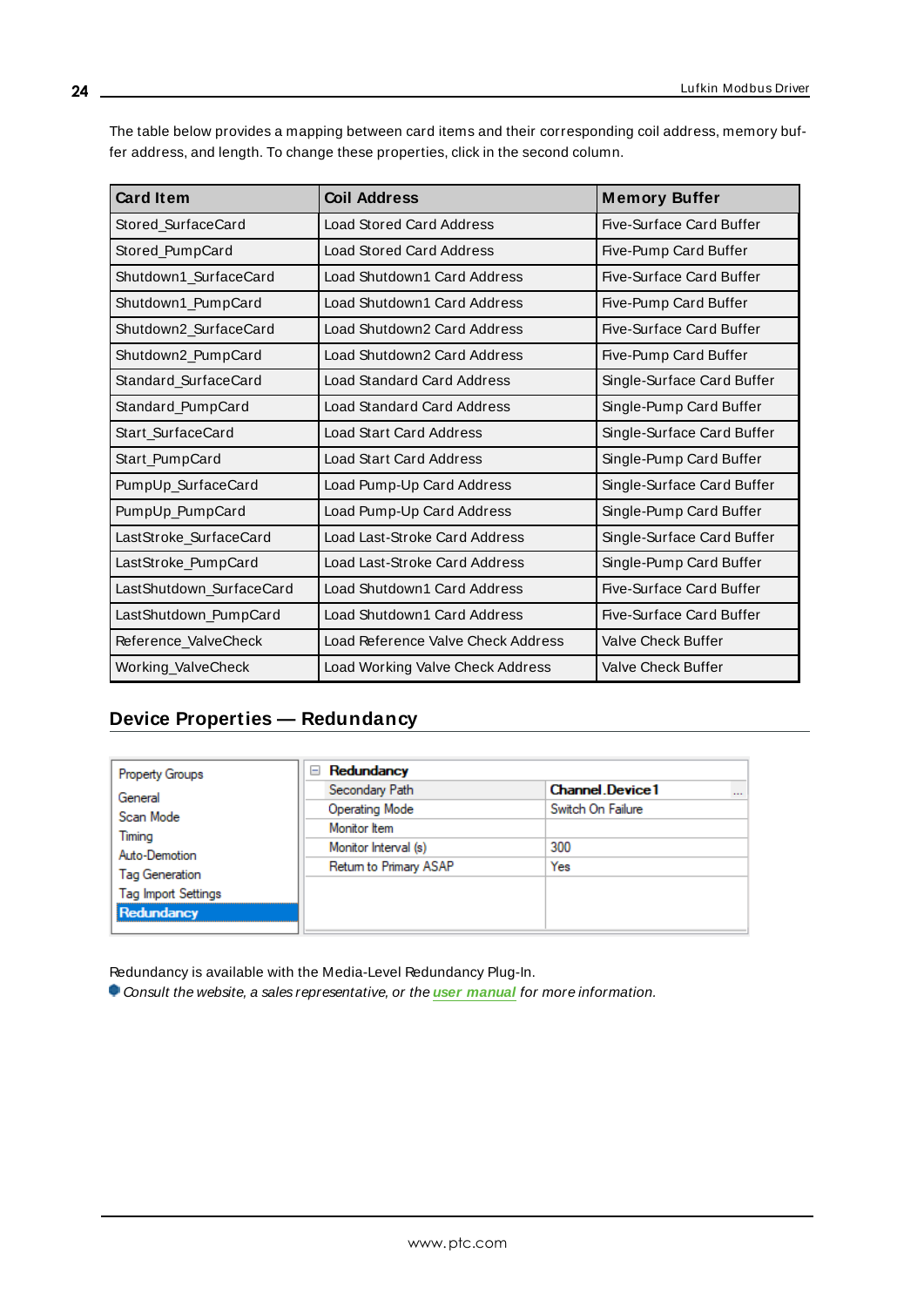# <span id="page-24-0"></span>**Data Types Description**

<span id="page-24-7"></span><span id="page-24-6"></span><span id="page-24-5"></span><span id="page-24-4"></span><span id="page-24-3"></span><span id="page-24-2"></span><span id="page-24-1"></span>

| Data Type            | <b>Description</b>                                                                                                                                                                 |
|----------------------|------------------------------------------------------------------------------------------------------------------------------------------------------------------------------------|
| <b>Boolean</b>       | Single bit                                                                                                                                                                         |
|                      | Unsigned 16-bit value                                                                                                                                                              |
| Word                 | bit 0 is the low bit<br>bit 15 is the high bit                                                                                                                                     |
|                      | Signed 16-bit value                                                                                                                                                                |
| Short                | bit 0 is the low bit<br>bit 14 is the high bit<br>bit 15 is the sign bit                                                                                                           |
|                      | Unsigned 32-bit value                                                                                                                                                              |
| <b>DWord</b>         | bit 0 is the low bit<br>bit 31 is the high bit                                                                                                                                     |
|                      | Signed 32-bit value                                                                                                                                                                |
| Long                 | bit 0 is the low bit<br>bit 30 is the high bit<br>bit 31 is the sign bit                                                                                                           |
|                      | Two byte packed BCD                                                                                                                                                                |
| <b>BCD</b>           | Value range is 0-9999. Behavior is undefined for values beyond this range.                                                                                                         |
| <b>LBCD</b>          | Four byte packed BCD                                                                                                                                                               |
|                      | Value range is 0-99999999. Behavior is undefined for values beyond this range.                                                                                                     |
|                      | Null terminated ASCII string                                                                                                                                                       |
| String               | Includes HiLo and LoHi byte order selection.                                                                                                                                       |
|                      | 32-bit floating point value                                                                                                                                                        |
| <b>Float</b>         | The driver interprets two consecutive registers as a single precision value by making the<br>last register the high word and the first register the low word.                      |
| <b>Float Example</b> | If register 40001 is specified as a float, bit 0 of register 40001 would be bit 0 of the 32-bit<br>data type and bit 15 of register 40002 would be bit 31 of the 32-bit data type. |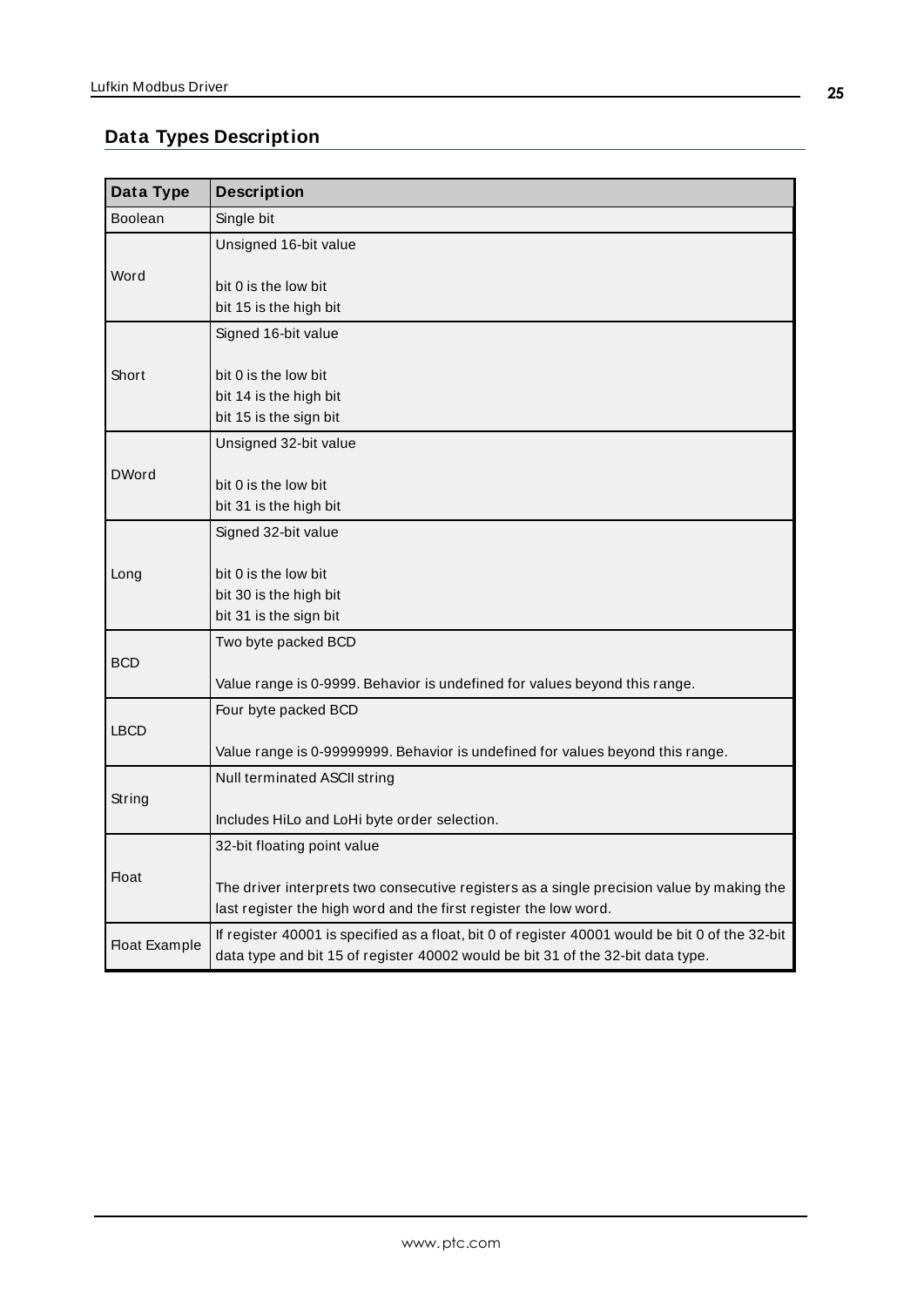# <span id="page-25-0"></span>**Address Descriptions**

The default data types for dynamically defined tags are shown in **bold** where appropriate.

| <b>Address</b>                                                                        | Range                                                  | Data Type                                              | Access*    |  |
|---------------------------------------------------------------------------------------|--------------------------------------------------------|--------------------------------------------------------|------------|--|
| <b>Output Coils</b><br>[Function Codes (decimal): 01,<br>$05, 15$ ]                   | 00001-09999                                            | <b>Boolean</b>                                         | Read/Write |  |
| <b>Input Coils</b><br>[Function Code (decimal): 02]                                   | 10001-19999                                            | <b>Boolean</b>                                         | Read Only  |  |
| Internal Registers<br>[Function Code (decimal): 04]                                   | 30001-39999<br>30001-39998                             | Word, Short, BCD, Float, DWord,<br>Long, LBCD, Boolean | Read Only  |  |
| Internal Registers As String<br>with HiLo Byte Order                                  | 3xxxx.0-3xxxx.15<br>30001.2H-39999.240H                |                                                        |            |  |
| [Function Codes (decimal):<br>041                                                     | .Bit is string length,<br>range 2 to 240 bytes.        | String**                                               | Read Only  |  |
| Internal Registers As String<br>with LoHi Byte Order                                  | 30001.2L-39999.240L                                    | String**                                               | Read Only  |  |
| [Function Codes (decimal):<br>041                                                     | .Bit is string length,<br>range 2 to 240 bytes.        |                                                        |            |  |
| <b>Holding Registers</b><br>[Function Codes (decimal): 03,<br>06, 16]                 | 40001-49999<br>40001-49998                             | Word, Short, BCD, Float, DWord,<br>Long, LBCD, Boolean | Read/Write |  |
| [Function Codes (decimal): 03,<br>06, 16]                                             | 4xxxx.0-4xxxx.15                                       |                                                        |            |  |
| Holding Registers As String<br>with HiLo Byte Order                                   | 40001.2H-49999.240H<br>.Bit is string length,          | String**                                               | Read/Write |  |
| [Function Codes (decimal): 03,<br>$16$ ]                                              | range 2 to 240 bytes.                                  |                                                        |            |  |
| Holding Registers As String<br>with LoHi Byte Order<br>[Function Codes (decimal): 03, | 40001.2L-49999.240L<br>.Bit is string length,<br>range | String**                                               | Read/Write |  |
| 16]                                                                                   | 2 to 240 bytes.                                        |                                                        |            |  |

# **ELAM Addressing Decimal Format**

\* All Read/Write addresses may be set as Write Only by prefixing a "W" to the address such as "W40001." This will prevent the driver from reading the register at the specified address. Any attempts by the client to read a Write Only tag will result in obtaining the last successful write value to the specified address. If no successful writes have occurred, the client will receive 0/NULL for numeric/string values for an initial value.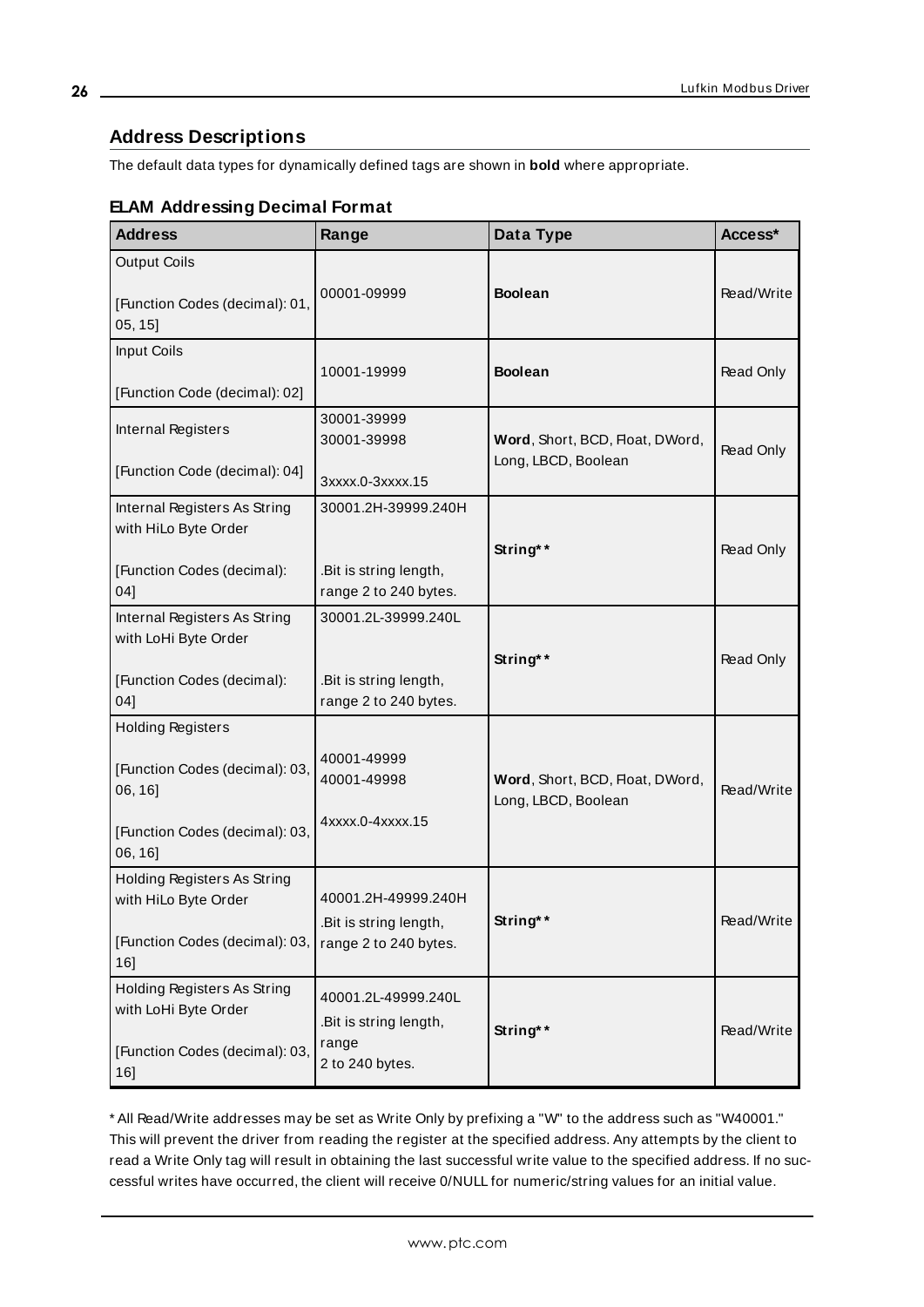**Caution**: Setting the Client Access privileges of Write Only tags to Read Only will cause writes to these tags to fail and the client to always receive 0/NULL for numeric/string values.

\* \* For more information, refer to **String [Support](#page-27-0)**.

**ELAM Addressing Hexadecimal Format**

| <b>Address</b>                                        | Range                            | Data Type                                              | <b>Access</b> |
|-------------------------------------------------------|----------------------------------|--------------------------------------------------------|---------------|
| <b>Output Coils</b><br>[Function Codes (decimal): 01, | H00001-H0270F                    | <b>Boolean</b>                                         | Read/Write    |
| 05, 15]                                               |                                  |                                                        |               |
| Input Coils                                           |                                  | <b>Boolean</b>                                         |               |
| [Function Code (decimal): 02]                         | H10001-H1270F                    |                                                        | Read Only     |
| Internal Registers                                    | H30001-H3270F<br>H30001-H3270E   | Word, Short, BCD, Float, DWord,                        |               |
| [Function Code (decimal): 04]                         |                                  | Long, LBCD, Boolean                                    | Read Only     |
|                                                       | H3xxxx.0-H3xxxx.15<br>H30001.2H- |                                                        |               |
| Internal Registers As String<br>with HiLo Byte Order  | H3270F.240H                      |                                                        |               |
|                                                       |                                  | String*                                                | Read Only     |
| [Function Codes (decimal):                            | .Bit is string length,           |                                                        |               |
| 04]                                                   | range 2 to 240 bytes.            |                                                        |               |
| Internal Registers As String<br>with LoHi Byte Order  | H30001.2L-H3270F.240L            |                                                        |               |
|                                                       |                                  | String*                                                | Read Only     |
| [Function Codes (decimal):                            | .Bit is string length,           |                                                        |               |
| 04]                                                   | range 2 to 240 bytes.            |                                                        |               |
| <b>Holding Registers</b>                              | H40001-H4270F                    |                                                        |               |
| [Function Codes (decimal): 03,                        | H40001-H4270E                    |                                                        |               |
| 06, 16]                                               | H4xxxx.0-H4xxxx.15               | Word, Short, BCD, Float, DWord,<br>Long, LBCD, Boolean | Read/Write    |
| [Function Codes (decimal): 03,                        |                                  |                                                        |               |
| 06, 16]                                               |                                  |                                                        |               |
| Holding Registers As String                           | H40001.2H-                       |                                                        |               |
| with HiLo Byte Order                                  | H4270F.240H                      |                                                        |               |
|                                                       |                                  | String*                                                | Read/Write    |
| [Function Codes (decimal): 03,<br>16]                 | .Bit is string length,           |                                                        |               |
|                                                       | range 2 to 240 bytes.            |                                                        |               |
| Holding Registers As String<br>with LoHi Byte Order   | H40001.2L-H4270F.240L            |                                                        |               |
|                                                       |                                  | String*                                                | Read/Write    |
| [Function Codes (decimal): 03,                        | .Bit is string length,           |                                                        |               |
| 16]                                                   | range 2 to 240 bytes.            |                                                        |               |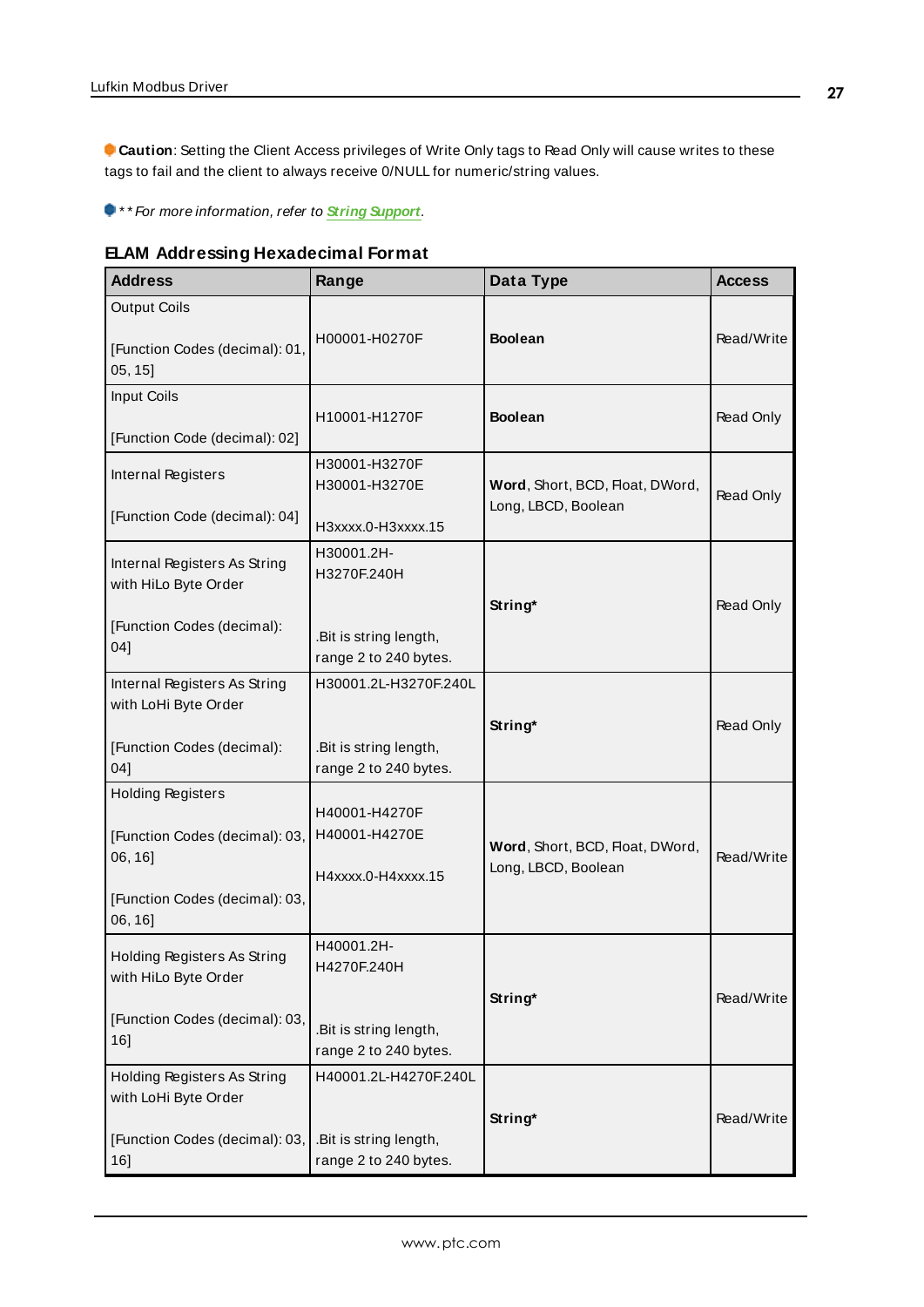<span id="page-27-0"></span>\* For more information, refer to **String [Support](#page-27-0)**.

# **String Support**

The Lufkin Modbus Driver supports reading and writing holding register memory as an ASCII string. When using holding registers for string data, each register will contain two bytes of ASCII data. The order of the ASCII data within a given register can be selected when the string is defined. The length of the string can be from 2 to 240 bytes and is entered in place of a bit number. The length must be entered as an even number. The byte order is specified by appending either a "H" or "L" to the address.

## **String Examples**

- 1. To address a string starting at 40200 with a length of 100 bytes and HiLo byte order, enter 40200.100H.
- 2. To address a string starting at 40500 with a length of 78 bytes and LoHi byte order, enter 40500.78L.

**Note:** Write requests to String Tags are limited to a maximum of 60 registers. Requests that surpass 60 will be truncated.

### **Normal Address Examples**

- 1. The 255'th output coil would be addressed as '0255' using decimal addressing or 'H0FF' using hexadecimal addressing.
- 2. Some documentation refers to Modbus addresses by function code and location. For instance, function code 3, location 2000 would be addressed as '42000' or 'H47D0'. The leading '4' represents holding registers or function code 3.
- 3. Some documentation refers to Modbus addresses by function code and location. For instance, setting function code 5, location 100 would be addressed as '0100' or 'H064'. The leading '0' represents output coils or function code 5. Writing 1 or 0 to this address would set or reset the coil.

# **Array Support**

Arrays are supported for internal and holding register locations for all data types except for Boolean and strings. Arrays are also supported for input and output coils (Boolean data types). There are two methods of addressing an array. Examples are given using holding register locations.

4xxxx [rows] [cols]

4xxxx [cols] this method assumes rows is equal to one.

For arrays, rows multiplied by cols cannot exceed the maximum request size allowed by the protocol. For devices in standard Modbus mode, rows multiplied by cols multiplied by the data type length in registers cannot exceed 125. For devices in ELAM mode (ID > 247), rows multiplied by cols multiplied by the data type length in registers cannot exceed 2500.

**Note**: Write requests to Array Tags are limited to a maximum of 60 registers. Requests that surpass 60 will result in only the first 60 registers of the array being written to the device.

#### **Packed Coil Address Type**

The Packed Coil address type allows access to multiple consecutive coils as an analog value. This feature is available for both input coils and output coils, polled mode only. The only valid data type is Word. The syntax is as follows: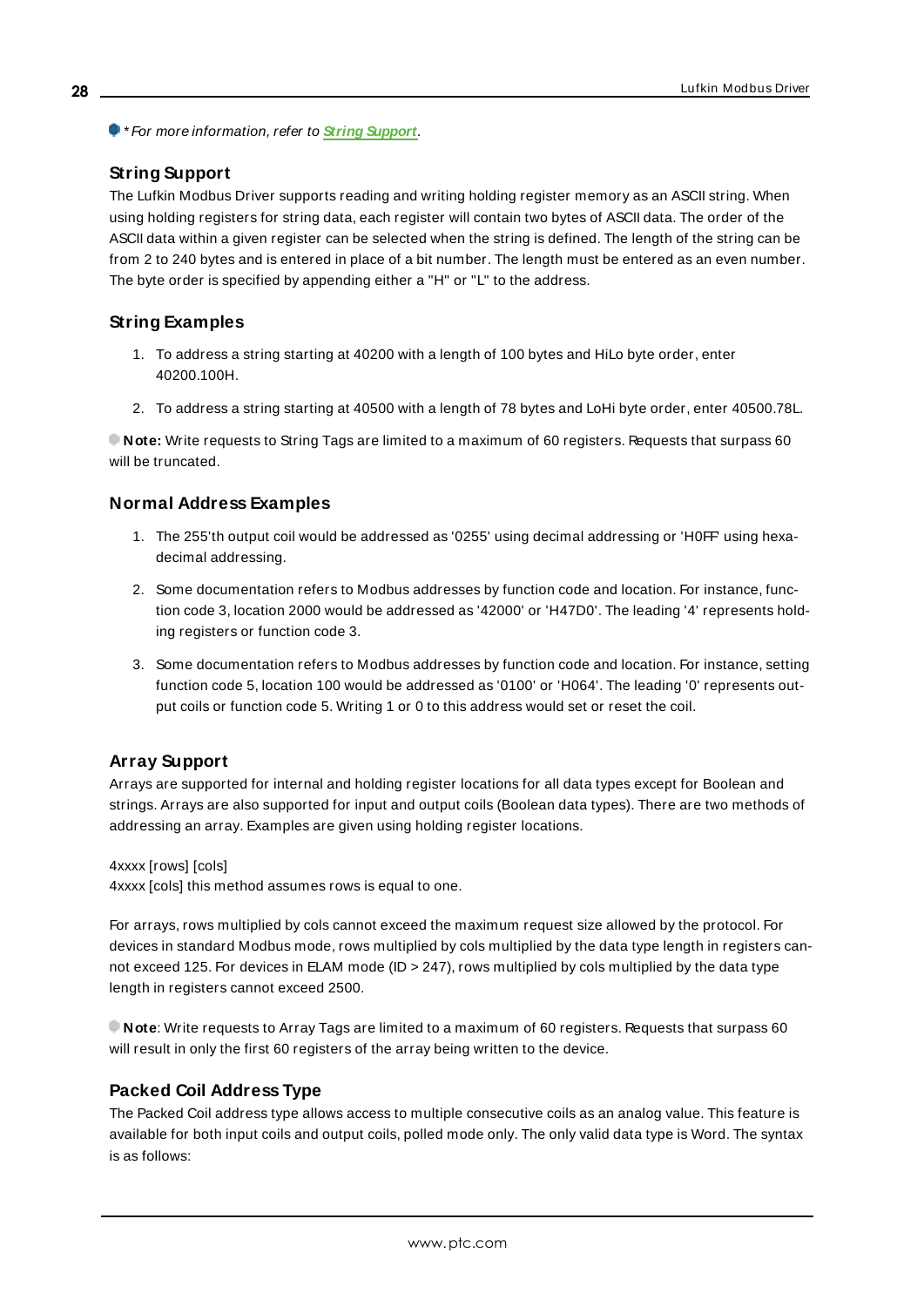Output coils: 0xxxx#nn Word Read/Write Input coils: 1xxxx#nn Word Read Only

where xxxx is the address of the first coil (decimal and hex values allowed), and nn is the number of coils to be packed into an analog value (1-16, decimal only).

<span id="page-28-0"></span>The bit order will be such that the start address will be the least significant bit (LSB) of analog value.

# **Statistics Items**

Statistical items use data collected through additional diagnostics information, which is not collected by default. To use statistical items, Communication Diagnostics must be enabled. To enable Communication Diagnostics, right-click on the channel in the Project View, select the **General** properties group, and set Diagnostics Capture to **Enable**.

#### **Channel-Level Statistics Items**

The syntax for channel-level statistics items is <channel>.\_Statistics.

**Note**: Statistics at the channel level are the sum of those same items at the device level.

| <b>Item</b>            | <b>Data</b><br><b>Type</b> | <b>Access</b>    | <b>Description</b>                                                                                                                                                                                                                                                                          |  |
|------------------------|----------------------------|------------------|---------------------------------------------------------------------------------------------------------------------------------------------------------------------------------------------------------------------------------------------------------------------------------------------|--|
| <b>CommFailures</b>    | <b>DWord</b>               | Read/Write       | The total number of times communication has failed (or has<br>run out of retries).                                                                                                                                                                                                          |  |
| ErrorResponses         | <b>DWord</b>               | Read/Write       | The total number of valid error responses received.                                                                                                                                                                                                                                         |  |
| Expec-<br>tedResponses | <b>DWord</b>               | Read/Write       | The total number of expected responses received.                                                                                                                                                                                                                                            |  |
| LastResponseTime       | String                     | <b>Read Only</b> | The time at which the last valid response was received.                                                                                                                                                                                                                                     |  |
| LateData               | <b>DWord</b>               | Read/Write       | The total number of times that a tag is read later than expec-<br>ted (based on the specified scan rate). This value does not<br>increase due to a DNR error state. A tag is not counted as<br>late (even if it was) on the initial read after a communications<br>loss. This is by design. |  |
| MsgResent              | <b>DWord</b>               | Read/Write       | The total number of messages sent as a retry.                                                                                                                                                                                                                                               |  |
| MsgSent                | <b>DWord</b>               | Read/Write       | The total number of messages sent initially.                                                                                                                                                                                                                                                |  |
| _MsgTotal              | <b>DWord</b>               | Read Only        | The total number of messages sent (both $_$ MsgSent + $_$<br>MsgResent).                                                                                                                                                                                                                    |  |
| PercentReturn          | <b>Float</b>               | Read Only        | The proportion of expected responses (Received) to initial<br>sends (Sent) as a percentage.                                                                                                                                                                                                 |  |
| PercentValid           | <b>Float</b>               | <b>Read Only</b> | The proportion of total valid responses received (_TotalRe-<br>sponses) to total requests sent (_MsgTotal) as a percentage.                                                                                                                                                                 |  |
| Reset                  | <b>Bool</b>                | Read/Write       | Resets all diagnostic counters. Writing to the _Reset Tag<br>causes all diagnostic counters to be reset at this level.                                                                                                                                                                      |  |
| _RespBadCheck-<br>sum  | <b>DWord</b>               | Read/Write       | The total number of responses with checksum errors.                                                                                                                                                                                                                                         |  |
| _RespTimeouts          | <b>DWord</b>               | Read/Write       | The total number of messages that failed to receive any kind<br>of response.                                                                                                                                                                                                                |  |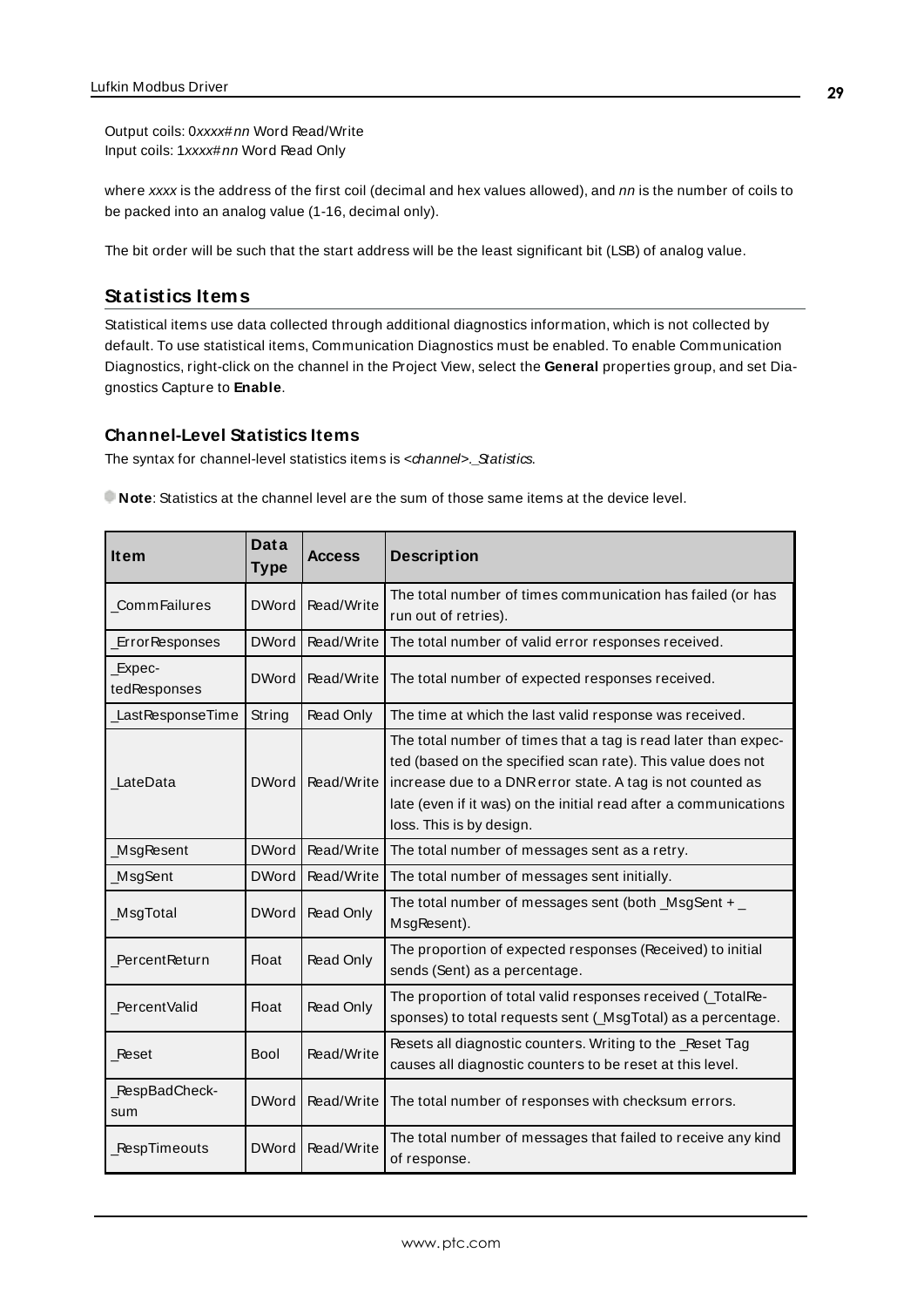| Item            | Data<br>Type | <b>Access</b>      | <b>Description</b>                                                                       |
|-----------------|--------------|--------------------|------------------------------------------------------------------------------------------|
| RespTruncated   |              | DWord   Read/Write | The total number of messages that received only a partial<br>response.                   |
| _TotalResponses |              | DWord   Read Only  | The total number of valid responses received (ErrorRe-<br>sponses + _ExpectedResponses). |

Statistical items are not updated in simulation mode (see device General properties).

## **Device-Level Statistics Items**

The syntax for device-level statistics items is <channel>.<device>.\_Statistics.

| Item                   | <b>Data</b><br><b>Type</b> | <b>Access</b>    | <b>Description</b>                                                                                                                                                                                                                                                                          |  |
|------------------------|----------------------------|------------------|---------------------------------------------------------------------------------------------------------------------------------------------------------------------------------------------------------------------------------------------------------------------------------------------|--|
| <b>CommFailures</b>    | <b>DWord</b>               | Read/Write       | The total number of times communication has failed (or has<br>run out of retries).                                                                                                                                                                                                          |  |
| <b>ErrorResponses</b>  | <b>DWord</b>               | Read/Write       | The total number of valid error responses received.                                                                                                                                                                                                                                         |  |
| Expec-<br>tedResponses | <b>DWord</b>               | Read/Write       | The total number of expected responses received.                                                                                                                                                                                                                                            |  |
| LastResponseTime       | String                     | Read Only        | The time at which the last valid response was received.                                                                                                                                                                                                                                     |  |
| LateData               | <b>DWord</b>               | Read/Write       | The total number of times that a tag is read later than expec-<br>ted (based on the specified scan rate). This value does not<br>increase due to a DNR error state. A tag is not counted as<br>late (even if it was) on the initial read after a communications<br>loss. This is by design. |  |
| MsgResent              | <b>DWord</b>               | Read/Write       | The total number of messages sent as a retry.                                                                                                                                                                                                                                               |  |
| MsgSent                | <b>DWord</b>               | Read/Write       | The total number of messages sent initially.                                                                                                                                                                                                                                                |  |
| <b>MsgTotal</b>        | <b>DWord</b>               | Read Only        | The total number of messages sent (both $_$ MsgSent + $_$<br>MsgResent).                                                                                                                                                                                                                    |  |
| PercentReturn          | Float                      | Read Only        | The proportion of expected responses (Received) to initial<br>sends (Sent) as a percentage.                                                                                                                                                                                                 |  |
| Percent Valid          | <b>Float</b>               | Read Only        | The proportion of total valid responses received (_TotalRe-<br>sponses) to total requests sent (_MsgTotal) as a percentage.                                                                                                                                                                 |  |
| Reset                  | Bool                       | Read/Write       | Resets all diagnostic counters. Writing to the _Reset Tag<br>causes all diagnostic counters to be reset at this level.                                                                                                                                                                      |  |
| _RespBadCheck-<br>sum  | <b>DWord</b>               | Read/Write       | The total number of responses with checksum errors.                                                                                                                                                                                                                                         |  |
| <b>RespTimeouts</b>    | <b>DWord</b>               | Read/Write       | The total number of messages that failed to receive any kind<br>of response.                                                                                                                                                                                                                |  |
| RespTruncated          | <b>DWord</b>               | Read/Write       | The total number of messages that received only a partial<br>response.                                                                                                                                                                                                                      |  |
| _TotalResponses        | <b>DWord</b>               | <b>Read Only</b> | The total number of valid responses received (ErrorRe-<br>sponses + _ExpectedResponses).                                                                                                                                                                                                    |  |

Statistical items are not updated in simulation mode (see device general properties).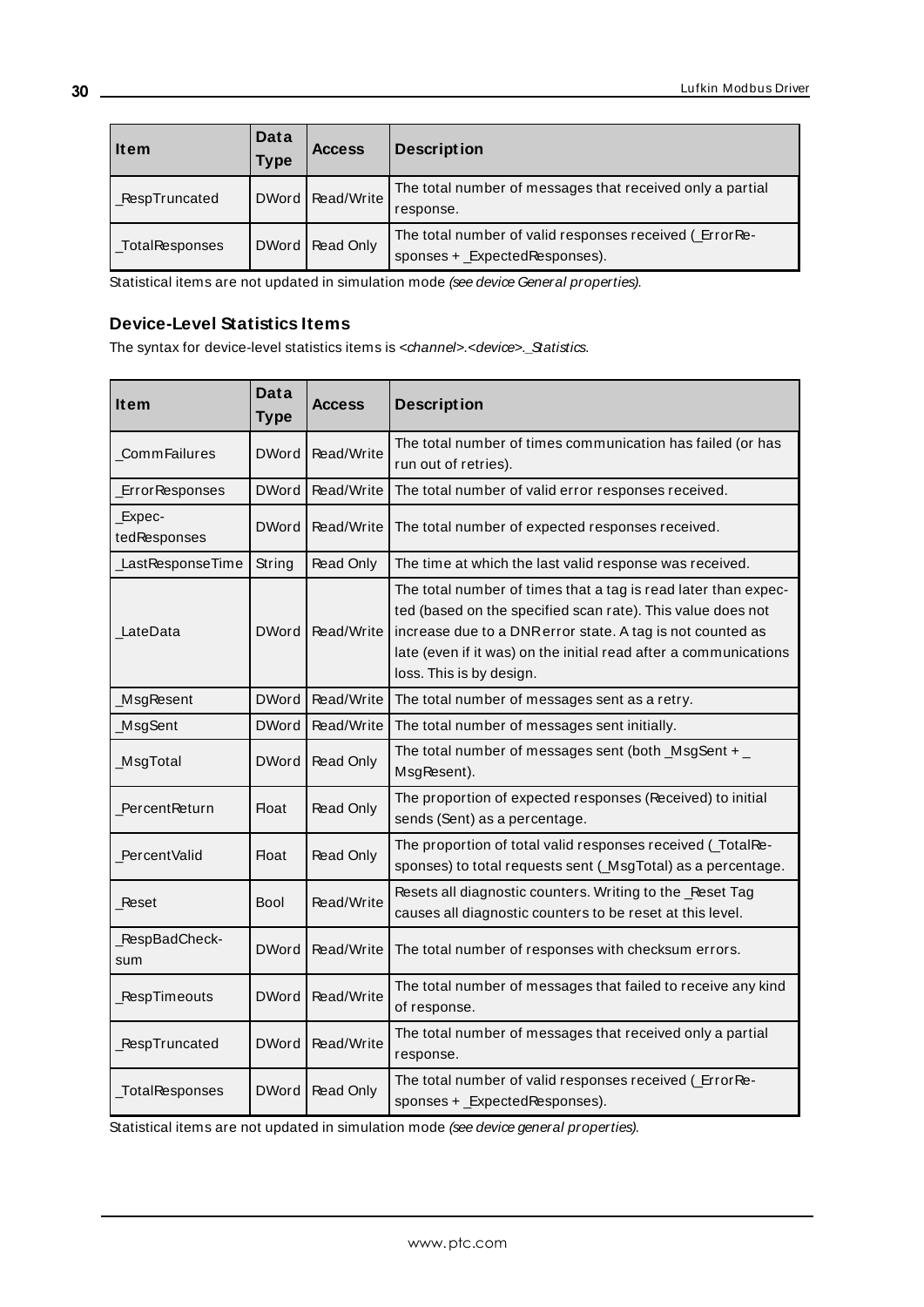# <span id="page-30-0"></span>**Error Descriptions**

The following categories of error/warning messages may be generated. Click on the link for list of messages.

**Address [Validation](#page-30-1) Device Status [M essages](#page-34-0) Lufkin M odbus Specific [M essages](#page-35-2) Serial [Communications](#page-32-1)**

# **See Also:**

<span id="page-30-1"></span>**[M odbus](#page-37-0) Exception Codes**

# **Address Validation**

The following error/warning messages may be generated. Click on the link for a description of the message.

**Address [<address>](#page-30-2) is out of range for the specified device or register. Array size is out of range for address [<address>.](#page-30-3) Array support is not available for the specified address: [<address>.](#page-31-0) Data Type <type> is not valid for device address [<address>.](#page-31-1) Device address [<address>](#page-31-2) contains a syntax error. Device address <address> is not [supported](#page-31-3) by model <model name>. Device address [<address>](#page-31-4) is read only. [M issing](#page-32-0) address.**

# <span id="page-30-2"></span>**Address <address> is out of range for the specified device or register.**

**Error Type:** Warning

#### **Possible Cause:**

A tag address that has been specified statically references a location that is beyond the range of supported locations for the device.

#### **Solution:**

<span id="page-30-3"></span>Verify that the address is correct; if it is not, re-enter it in the client application.

# **Array size is out of range for address <address>.**

#### **Error Type:**

Warning

#### **Possible Cause:**

A tag address that has been specified statically is requesting an array size that is too large for the driver's address type or block size.

#### **Solution:**

Re-enter the address in the client application to specify a smaller value for the array or a different starting point.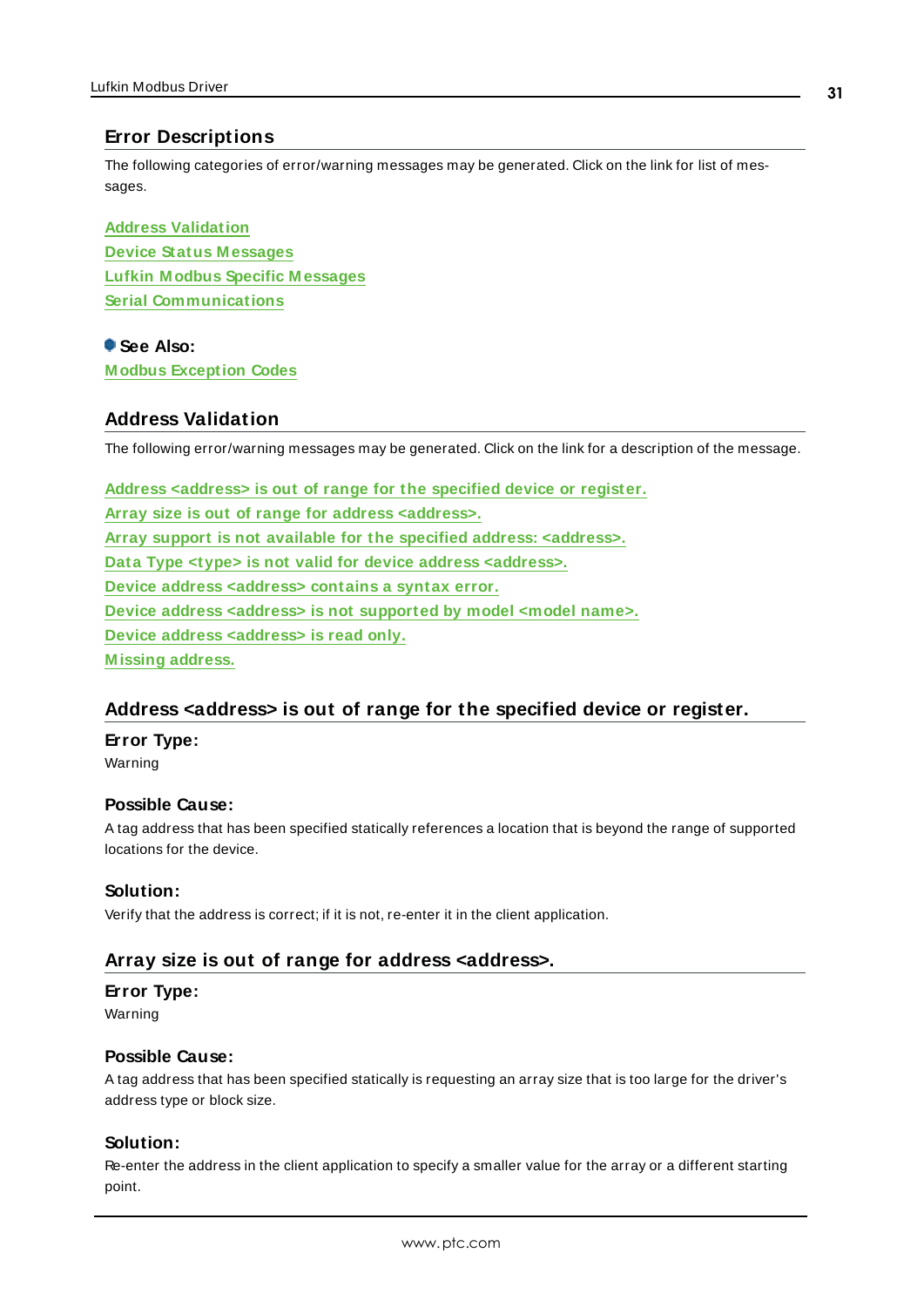# <span id="page-31-0"></span>**Array support is not available for the specified address: <address>.**

**Error Type:**

Warning

### **Possible Cause:**

A tag address that has been specified statically contains an array reference for an address type that doesn't support arrays.

# **Solution:**

<span id="page-31-1"></span>Re-enter the address in the client application to remove the array reference or correct the address type.

# **Data Type <type> is not valid for device address <address>.**

#### **Error Type:**

Warning

## **Possible Cause:**

A tag address that has been specified statically has been assigned an invalid data type.

## **Solution:**

<span id="page-31-2"></span>Modify the requested data type in the client application.

### **Device address <address> contains a syntax error.**

#### **Error Type:**

Warning

#### **Possible Cause:**

A tag address that has been specified statically contains one or more invalid characters.

#### **Solution:**

<span id="page-31-3"></span>Re-enter the address in the client application.

# **Device address <address> is not supported by model <model name>.**

#### **Error Type:**

Warning

#### **Possible Cause:**

A tag address that has been specified statically references a location that is valid for the communications protocol but not supported by the target device.

#### **Solution:**

Verify that the address is correct; if it is not, re-enter it in the client application. Also verify that the selected model name for the device is correct.

# <span id="page-31-4"></span>**Device address <address> is read only.**

# **Error Type:**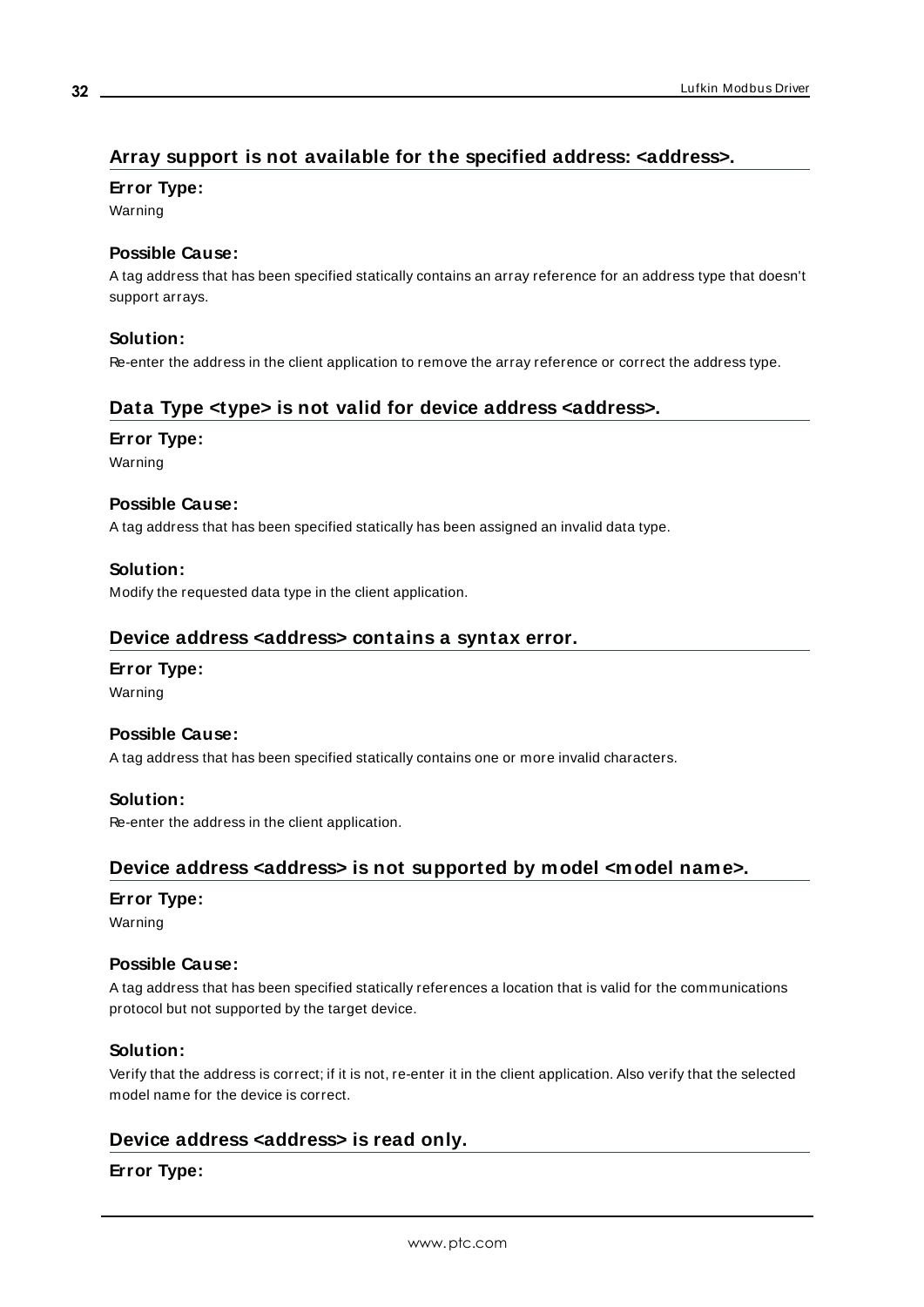#### Warning

### **Possible Cause:**

A tag address that has been specified statically has a requested access mode that is not compatible with what the device supports for that address.

### **Solution:**

<span id="page-32-0"></span>Change the access mode in the client application.

### **Missing address**

**Error Type:** Warning

#### **Possible Cause:**

A tag address that has been specified statically has no length.

#### **Solution:**

<span id="page-32-1"></span>Re-enter the address in the client application.

# **Serial Communications**

The following error/warning messages may be generated. Click on the link for a description of the message.

# **[COM n](#page-32-2) does not exist. COM n is in use by another [application.](#page-32-3) Error opening COM n [OSError == [<OSError](#page-33-0) ID>]. Serial [communications](#page-33-1) error on channel <channel name> [<error mask>]. Unable to set comm [parameters](#page-33-2) on COM n [OSError == <OSError ID>].**

# <span id="page-32-2"></span>**COMn does not exist.**

#### **Error Type:** Fatal

## **Possible Cause:**

The specified COM port is not present on the target computer.

#### **Solution:**

<span id="page-32-3"></span>Verify that the proper COM port has been selected.

# **COMn is in use by another application.**

#### **Error Type:**

Fatal

#### **Possible Cause:**

The serial port assigned to a device is being used by another application.

## **Solution:**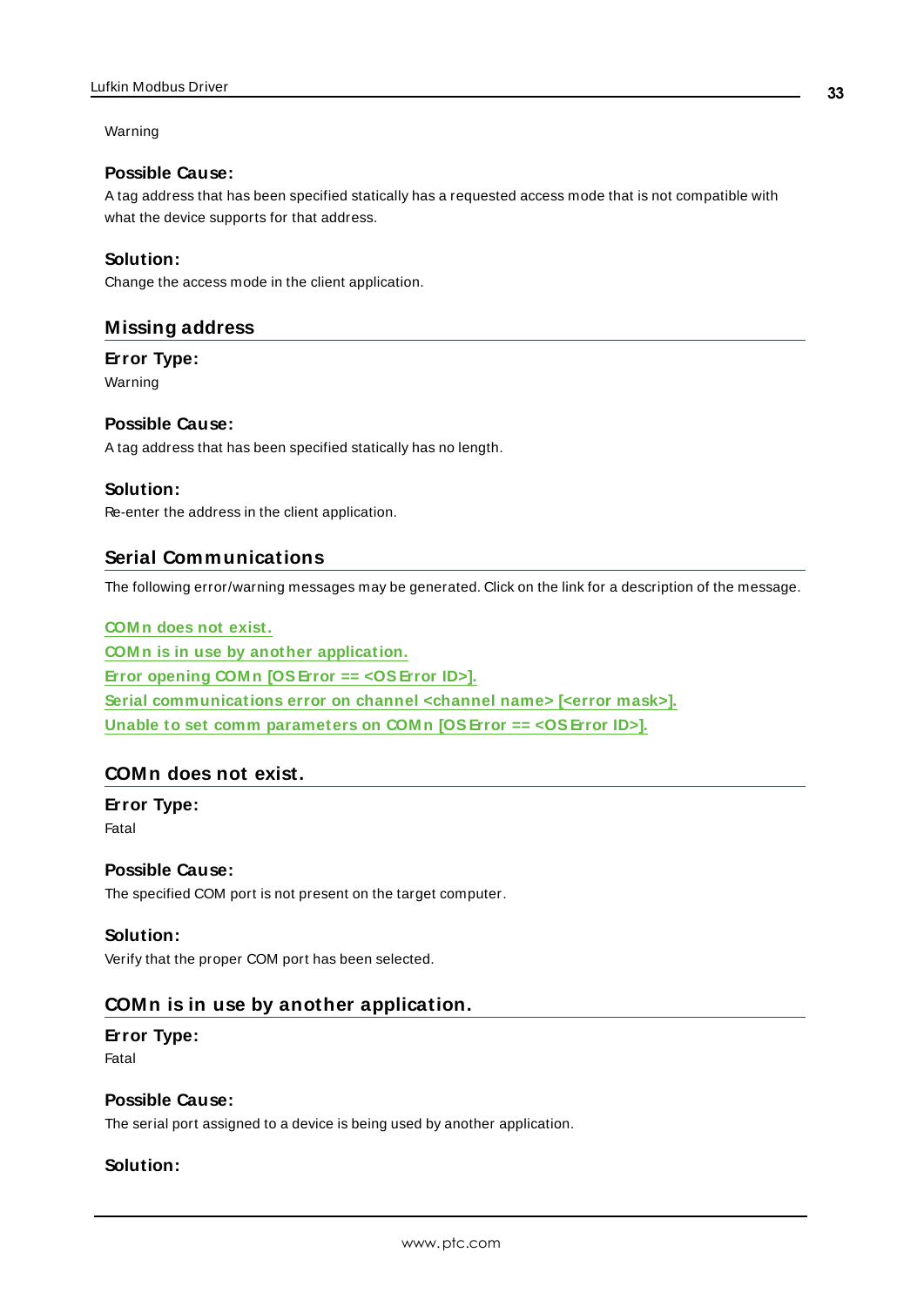- 1. Verify that the correct port has been assigned to the channel.
- 2. Verify that only one copy of the current project is running.

# <span id="page-33-0"></span>**Error opening COMn [OS Error == <OS Error ID>].**

#### **Error Type:**

Fatal

#### **Possible Cause:**

The specified COM port could not be opened due to an internal hardware or software problem on the target computer.

#### **Solution:**

<span id="page-33-1"></span>Verify that the COM port is functional and may be accessed by other Windows applications.

# **Serial communications error on channel <channel name> [<error mask>].**

### **Error Type:**

Serious

### **Error Mask Definitions:**

<span id="page-33-5"></span><span id="page-33-4"></span><span id="page-33-3"></span>**B** = Hardware break detected.  $F =$ Framing error.  $E = I/O$  error. **O** = Character buffer overrun. **R** = RXbuffer overrun. **P** = Received byte parity error. **T** = TXbuffer full.

#### **Possible Cause:**

- 1. The serial connection between the device and the Host PC is bad.
- 2. The communications properties for the serial connection are incorrect.

#### **Solution:**

- 1. Verify the cabling between the PC and the PLC device.
- 2. Verify that the specified communications properties match those of the device.

# <span id="page-33-2"></span>**Unable to set comm parameters on COMn [OS Error == <OS Error ID>].**

#### **Error Type:**

Fatal

#### **Possible Cause:**

The serial properties for the specified COM port are not valid.

#### **Solution:**

Verify the serial properties and make any necessary changes.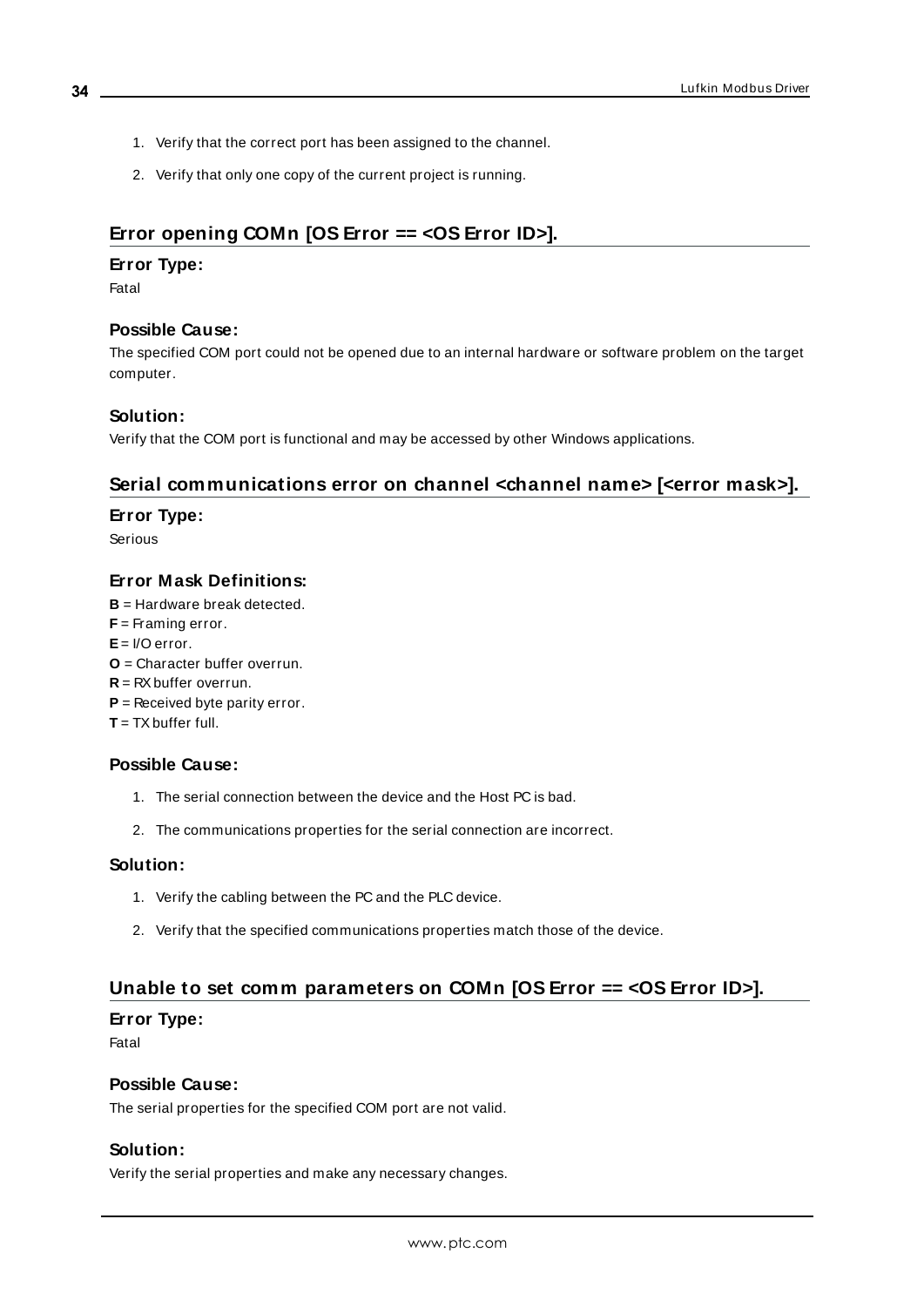# <span id="page-34-0"></span>**Device Status Messages**

The following error/warning messages may be generated. Click on the link for a description of the message.

**Device <device name> is not [responding.](#page-34-1)**

**Unable to write to [<address>](#page-34-2) on device <device name>.**

**Unable to write to address <address> on device <device>: Device [responded](#page-35-0) with exception code [<code>.](#page-35-0)**

**Write failed for <tag name> on device <device name>. [M aximum](#page-35-1) path length of <number> [characters](#page-35-1) exceeded.**

#### <span id="page-34-1"></span>**Device <device name> is not responding.**

#### **Error Type:**

Serious

#### **Possible Cause:**

- 1. The serial connection between the device and the Host PC is broken.
- 2. The communications properties for the serial connection are incorrect.
- 3. The named device may have been assigned an incorrect Network ID.
- 4. The response from the device took longer to receive than the amount of time specified in the "Request Timeout" device property.

#### **Solution:**

- 1. Verify the cabling between the PC and the PLC device.
- 2. Verify that the specified communications properties match those of the device.
- 3. Verify that the Network ID given to the named device matches that of the actual device.
- 4. Increase the Request Timeout property so that the entire response can be handled.

#### <span id="page-34-2"></span>**Unable to write to <address> on device <device name>.**

#### **Error Type:**

Serious

#### **Possible Cause:**

- 1. The serial connection between the device and the host PC is broken.
- 2. The communications properties for the serial connection are incorrect.
- 3. The named device may have been assigned an incorrect network ID.

#### **Solution:**

- 1. Verify the cabling between the PC and the PLC device.
- 2. Verify that the specified communications properties match those of the device.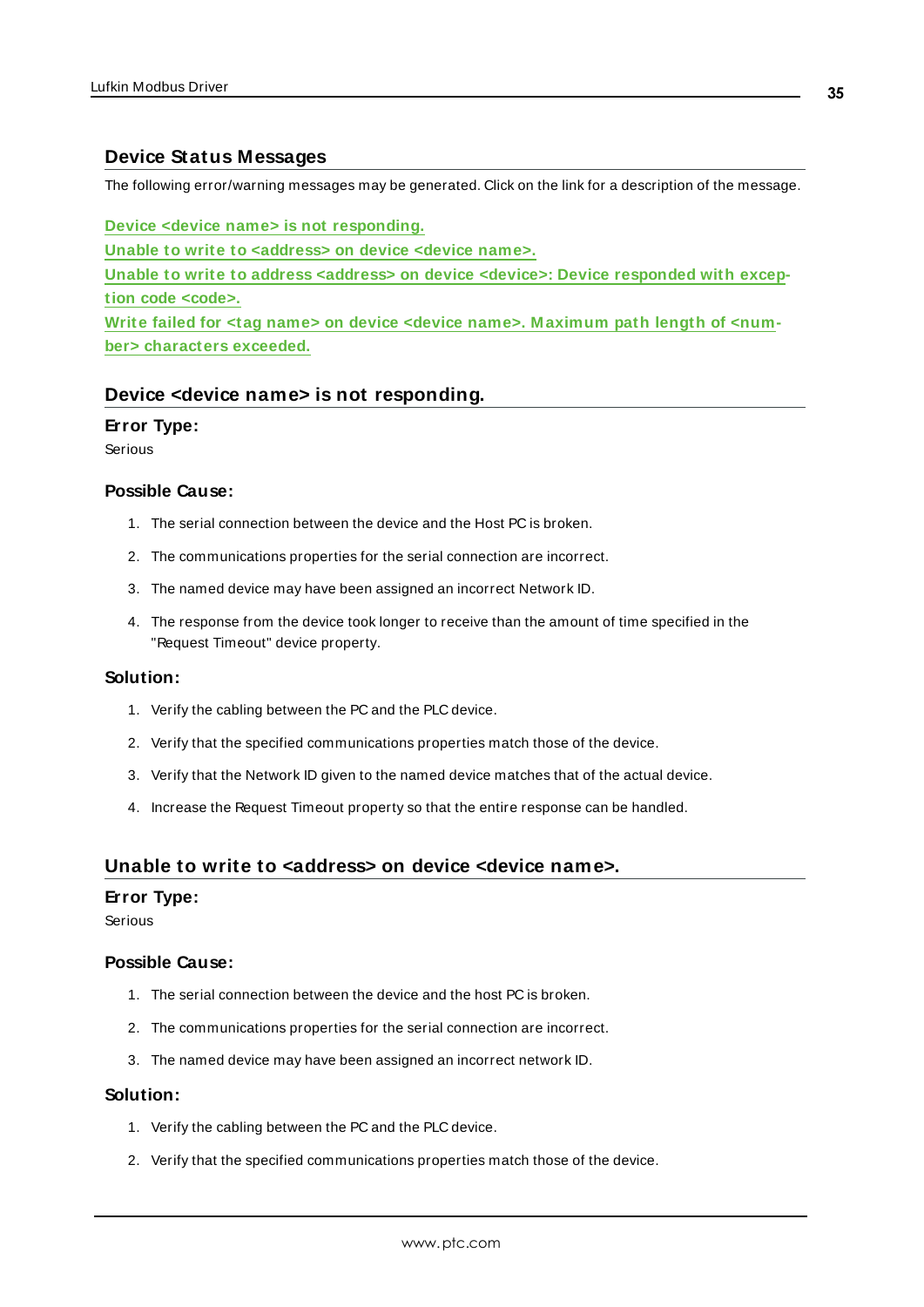3. Verify that the Network ID given to the named device matches that of the actual device.

# <span id="page-35-0"></span>Unable to write to address <address> on device <device>: Device respon**ded with exception code <code>.**

#### **Error Type:**

Warning

**Possible Cause:** See **Modbus [Exception](#page-37-0) Codes** for a description of the exception code.

#### **Solution:**

<span id="page-35-1"></span>See **Modbus [Exception](#page-37-0) Codes**.

# **Write failed for <tag name> on device <device name>. Maximum path length of <number> exceeded.**

**Error Type:** Warning

### **Possible Cause:** Path length is limited to the indicated number of characters.

#### **Solution:**

<span id="page-35-2"></span>Devise a shorter path.

# **Lufkin Modbus Specific Messages**

The following error/warning messages may be generated. Click on the link for a description of the message.

**Bad address in block [<start address> to <end [address>\]](#page-35-3) on device <device name>.** Bad array spanning [<address> to [<address>\]](#page-36-0) on device <device>.

# <span id="page-35-3"></span>**Bad address in block [<start address> to <end address>] on device <device name>.**

#### **Error Type:**

Serious

#### **Possible Cause:**

- 1. An attempt has been made to reference a nonexistent location in the specified device.
- 2. An attempt has been made to read more registers than allowed by the protocol.

#### **Solution:**

- 1. Verify the tags assigned to addresses in the specified range on the device and eliminate ones that reference invalid locations.
- 2. Decrease the register **[block](#page-18-1) size** value to 125.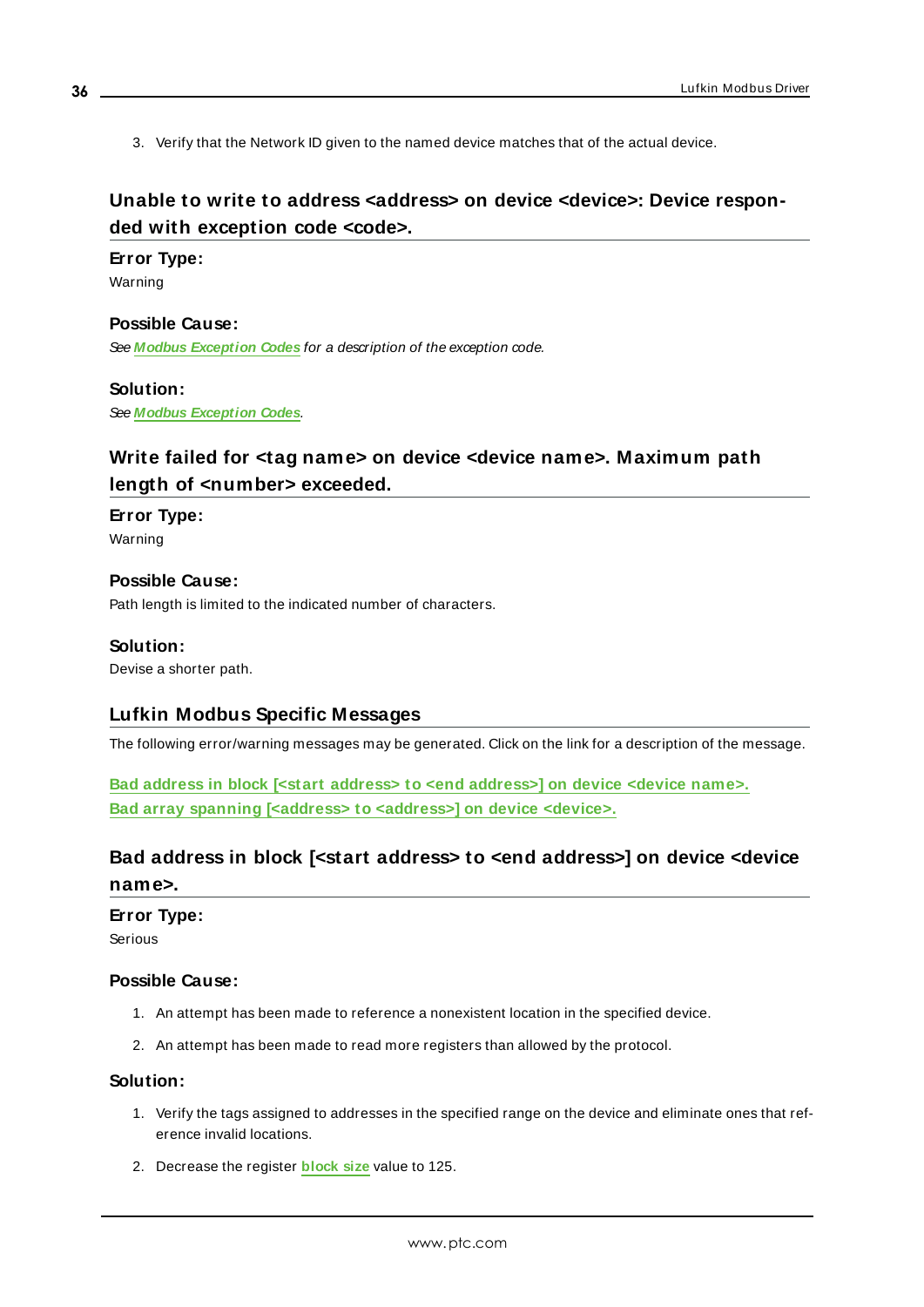**See Also: Error [Handling](#page-21-0) [Block](#page-18-1) Sizes**

# <span id="page-36-0"></span>**Bad array spanning [<address> to <address>] on device <device>.**

### **Error Type:**

Serious

### **Possible Cause:**

- 1. An attempt has been made to reference a nonexistent location in the specified device.
- 2. An attempt has been made to read more registers than allowed by the protocol.

#### **Solution:**

- 1. Verify that all the register addresses requested in the array exist in the device and reduce the array size such that only valid addresses (that exist in the device) are requested by the array.
- 2. Reduce the array size value to 125.

### **See Also:**

**Error [Handling](#page-21-0) [Block](#page-18-1) Sizes**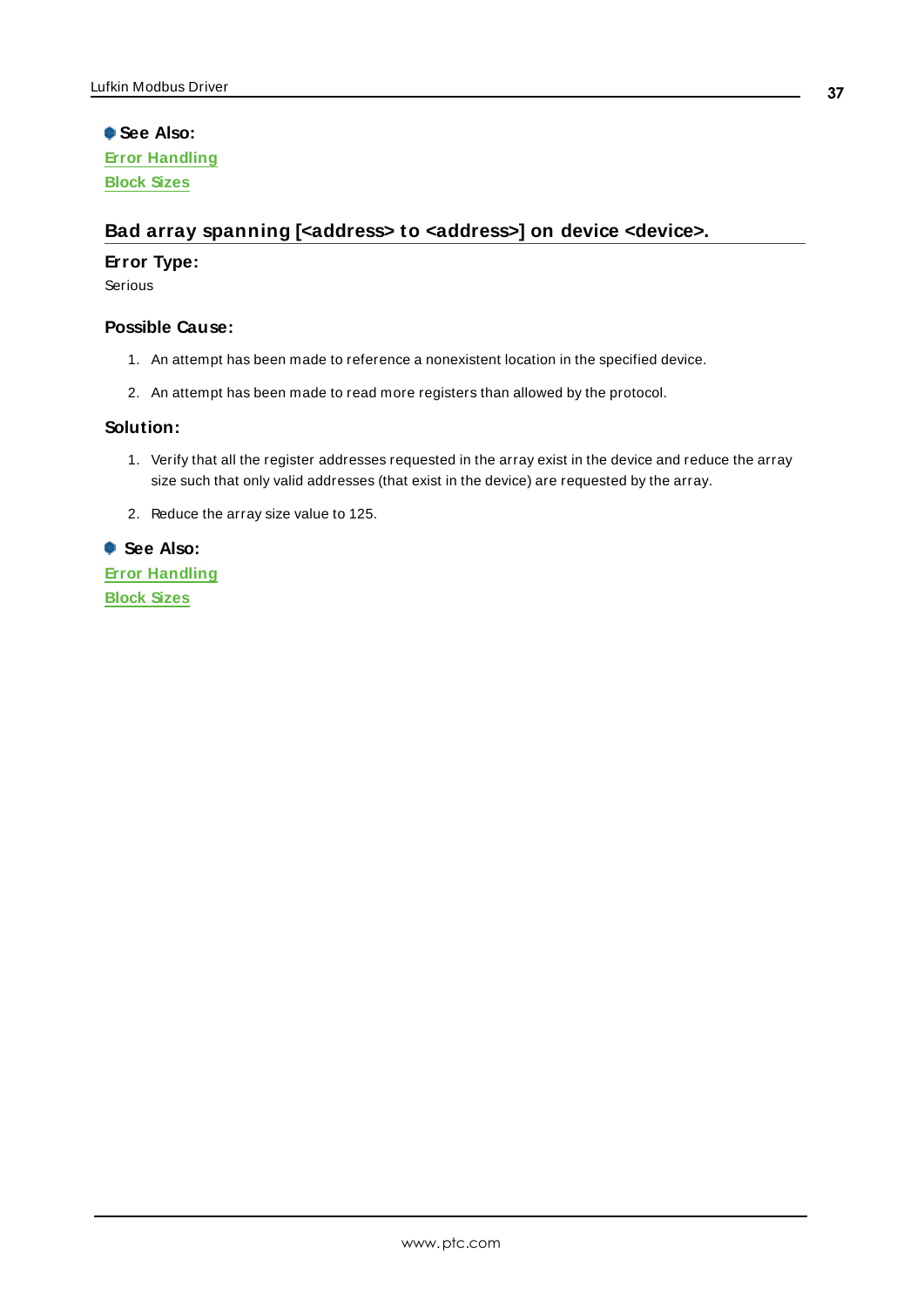# <span id="page-37-0"></span>**Modbus Exception Codes**

The following data is from Modbus Application Protocol Specifications documentation.

| Code<br>Dec/Hex | <b>Name</b>                                                                  | Meaning                                                                                                                                                                                                                                                                                                                                                                                                                                                                                          |
|-----------------|------------------------------------------------------------------------------|--------------------------------------------------------------------------------------------------------------------------------------------------------------------------------------------------------------------------------------------------------------------------------------------------------------------------------------------------------------------------------------------------------------------------------------------------------------------------------------------------|
| 01/0x01         | <b>ILLEGAL</b><br><b>FUNCTION</b>                                            | The function code received in the query is not an allowable action for the<br>server. This may be because the function code is only applicable to newer<br>devices, and was not implemented in the unit selected. It could also indic-<br>ate that the server is in the wrong state to process a request of this type,<br>for example, because it is unconfigured and is being asked to return<br>register values.                                                                               |
| 02/0x02         | <b>ILLEGAL DATA</b><br><b>ADDRESS</b>                                        | The data address received in the query is not an allowable address for the<br>server. More specifically, the combination of reference number and trans-<br>fer length is invalid. For a controller with 100 registers, a request with off-<br>set 96 and length 4 would succeed. A request with offset 96 and length 5<br>generates exception 02.                                                                                                                                                |
| 03/0x03         | <b>ILLEGAL DATA</b><br><b>VALUE</b>                                          | A value contained in the query data field is not an allowable value for<br>server. This indicates a fault in the structure of the remainder of a complex<br>request, such as that the implied length is incorrect. It specifically does not<br>mean that a data item submitted for storage in a register has a value out-<br>side the expectation of the application program, since the Modbus protocol<br>is unaware of the significance of any particular value of any particular<br>register. |
| 04/0x04         | SERVER DEVICE<br><b>FAILURE</b>                                              | An unrecoverable error occurred while the server was attempting to per-<br>form the requested action.                                                                                                                                                                                                                                                                                                                                                                                            |
| 05/0x05         | <b>ACKNOWLEDGE</b>                                                           | The server has accepted the request and is processing it, but a long dur-<br>ation of time is required to do so. This response is returned to prevent a<br>timeout error from occurring in the client. The client can next issue a Poll<br>Program Complete message to determine if processing is completed.                                                                                                                                                                                     |
| 06/0x06         | <b>SERVER DEVICE</b><br><b>BUSY</b>                                          | The server is engaged in processing a long-duration program command.<br>The client should retransmit the message later when the server is free.                                                                                                                                                                                                                                                                                                                                                  |
| 07/0x07         | <b>NEGATIVE</b><br><b>ACKNOWLEDGE</b>                                        | The server cannot perform the program function received in the query.<br>This code is returned for an unsuccessful programming request using func-<br>tion code 13 or 14 decimal. The client should request diagnostic or error<br>information from the server.                                                                                                                                                                                                                                  |
| 08/0x08         | <b>MEMORY</b><br>PARITY ERROR                                                | The server attempted to read extended memory, but detected a parity<br>error in the memory. The client can retry the request, but service may be<br>required on the server device.                                                                                                                                                                                                                                                                                                               |
| 10/0x0A         | <b>GATEWAY PATH</b><br><b>UNAVAILABLE</b>                                    | Specialized use in conjunction with gateways indicates that the gateway<br>was unable to allocate an internal communication path from the input port<br>to the output port for processing the request. This usually means that the<br>gateway is misconfigured or overloaded.                                                                                                                                                                                                                    |
| 11/0x0B         | <b>GATEWAY</b><br><b>TARGET DEVICE</b><br><b>FAILED TO</b><br><b>RESPOND</b> | Specialized use in conjunction with gateways indicates that no response<br>was obtained from the target device. This usually means that the device is<br>not present on the network.                                                                                                                                                                                                                                                                                                             |

**Note:** For this driver, the terms server and unsolicited are used interchangeably.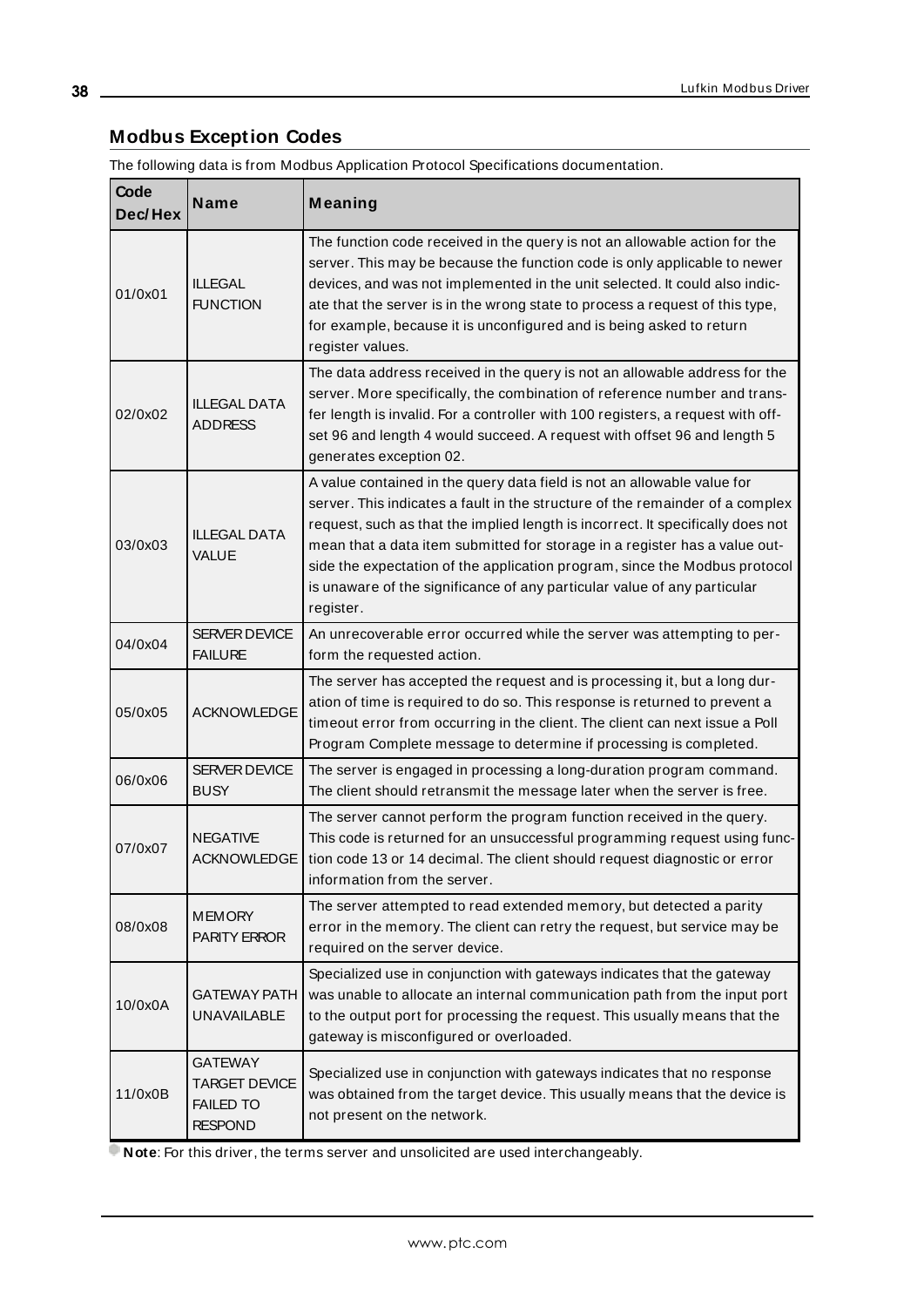# <span id="page-38-0"></span>Index

# **A**

Address <address> is out of range for the specified device or register. [31](#page-30-2) Address Descriptions [26](#page-25-0) Address Validation [31](#page-30-1) Allow Sub Groups [17](#page-16-0) Array size is out of range for address <address>. [31](#page-30-3) Array support is not available for the specified address: <address>. [32](#page-31-0) Attempts Before Timeout [18](#page-17-1) Auto-Demotion [19](#page-18-0)

# **B**

Bad address in block [<start address> to <end address>] on device <device name>. [36](#page-35-3) Bad array spanning [<address> to <address>] on device <device>. [37](#page-36-0) BCD [25](#page-24-1) Block Size [13](#page-12-0) Block Sizes [19](#page-18-1) Boolean [25](#page-24-2)

# **C**

Card Settings [22](#page-21-1) Channel Assignment [14](#page-13-1) Channel Setup [5](#page-4-0) Channels, maximum [13](#page-12-0) Communications Timeouts [18](#page-17-0) COMn does not exist. [33](#page-32-2) COMn is in use by another application. [33](#page-32-3) Connect Attempts [18](#page-17-2) Connect Timeout [18](#page-17-3) Create [17](#page-16-1)

# **D**

Data Collection [14](#page-13-2)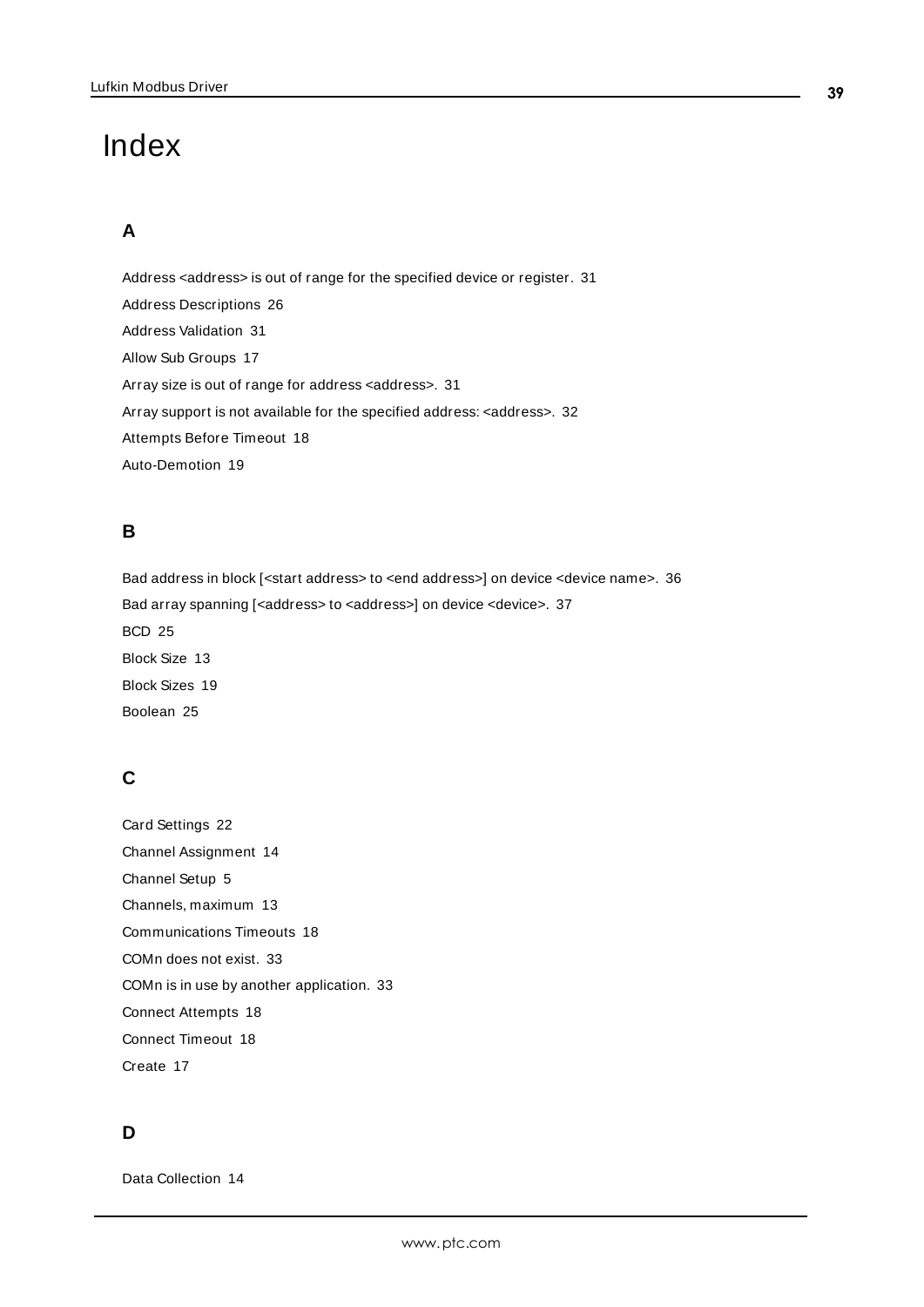Data Encoding [20](#page-19-0) Data Type <type> is not valid for device address <address>. [32](#page-31-1) Data Types Description [25](#page-24-0) Delete [17](#page-16-2) Demote on Failure [19](#page-18-2) Demotion Period [19](#page-18-3) Device <device name> is not responding. [35](#page-34-1) Device address <address> contains a syntax error. [32](#page-31-2) Device address <address> is not supported by model <model name>. [32](#page-31-3) Device address <address> is read only. [32](#page-31-4) Device ID [13](#page-12-2) Device Properties — Tag Generation [16](#page-15-0) Device Status Messages [35](#page-34-0) Devices, maximum [13](#page-12-0) Discard Requests when Demoted [19](#page-18-4) Do Not Scan, Demand Poll Only [15](#page-14-1) Driver [14](#page-13-3)

DWord [25](#page-24-3)

# **E**

Error Descriptions [31](#page-30-0) Error Handling [22](#page-21-0) Error opening COMn [OS Error == < OS Error ID>]. [34](#page-33-0)

# **F**

Framing [21](#page-20-0), [34](#page-33-3)

# **G**

General [13](#page-12-1) Generate [16](#page-15-1)

# **I**

ID [14](#page-13-4) Identification [13](#page-12-1)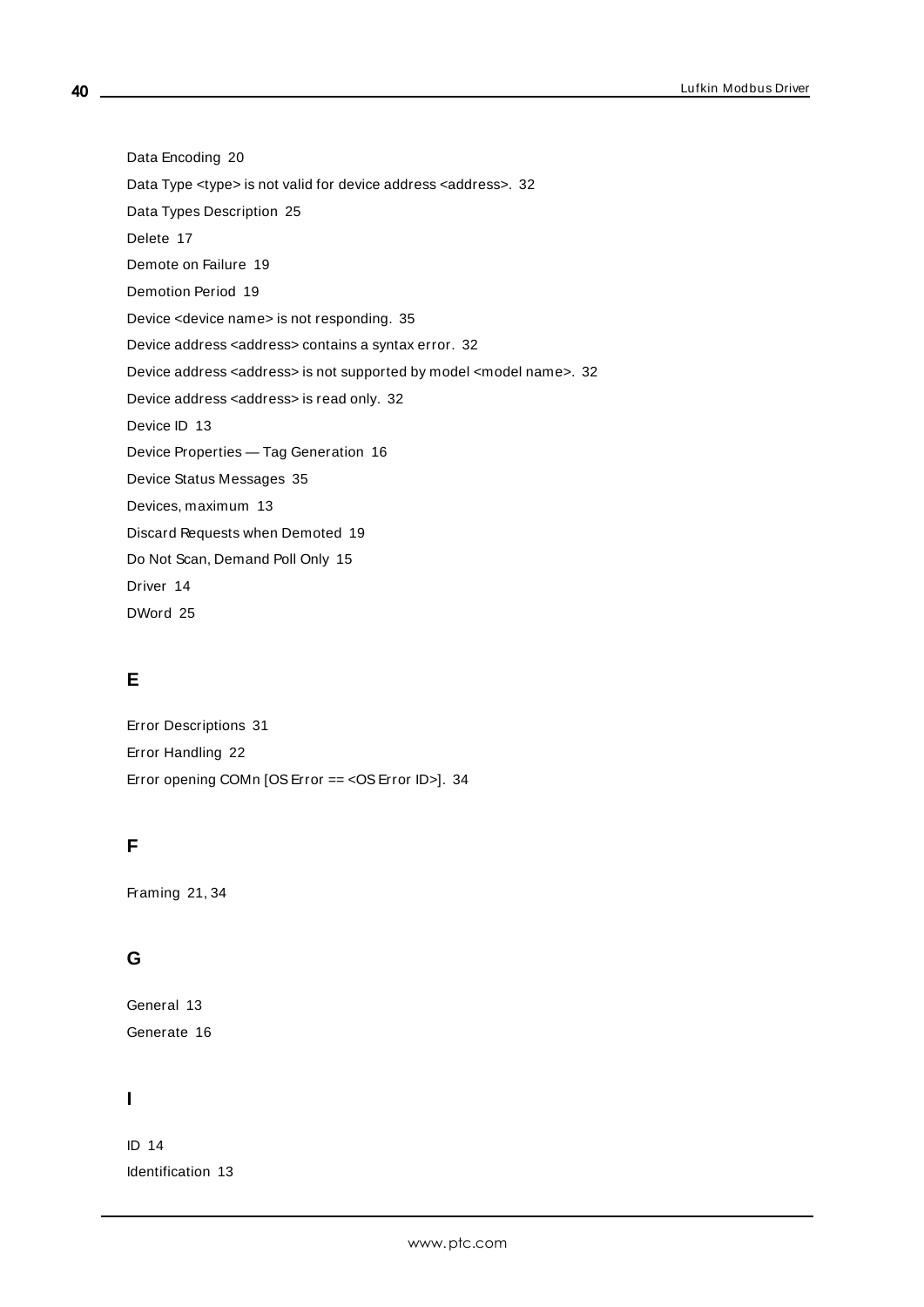Initial Updates from Cache [15](#page-14-2) Inter-Request Delay [18](#page-17-4)

# **L**

LBCD [25](#page-24-4) Long [25](#page-24-5) Lufkin Modbus Specific Messages [36](#page-35-2)

# **M**

Missing address [33](#page-32-0) Modbus Exception Codes [38](#page-37-0) Model [14](#page-13-5)

# **N**

Name [13](#page-12-3) Network [5](#page-4-1)

# **O**

On Device Startup [16](#page-15-2) On Duplicate Tag [17](#page-16-3) On Property Change [16](#page-15-3) Operating Mode [14](#page-13-0) Overrun [34](#page-33-4) Overview [4](#page-3-1) Overwrite [17](#page-16-4)

# **P**

Parent Group [17](#page-16-5) Parity [34](#page-33-5)

# **R**

Redundancy [24](#page-23-0)